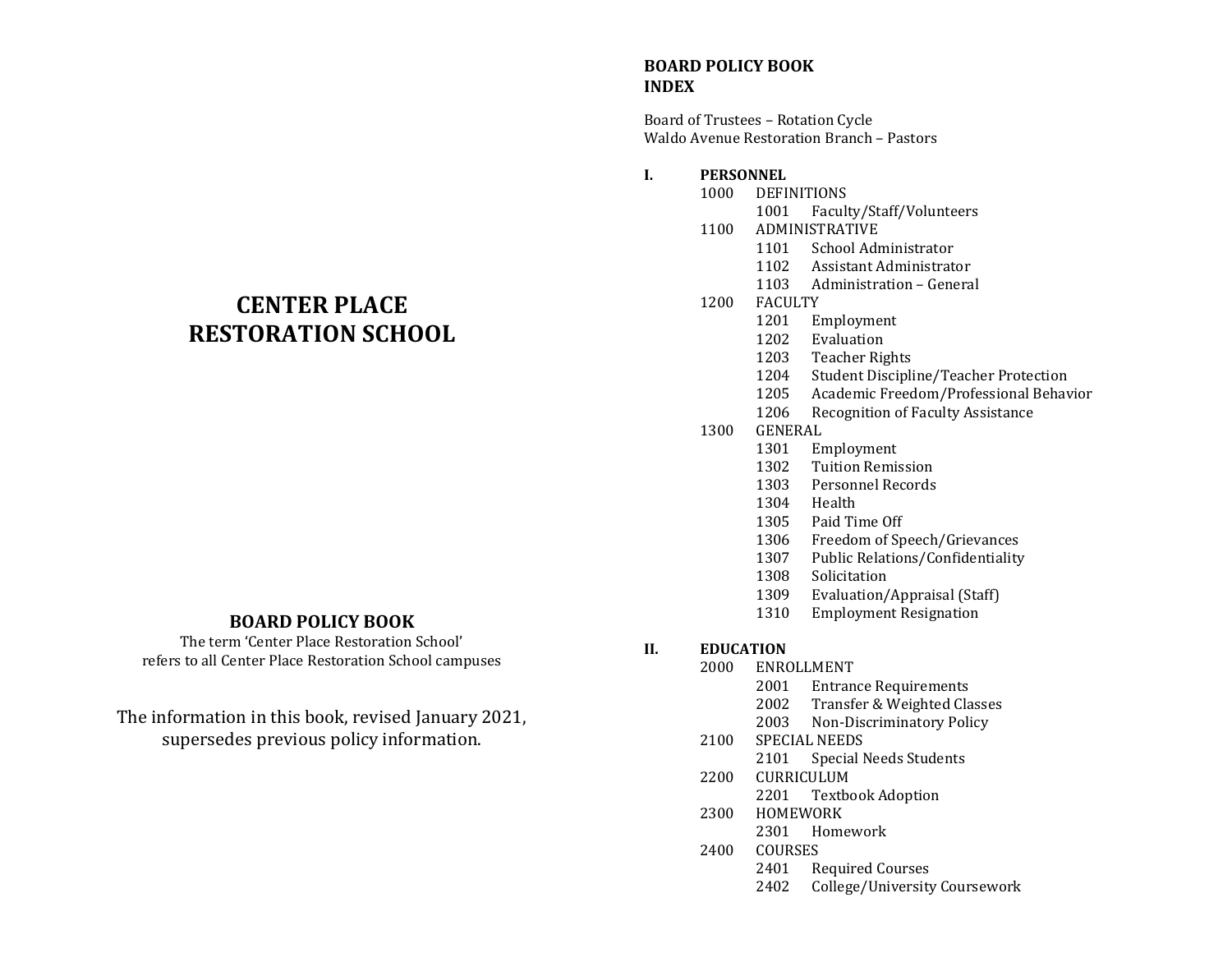| III.<br><b>SCHOOL</b><br>3000<br><b>STUDENTS</b><br>3001<br><b>Sexual Promiscuity</b> |                          | <b>CPRS BOARD OF TRUSTEES</b><br><b>ROTATION CYCLE</b>                                           |                      |                                                                                                                             |                                                          |
|---------------------------------------------------------------------------------------|--------------------------|--------------------------------------------------------------------------------------------------|----------------------|-----------------------------------------------------------------------------------------------------------------------------|----------------------------------------------------------|
|                                                                                       | 3100                     | <b>ACTIVITIES</b><br>3101<br>Recognition                                                         | <b>Election Date</b> | <b>Trustee Name</b>                                                                                                         | <b>Term Expires</b>                                      |
|                                                                                       | 3200                     | 3102<br>School Spirit<br><b>GENERAL</b><br>3201                                                  | <b>June 1991</b>     | <i><b>*Ray Phelps</b></i><br>*H. M. 'Skip' Robison<br>(* 2 year terms to start 3-year rotation cycle)                       | <b>July 1993</b><br><b>July 1993</b>                     |
| IV.                                                                                   | <b>PROGRAMS</b>          |                                                                                                  |                      | <b>Jewell Hurshman</b>                                                                                                      | <b>July 1994</b><br><b>July 1994</b>                     |
|                                                                                       | 4000                     | <b>CREDIT PROGRAMS</b><br>4001<br>Volunteer for Credit<br>4002<br><b>Tuition Assistance</b>      |                      | <b>Garry Piatt</b><br>(Served 1991-1993; elected as WARB Pastor in 1993;<br>remainder of Board term filled by James Rogers) |                                                          |
|                                                                                       |                          | 4003<br>Adopt A Student                                                                          | May 1992             | <b>Roger Gault</b><br>Carl VunCannon, Jr.                                                                                   | <b>July 1995</b><br><b>July 1995</b>                     |
| V.                                                                                    | <b>FACILITY</b>          |                                                                                                  |                      |                                                                                                                             |                                                          |
|                                                                                       | 5000                     | <b>BRANCH</b><br>5001<br><b>Rental Contract</b><br>5002<br><b>Branch Restriction</b>             | May 1993             | <b>Robert Bobbitt</b><br>H. M. 'Skip' Robison<br><b>James Rogers</b>                                                        | <b>July 1996</b><br><b>July 1996</b><br><b>July 1996</b> |
|                                                                                       | 5100                     | <b>BUILDING USE</b><br>5101<br>Scheduling<br>5102<br><b>Security Deposit</b>                     |                      | (Appointed in July 1993 to serve remainder of<br>Garry Piatt's Board term, after his election as                            |                                                          |
|                                                                                       | 5200                     | <b>RESTRICTIONS</b>                                                                              |                      | <b>WARB Pastor</b> )                                                                                                        |                                                          |
|                                                                                       | 5300                     | 5201<br><b>Caffeinated Drinks</b><br><b>EQUIPMENT</b><br>5301<br>Sound System                    | June 1994            | <b>John Perry</b><br><b>Garry Piatt</b><br>(Also elected as WARB Pastor; served 1994-1995                                   | <b>July 1997</b><br><b>July 1997</b>                     |
| VI.                                                                                   | <b>FINANCIAL</b><br>6000 | <b>PURCHASES</b>                                                                                 |                      | as Pastor, with James Rogers appointed to serve<br>on the Board; served the remainder of his Board<br>term 1995-1997)       |                                                          |
|                                                                                       | 6100                     | 6001<br>Purchasing<br>CASH<br>6101<br>Petty Cash                                                 |                      | <b>James Rogers</b><br>(Appointed in July 1994 to serve one year of<br>Garry Piatt's Board term after his election as       | <b>July 1995</b>                                         |
|                                                                                       | 6200                     | ALTERNATE SUCCESSOR TRUSTEE<br>6201<br>Alternate Successor Trustee                               |                      | <b>WARB Pastor</b> )                                                                                                        |                                                          |
| VII.                                                                                  | <b>INTERNAL</b>          |                                                                                                  | May 1995             | <b>Roger Gault</b><br>Carl VunCannon, Jr.                                                                                   | <b>July 1998</b><br><b>July 1998</b>                     |
|                                                                                       | 7000                     | <b>MEETINGS</b>                                                                                  |                      |                                                                                                                             |                                                          |
|                                                                                       | 7100                     | 7001<br><b>Regular Board Meetings</b><br><b>RIGHTS</b><br>7101 Rights of the Board               | June 1996            | <b>Robert Bobbitt</b><br><b>James Rogers</b>                                                                                | <b>July 1999</b><br><b>July 1999</b>                     |
|                                                                                       | 7200                     | <b>POLICIES</b><br>7201<br>Formulation of Policies/<br>Formulation of Administrative Regulations | April 1997           | <b>Garry Piatt</b><br><b>Debra Smith</b>                                                                                    | <b>July 2000</b><br><b>July 2000</b>                     |
|                                                                                       | 7300                     | 7202<br><b>Adoption of Policy</b><br>COMMUNICATION<br>7301 Written Communication with the Board  |                      |                                                                                                                             |                                                          |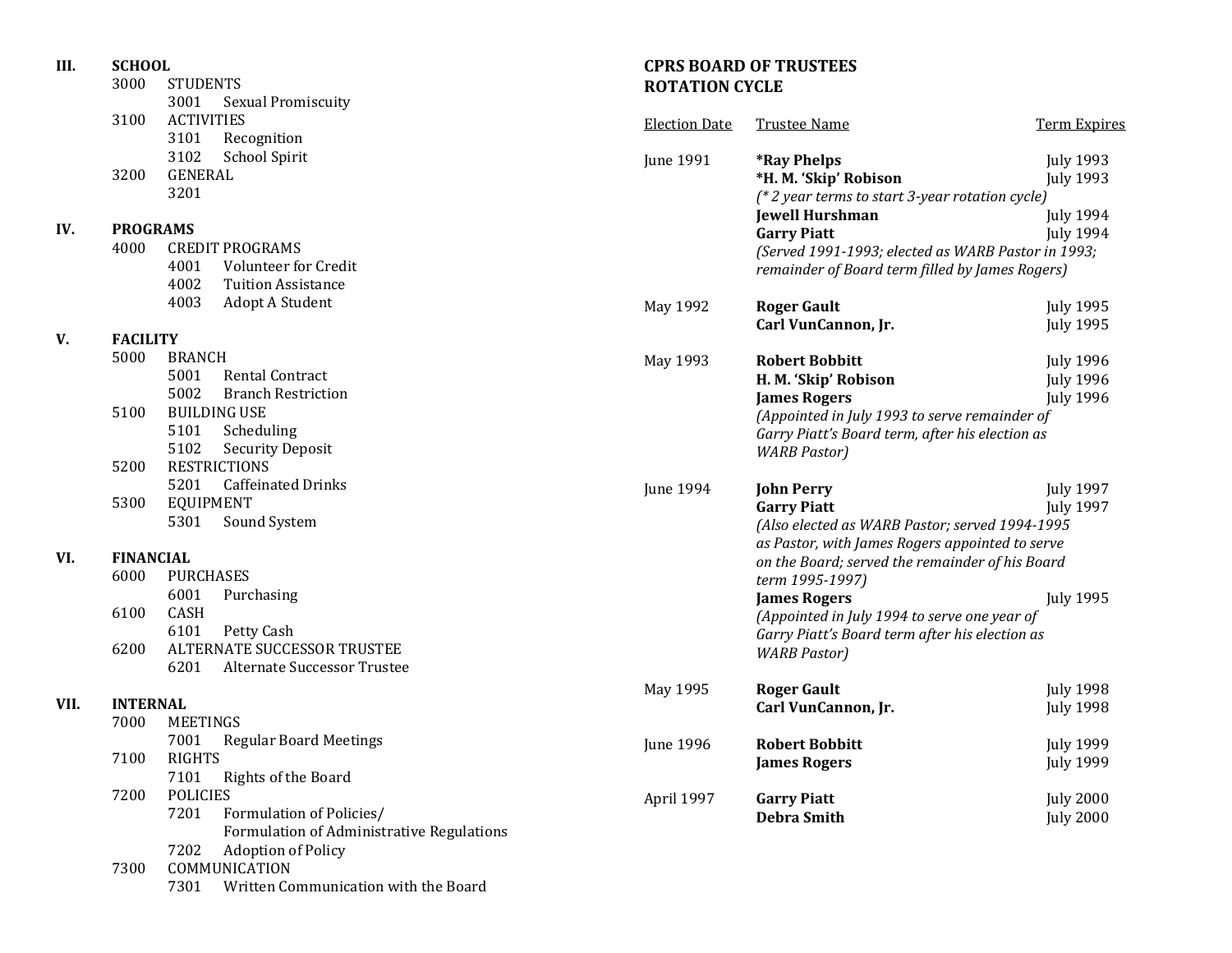# **CPRS BOARD OF TRUSTEES ROTATION CYCLE (cont'd)**

| <b>Election Date</b> | <b>Trustee Name</b>                                                                                                                                                                                                                                  | <b>Term Expires</b>                                                          |
|----------------------|------------------------------------------------------------------------------------------------------------------------------------------------------------------------------------------------------------------------------------------------------|------------------------------------------------------------------------------|
| April 1998           | <b>Donna Hawley</b><br><b>Richard Neill</b><br>(Declined Board membership to accept                                                                                                                                                                  | <b>July 2001</b><br><b>July 2001</b>                                         |
|                      | Administrative position)<br>John G. Pritchard<br>(Appointed in July 1998 to serve Neill's                                                                                                                                                            | July 2001                                                                    |
|                      | full term after his appointment as Administrator)                                                                                                                                                                                                    |                                                                              |
| April 1999           | <i><b>*Fred Larsen</b></i><br>*Richard Wilson                                                                                                                                                                                                        | <b>July 2002</b><br><b>July 2002</b>                                         |
|                      | (*Removed in November 1999)<br><b>**Vaughn Cornish</b><br><b>**Brian Mundy</b><br>(**Appointed in December 1999 to serve                                                                                                                             | <b>July 2000</b><br><b>July 2000</b>                                         |
|                      | until July 2000 in vacancies of Larsen/Wilson)                                                                                                                                                                                                       |                                                                              |
| April 2000           | <b>Brian Mundy</b><br><b>Jeff Anger</b><br>*Vaughn Cornish<br>*Ronda Ohmer<br>(*Elected to complete terms of Larsen/Wilson)                                                                                                                          | <b>July 2003</b><br><b>July 2003</b><br><b>July 2002</b><br><b>July 2002</b> |
| April 2001           | <b>Kreg Levengood</b><br><b>Donna Hawley</b><br><b>Scott O'Brien</b><br>(Elected to complete Cornish's term)                                                                                                                                         | <b>July 2004</b><br><b>July 2004</b><br><b>July 2002</b>                     |
| April 2002           | <b>John Baker</b><br><b>Ronda Ohmer</b><br>(Resigned in August 2003 to accept Counselor<br>position)                                                                                                                                                 | <b>July 2005</b><br><b>July 2005</b>                                         |
| April 2003           | <b>Jeff Anger</b><br><b>Garry Piatt</b><br><i><b>*Bill Marsh</b></i><br><i><b>*Dawn Segalo</b></i><br>(*Appointed by Oak Valley to serve in transition period)<br><b>Rochelle Newell</b><br>(Appointed to serve until July 2004 in vacancy of Ohmer) | <b>July 2006</b><br><b>July 2006</b><br>July 2006<br>July 2006<br>July 2004  |

# **CPRS BOARD OF TRUSTEES ROTATION CYCLE (cont'd)**

| <b>Election Date</b> | <b>Trustee Name</b>                                                                                                                                                                                                                                                                                                                       | <b>Term Expires</b>                                                          |
|----------------------|-------------------------------------------------------------------------------------------------------------------------------------------------------------------------------------------------------------------------------------------------------------------------------------------------------------------------------------------|------------------------------------------------------------------------------|
| April 2004           | <b>Kreg Levengood</b><br><b>Rochelle Newell</b><br><b>Teresa Durant</b><br>(Elected to complete Piatt's term)<br>David Wood<br>(Elected to complete Ohmer's term)                                                                                                                                                                         | <b>July 2007</b><br><b>July 2007</b><br><b>July 2006</b><br><b>July 2005</b> |
| April 2005           | <b>John Baker</b><br><b>David Wood</b><br><b>James VunCannon</b><br>(Appointed in December 2005 to serve until<br>July 2006 after Levengood's relocation)                                                                                                                                                                                 | <b>July 2008</b><br><b>July 2008</b><br>July 2006                            |
| April 2006           | <b>Jeff Anger</b><br><b>James VunCannon</b><br>(Resigned in April 2008)<br><b>Barbara Allinder</b><br>(Elected to complete remainder of Levengood's term)                                                                                                                                                                                 | <b>July 2009</b><br><b>July 2009</b><br><b>July 2007</b>                     |
| April 2007           | <b>Joseph Burkart II</b><br><b>Michael Prater</b><br>(Removed in March 2008)                                                                                                                                                                                                                                                              | <b>July 2010</b><br><b>July 2010</b>                                         |
| April 2008           | <b>Eldon Anderson</b><br>(Also appointed to serve Prater's term from<br>April to July 2008)<br><b>Lisa Herron</b><br>(Also appointed to complete VunCannon's term from<br>May to July 2008)<br><b>Aaron Smith</b><br>(Elected to complete Prater's term)<br><b>John Baker</b><br>(Appointed to complete remainder of VunCannon's<br>term) | <b>July 2011</b><br>July 2011<br><b>July 2010</b><br>July 2009               |
| April 2009           | <b>Eric English</b><br><b>Carl Martens</b>                                                                                                                                                                                                                                                                                                | <b>July 2012</b><br><b>July 2012</b>                                         |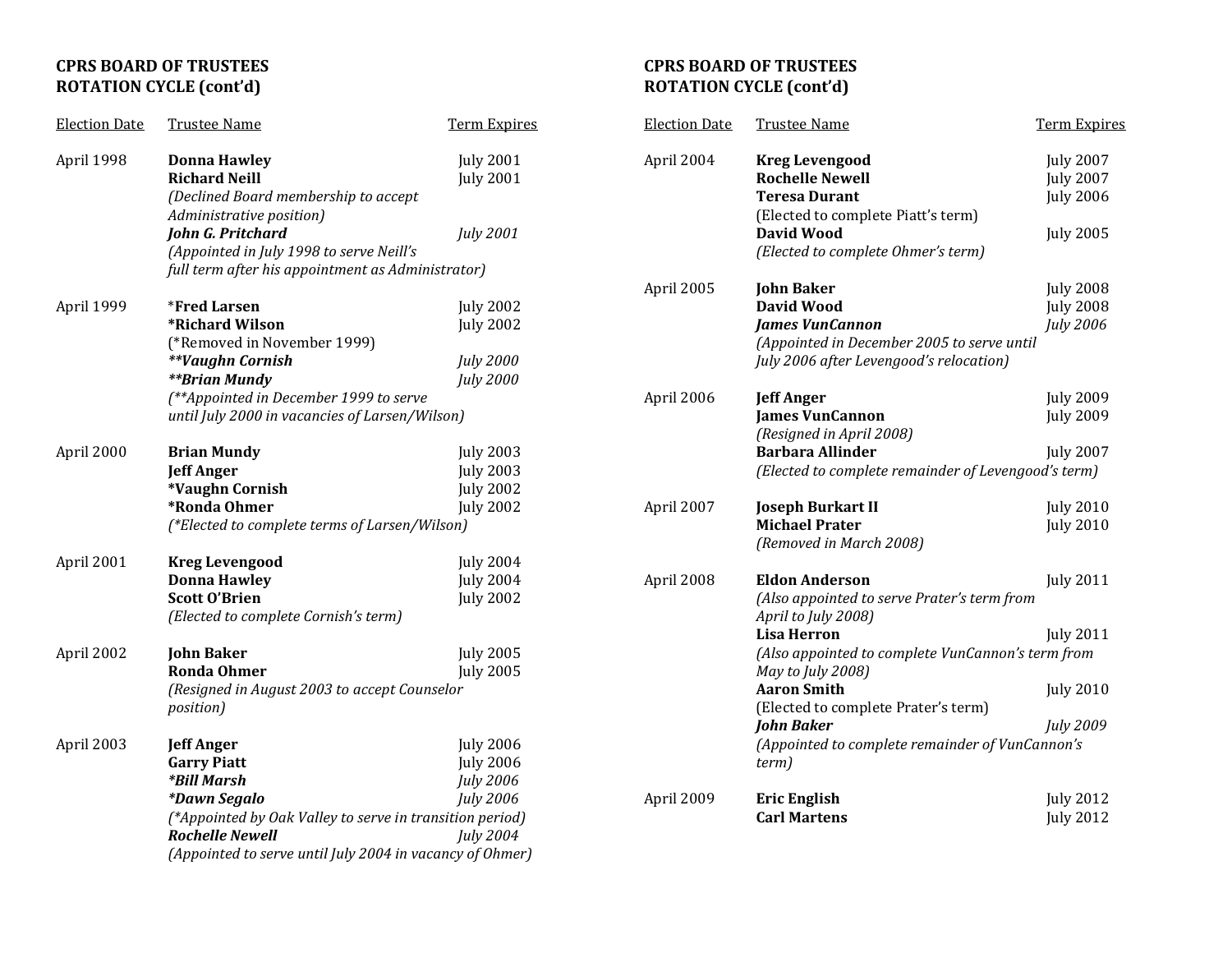# **CPRS BOARD OF TRUSTEES ROTATION CYCLE (cont'd)**

| <b>Election Date</b> | <b>Trustee Name</b>                                                                                                                                                                                                     | <b>Term Expires</b>                                                          |
|----------------------|-------------------------------------------------------------------------------------------------------------------------------------------------------------------------------------------------------------------------|------------------------------------------------------------------------------|
| April 2010           | <b>Joe Burkart</b><br><b>Aaron Smith</b><br>(Resigned in September 2012)                                                                                                                                                | <b>July 2013</b><br><b>July 2013</b>                                         |
| April 2011           | <b>Lisa Herron</b><br><b>Joe Williams</b>                                                                                                                                                                               | <b>July 2014</b><br><b>July 2014</b>                                         |
| April 2012           | <b>Eric English</b><br><b>Mark Farnham</b><br>Dan Schoenemann<br>(Appointed to complete remainder of Smith's term)                                                                                                      | <b>July 2015</b><br><b>July 2015</b>                                         |
| April 2013           | <b>John Howen</b><br>Dan Schoenemann                                                                                                                                                                                    | <b>July 2016</b><br><b>July 2016</b>                                         |
| April 2014           | <b>Synthia DeBarthe</b><br><b>Richard Neill</b>                                                                                                                                                                         | <b>July 2017</b><br><b>July 2017</b>                                         |
| April 2015           | <b>Tony Brown</b><br><b>Eric English</b>                                                                                                                                                                                | <b>July 2018</b><br><b>July 2018</b>                                         |
| April 2016           | <b>Dan Schoenemann</b><br>(Only nominee)<br><b>Robert Gillam</b><br>(Appointed to serve one year in vacant spot created<br>by only one person running in April 2016)                                                    | <b>July 2019</b><br><b>July 2017</b>                                         |
| October 2016         | Dan Schoenemann<br>(resigned to fill School Administrator position -<br><b>Board position left vacant)</b>                                                                                                              |                                                                              |
| April 2017           | <b>Robert Gillam</b><br><b>Synthia DeBarthe</b><br><b>Clarence "Leo" Carroll</b><br>(Elected to complete Schoenemann's term)<br><b>Lynette Davis</b><br>(Elected to complete vacancy from April 2016 election shortage) | <b>July 2020</b><br><b>July 2020</b><br><b>July 2019</b><br><b>July 2019</b> |

### **CPRS BOARD OF TRUSTEES ROTATION CYCLE (cont'd)**

| <b>Election Date</b> | Trustee Name                                        | <b>Term Expires</b> |
|----------------------|-----------------------------------------------------|---------------------|
| April 2018           | <b>Tony Brown</b>                                   | <b>July 2021</b>    |
|                      | <b>Susan Simmons</b>                                | <b>July 2021</b>    |
|                      | (resigned November 2020)                            |                     |
|                      | <b>Tom Mitchell</b>                                 | <b>July 2019</b>    |
|                      | (Elected to complete Leo Carroll's term)            |                     |
| April 2019           | <b>Joseph Alaniz</b>                                | <b>July 2022</b>    |
|                      | <b>Brad Hampton</b>                                 | <b>July 2022</b>    |
|                      | <b>Judith Faunce</b>                                |                     |
|                      | (Appointed to complete remainder of Simmons's term) |                     |
| April 2020           | <b>Shawn Brewington</b>                             | July 2023           |
|                      | <b>Judith Faunce</b>                                | <b>July 2023</b>    |
|                      | <b>Christy Schrunk</b>                              | <b>July 2021</b>    |
|                      | (Appointed to complete Simmons's term)              |                     |
|                      |                                                     |                     |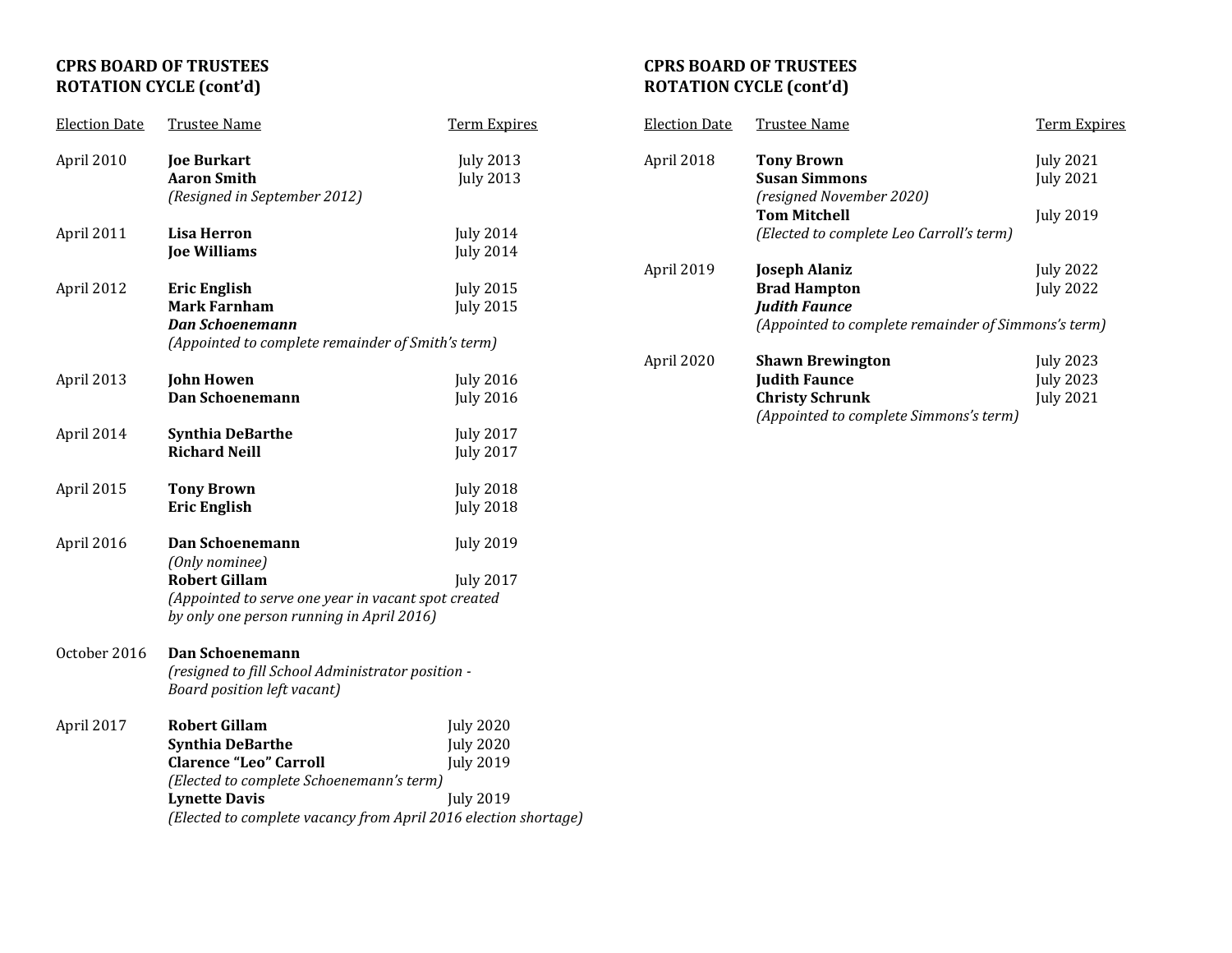### **WALDO AVENUE RESTORATION BRANCH PASTOR OR REPRESENTATIVE**

| <b>Election Date</b>       | <b>Trustee Name</b>                                                                                   | <b>Term</b>               |
|----------------------------|-------------------------------------------------------------------------------------------------------|---------------------------|
| November 1991 James Rogers | (Elected for 1½ terms)                                                                                | November 1991 - July 1993 |
| <b>June 1993</b>           | <b>Garry Piatt</b>                                                                                    | August 1993 - July 1994   |
| June 1994                  | <b>Garry Piatt</b>                                                                                    | August 1994 - July 1995   |
| April 1995                 | <b>James Rogers</b>                                                                                   | July 1995 - June 1996     |
| April 1996                 | <b>Wayne Kent</b>                                                                                     | July 1996 - June 1997     |
| April 1997                 | <b>Wayne Kent</b>                                                                                     | July 1997 - June 1998     |
| April 1998                 | <b>Philip Strecker</b>                                                                                | July 1998 - June 1999     |
| April 1999                 | <b>Philip Strecker</b><br>(Resigned December 1999)<br><b>Wayne Kent</b><br>(Elected to complete term) | July 1999 - June 2000     |
| April 2000                 | H. M. 'Skip' Robison                                                                                  | July 2000 - June 2001     |
| April 2001                 | <b>Garry Piatt</b>                                                                                    | July 2001 - June 2002     |
| April 2002                 | <b>Paul Gage</b>                                                                                      | July 2002 - June 2003     |
| April 2003                 | H. M. 'Skip' Robison                                                                                  | July 2003 - June 2004     |
| April 2004                 | <b>Steve Ballantyne</b>                                                                               | July 2004 - June 2005     |
| April 2005                 | <b>Wayne Kent</b>                                                                                     | July 2005 - June 2006     |
| April 2006                 | <b>James Hobbs</b>                                                                                    | July 2006 - June 2007     |
| April 2007                 | <b>James Hobbs</b>                                                                                    | July 2007 - June 2008     |
| April 2008                 | <b>James Hobbs</b>                                                                                    | July 2008 - June 2009     |
| April 2009                 | <b>James Hobbs</b>                                                                                    | July 2009 - June 2010     |

### **WALDO AVENUE RESTORATION BRANCH PASTOR OR REPRESENTATIVE (cont'd)**

| <b>Election Date</b> | <b>Trustee Name</b> | <b>Term</b>           |
|----------------------|---------------------|-----------------------|
| April 2010           | <b>James Hobbs</b>  | July 2010 - June 2011 |
| April 2011           | Roger Graybill      | July 2011 - June 2012 |
| April 2012           | Roger Graybill      | July 2012 – June 2013 |
| April 2013           | <b>James Hobbs</b>  | July 2013 – June 2014 |
| April 2014           | <b>James Hobbs</b>  | July 2014 - June 2015 |
| April 2015           | <b>James Hobbs</b>  | July 2015 - June 2016 |
| April 2016           | <b>Jon Tandy</b>    | July 2016 - June 2017 |
| April 2017           | <b>Jon Tandy</b>    | July 2017 - June 2018 |
| April 2018           | <b>Jon Tandy</b>    | July 2018 - June 2019 |
| April 2019           | <b>Jon Tandy</b>    | July 2019 - June 2020 |
| April 2020           | <b>James Hobbs</b>  | July 2020 - June 2021 |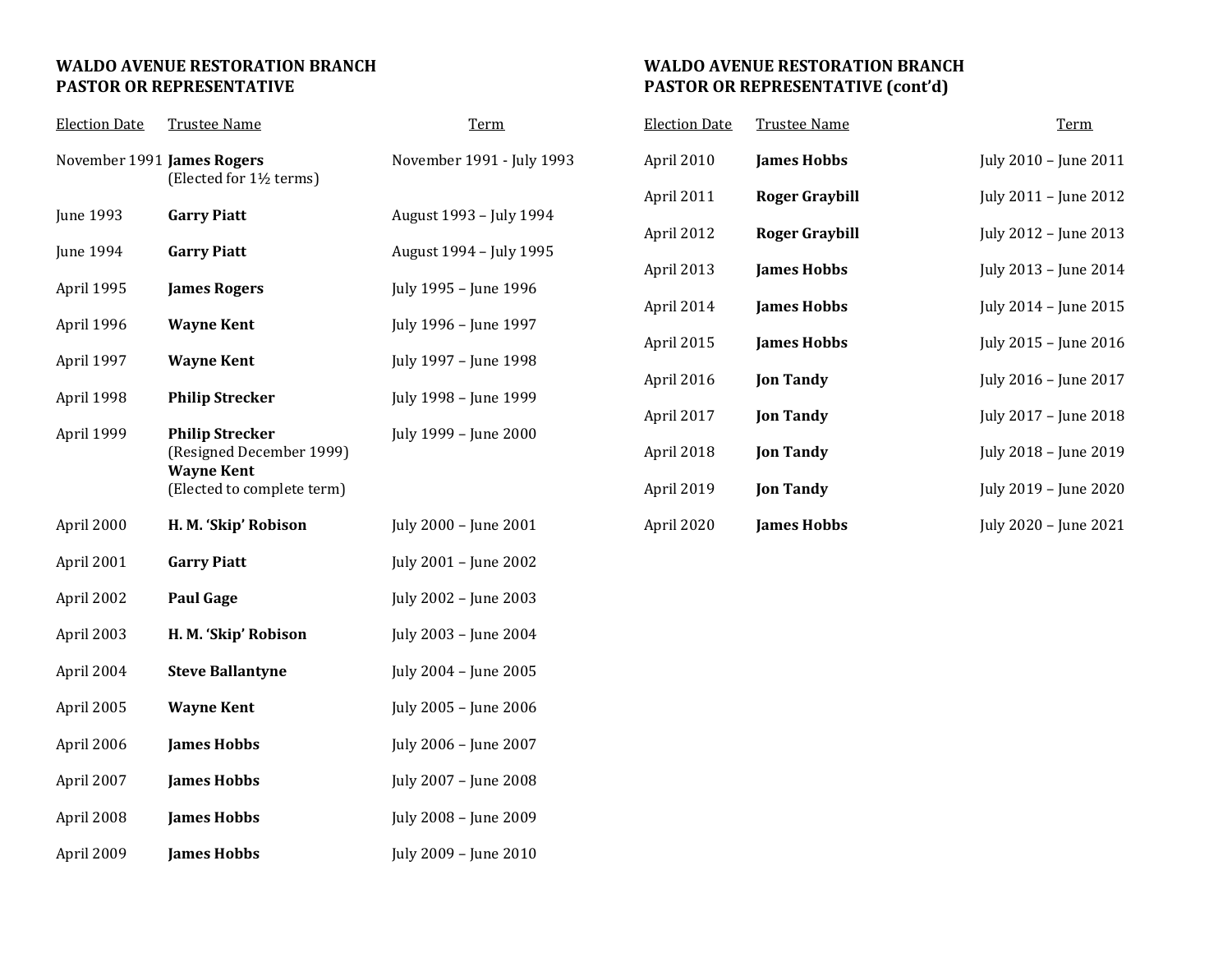| <b>CENTER PLACE</b>       | Policy #:          | 1001         |
|---------------------------|--------------------|--------------|
| <b>RESTORATION SCHOOL</b> | Date Adopted       | April 2000   |
|                           | or Revised:        | January 2021 |
| PERSONNEL                 | DEFINITIONS - 1000 |              |

Individuals who work within the Center Place Restoration School facility will be classified as follows:

- \* faculty (teachers in elementary, middle school, and high school, part time or full time);
- \* staff (all paid personnel who are not faculty);
- \* volunteers (all individuals who work without payment, usually receiving tuition credit).

| CENTER PLACE<br>RESTORATION SCHOOL | Policy #:<br>Date Adopted<br>or Revised: | 1101<br>April 2000<br>January 2021 |
|------------------------------------|------------------------------------------|------------------------------------|
| L. PERSONNEL                       | <b>ADMINISTRATIVE - 1100</b>             |                                    |

## SCHOOL ADMINISTRATOR

A. The School Administrator is in charge of the regular day-to-day operations and functions of the school. Such operations and functions include, but are not limited to:

- 1) faculty, staff, and volunteers
	- a) job descriptions and/or assignments,
	- b) employee evaluations;
- 2 student interaction
	- a) interviews,
	- b) class scheduling,
	- c) discipline;
- 2) financial matters
	- a) expenditures,
	- b) budgeting;
- 3) various matters as assigned by the Board.

B. The School Administrator is the official spokesman for the Board regarding interpretation of Board policies, educational philosophy, and other questions which may arise day-to-day.

C. In the absence of written policy, if an emergency situation arises, the School Administrator is authorized by the Board to take the necessary action. The School Administrator will immediately report to the Board President the situation and action taken, and will also report to the Board at its next regular meeting. The School Administrator will bring to the Board as soon as possible a proposed policy to cover the situation, on which the Board will take action.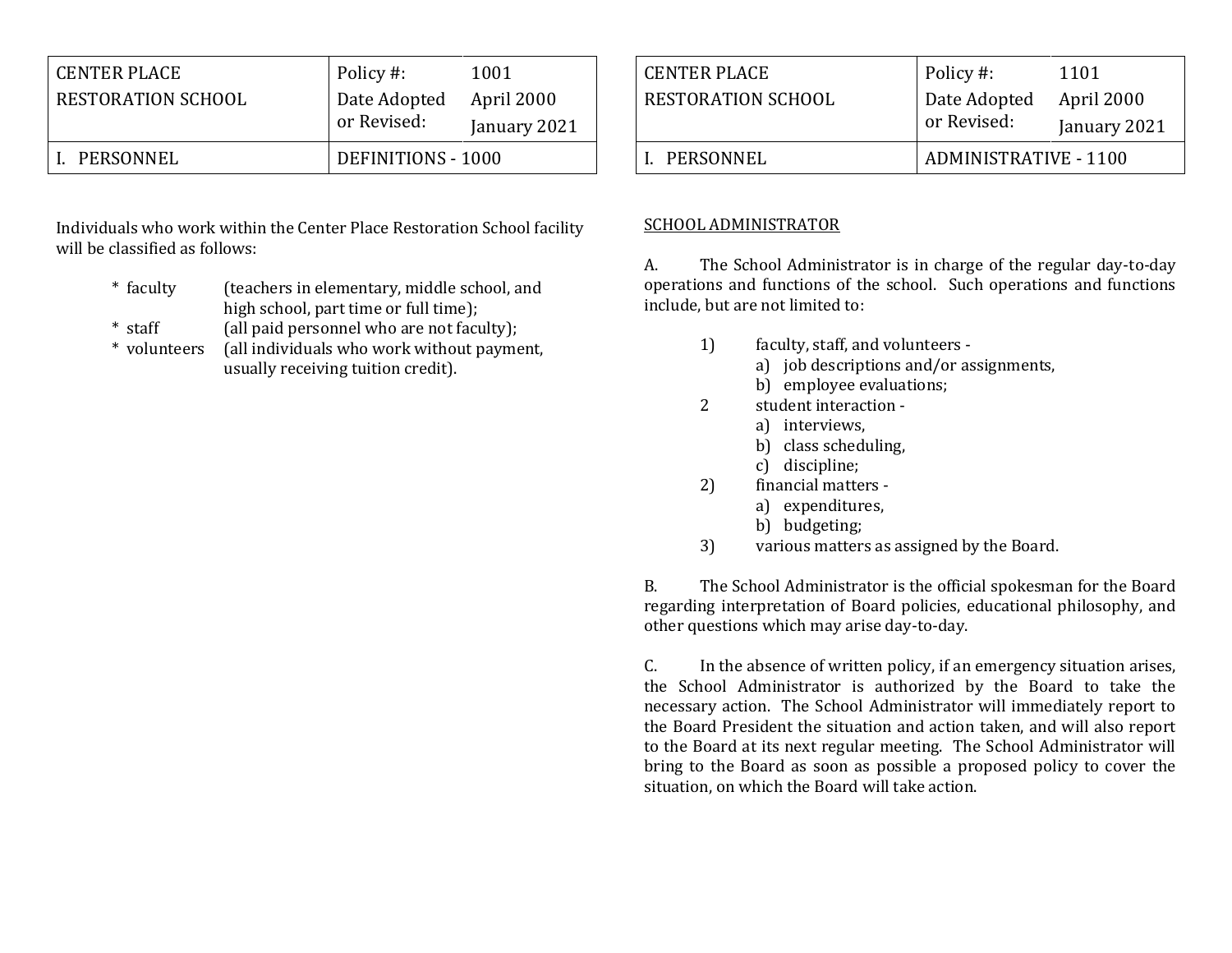D. The School Administrator will keep the parents, patrons, and interested branches informed concerning school activities, costs, special events, and other items of interest. The School Administrator will be responsible for news releases.

E. During the absence of the School Administrator, questions on interpretation of Board policy shall be directed as follows:

- 1) Assistant Administrator
- 2) Board President
- 3) Board Vice-President
- 4) Board Secretary
- 5) Board Treasurer
- 6) Board Members

| CENTER PLACE              | Policy #:                    | 1102       |
|---------------------------|------------------------------|------------|
| <b>RESTORATION SCHOOL</b> | Date Adopted                 |            |
|                           | or Revised:                  | April 2000 |
| I. PERSONNEL              | <b>ADMINISTRATIVE - 1100</b> |            |

# ASSISTANT ADMINISTRATORS

The Assistant Administrators will report directly to the School Administrator. The Assistant Administrators will be assigned duties by the School Administrator as approved by the Board.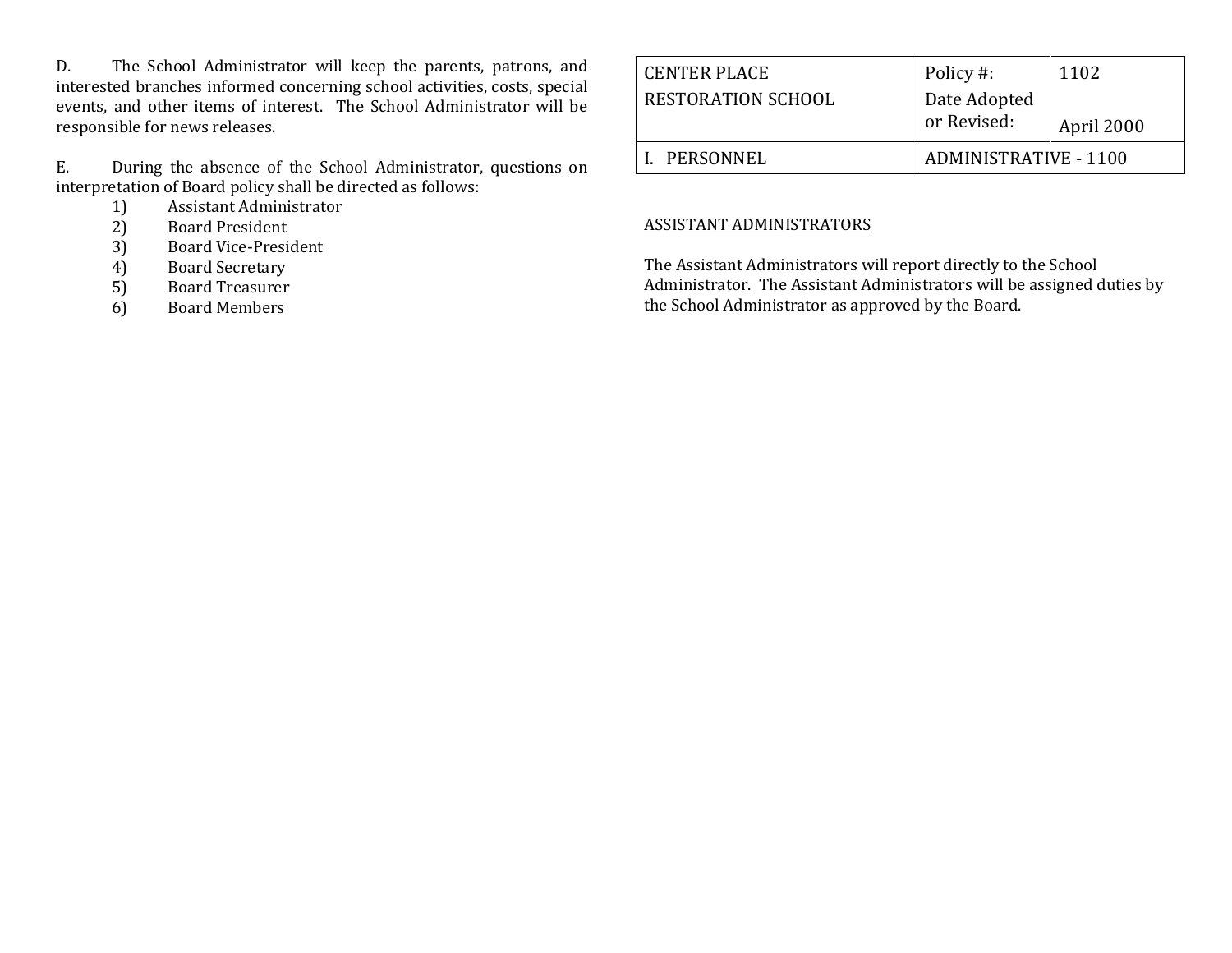| <b>CENTER PLACE</b> | Policy #:                    | 1103       |
|---------------------|------------------------------|------------|
| RESTORATION SCHOOL  | Date Adopted                 |            |
|                     | or Revised:                  | April 2000 |
| PERSONNEL           | <b>ADMINISTRATIVE - 1100</b> |            |

### ADMINISTRATION – GENERAL

A. Inquiries charging the administration with mal-performance or non-performance of professional duties shall be transmitted to the Board President.

> The Board President shall give the School Administrator or Assistant Administrator prompt notice and full information of any such inquiry.

B. If the School Administrator or Assistant Administrator is required to respond to such inquiry in an administrative or Board proceeding, he/she shall have the right to be represented at his/her own expense.

| CENTER PLACE       | Policy #:                                       | 1201 |
|--------------------|-------------------------------------------------|------|
| RESTORATION SCHOOL | Date Adopted<br>or Revised:<br><b>July 2003</b> |      |
| L. PERSONNEL       | FACULTY - 1200                                  |      |

### EMPLOYMENT

- A. The employment of teachers without a bachelor's degree is to be permitted only in cases of absolute necessity.
- B. Teachers shall not be assigned outside the scope of their teaching certificates and their major or minor fields of study, except for good cause, and for no longer than is necessary.
- C. All teachers shall be given written notice of their tentative schedules for the forthcoming year as early as possible. In the event that changes in such schedules are made, all teachers affected will be advised promptly of the change.
- D. All teachers are expected to assume their proportionate share of extracurricular responsibilities. Assignments in addition to the normal teaching load shall be offered to the faculty, with preference made on basis of qualifications. Final assignments will be made by the School Administrator. In the event that extracurricular responsibilities deemed desirable by the Board are not assumed by volunteers, the School Administrator shall assign such responsibilities to members of the faculty who have not assumed a voluntary assignment during the school year.
- E. The responsibility to participate in parent-teacher conferences shall be considered a part of the regular teaching assignment.
- F. It is the Board's desire to encourage all teachers to stay current with methods of education applicable to the CPRS learning experience. Funds may be available as the annual budget permits, to reimburse a portion of the costs. These funds shall be distributed by the School Administrator.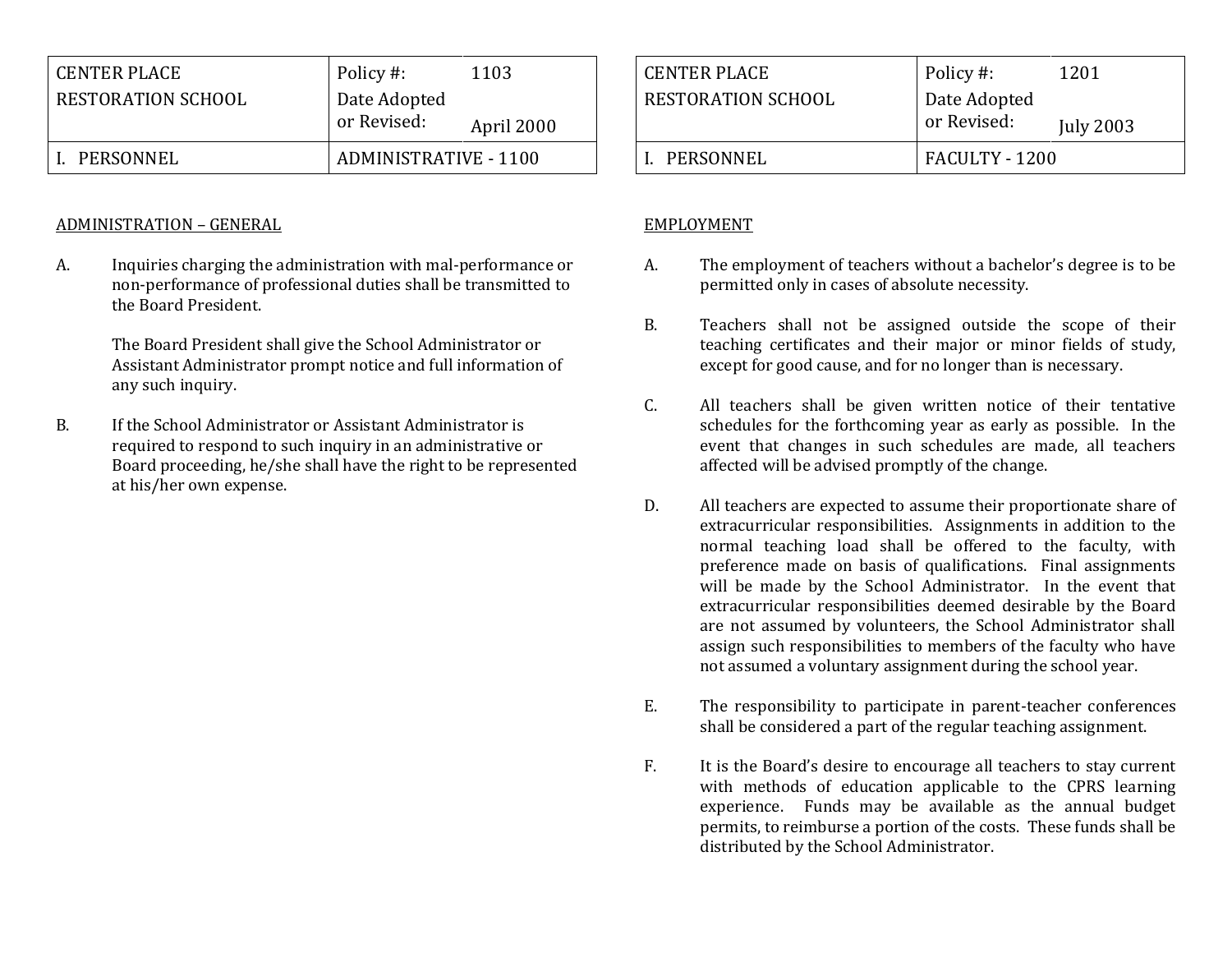| <b>PERSONNEL</b>                                 | FACULTY - 1200                           |                   |
|--------------------------------------------------|------------------------------------------|-------------------|
| <b>CENTER PLACE</b><br><b>RESTORATION SCHOOL</b> | Policy #:<br>Date Adopted<br>or Revised: | 1202<br>June 2001 |
|                                                  |                                          |                   |

#### EVALUATION

- A. The work performance of all teachers shall be evaluated in writing. New teachers (a teacher within the first three (3) years of employment) shall be evaluated two (2) times during the school year. All other teachers shall be evaluated at least one (1) time every three (3) years. Evaluations shall be conducted by the teacher's immediate supervisor. Upon request of the teacher, further evaluations shall be made.
- B. Observations shall be made in person for a minimum of thirty minutes. Two observations comprise an evaluation. All monitoring or observation of the work of a teacher shall be conducted openly and with full knowledge of the teacher.
- C. A copy of the written evaluation shall be submitted to the teacher at the time of each interview. The teacher shall review the evaluation report and affix his/her signature, indicating he/she has reviewed the evaluation. In the event that the teacher feels the evaluation was incomplete or unjust, he/she may put his/her objections in writing and have them attached to the evaluation report, which will be placed in his/her personnel file. All evaluations shall be based upon valid criteria for evaluating professional growth.
- D. No later than March 15 of each year in which an evaluation is made, the final written evaluation report will be completed. A copy shall be furnished to the teacher. The teacher may submit additional information which will be placed in the teacher's personnel file. In the event a probationary teacher is not continued in employment, the Board will advise the teacher in writing.
- E. It is understood by the teacher and the Board that the evaluation procedure as used for the professional staff shall be a positive tool used for improvement as the teacher relates to children. Work performance evaluation will stress strong points as well as identify areas of needed improvement. An evaluator should recommend ways for corrective action.
- F. Upon request of the teacher, observation materials shall be made available to the Board, and they may assist in corrective action. This information will be treated in confidence.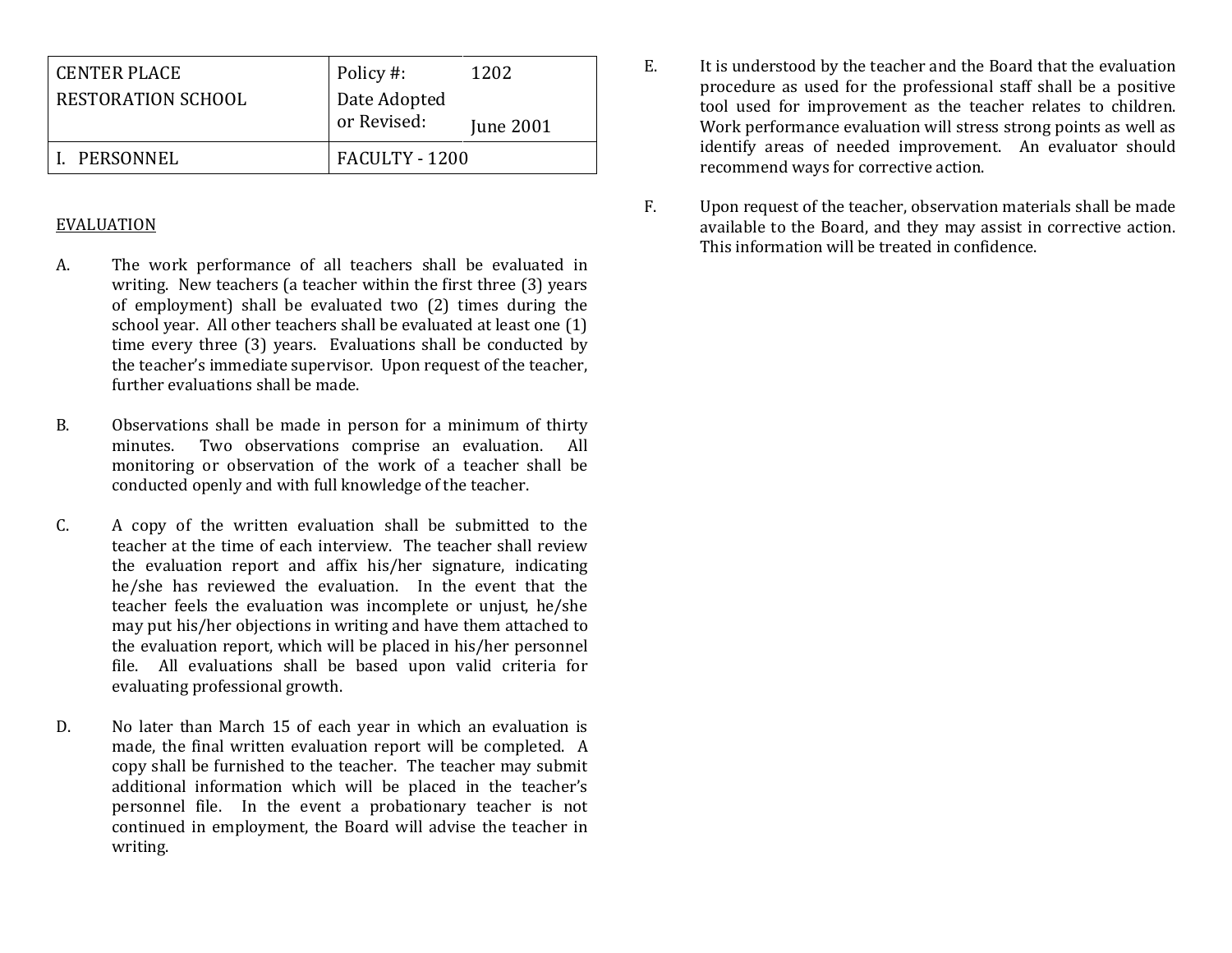| CENTER PLACE       | Policy #:                   | 1203       |
|--------------------|-----------------------------|------------|
| RESTORATION SCHOOL | Date Adopted<br>or Revised: | April 2000 |
| PERSONNEL          | FACULTY - 1200              |            |

#### TEACHER RIGHTS

- A. The teacher shall have the right to use school facilities and equipment for personal use at reasonable times, when such equipment is not otherwise in use. The teacher shall pay for the reasonable cost of all materials and supplies incurred by such use, and will be responsible for repair of damages caused by improper use.
- B. The teacher shall have the right to post notices of activities and matters of concern on teacher bulletin boards, at least one of which shall be provided. The teacher may use the teacher mailboxes for communications to other teachers.
- C. The Board shall make readily available to the teachers all information which is available to the public.
- D. The Board shall make available to the teachers any new or revised fiscal or budgetary programs, or major revisions of educational policy.

| <b>CENTER PLACE</b>       | Policy #:                   | 1204       |
|---------------------------|-----------------------------|------------|
| <b>RESTORATION SCHOOL</b> | Date Adopted<br>or Revised: | April 2000 |
| L. PERSONNEL              | FACULTY - 1200              |            |

### STUDENT DISCIPLINE / TEACHER PROTECTION

Classroom discipline is basically a professional responsibility of the teacher. The Board recognizes its responsibility to give full support and assistance to teachers, with respect to the maintenance of control and discipline in the classroom, when such discipline is exercised in accordance with school policies, rules, and procedures.

It is recognized that discipline problems are less likely to occur in classes which are well-taught, and where a high level of student interest is maintained. It is likewise recognized that when discipline problems occur, they may be constructively dealt with by encouragement, praise, and emphasis upon the child's desirable characteristics.It is also expected that classroom teachers will utilize all administrative and consultant assistance services so that every effort is made to provide an education for all children.

- A. Teachers and administration will endeavor to achieve correction of student misbehavior through counseling and interviews with the child and his/her parents when warranted. A teacher may exclude a pupil from one class when the grossness of the offense, the persistence of the misbehavior, or the disruptive effect of the violation makes the continued presence of the student in the classroom intolerable. In such cases, the teacher will furnish the administration, as promptly as his/her or her teaching obligations will allow, full particulars of the incident. Suspension of students from school may be imposed only by the School Administrator.
- B. Teachers have every right to defend themselves in the case of physical assault. Teachers shall receive all possible legal assistance from the Board in case of injury or court action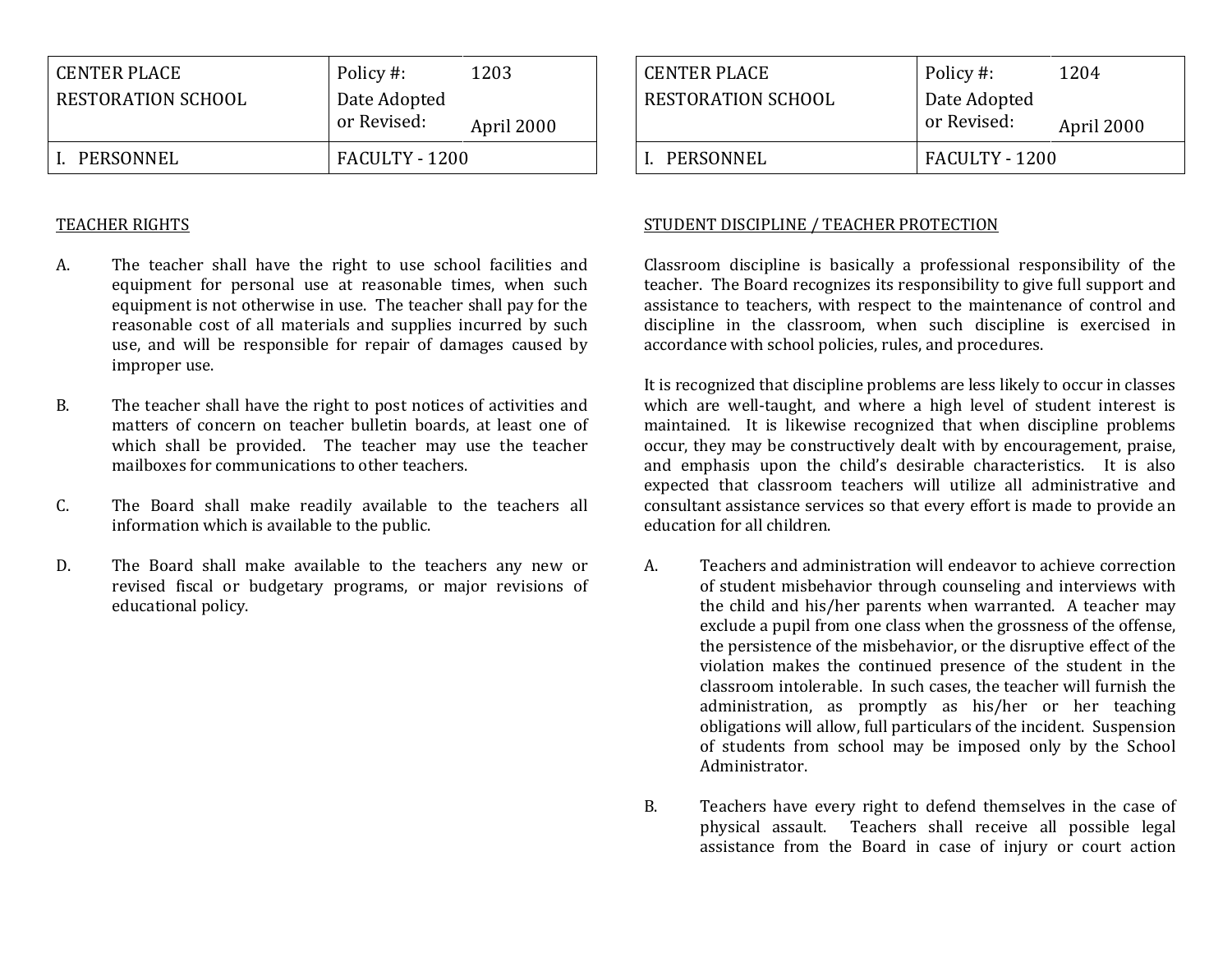resulting from such incidents. Use of reasonable physical force to restrain a student or stop a fight is permissible.

- C. Time lost for court appearances ordered by subpoena in a school-connected legal action shall not reduce salary and shall not be charged against the teacher's leave time, provided the teacher is adjudged innocent.
- D. In cases of physical assault, time lost because of injury compensable under Worker's Compensation shall be reimbursed by Worker's Compensation. The injured teacher shall be entitled to the difference between Worker's Compensation and his/her regular salary to the extent of the personal leave available. Charges against personal leave in such a situation shall be for only such portion of a day or days as is not paid by Worker's Compensation.
- E. Complaints of a parent, directed toward a teacher, shall be called to his/her attention promptly. This notification should be as a matter of information and may not necessarily require corrective action or recording. Any formal action taken upon any complaint by a parent of a student directed toward a teacher, or notice thereof to be included in said teacher's personnel file, must be promptly reported in writing to the teacher concerned. If the administration feels that unprofessional behavior is involved, the Board shall be immediately notified.

| <b>CENTER PLACE</b> | Policy #:                   | 1205       |
|---------------------|-----------------------------|------------|
| RESTORATION SCHOOL  | Date Adopted<br>or Revised: |            |
|                     |                             | April 2000 |
| I. PERSONNEL        | FACULTY - 1200              |            |

#### ACADEMIC FREEDOM / PROFESSIONAL BEHAVIOR

- A. Academic freedom shall be guaranteed and shall be subject to accepted standards of professional responsibility as determined by the Board and the theology of the Bible, Book of Mormon, and Doctrine and Covenants, and the physical and mental maturity of the students involved. Both sides of a controversial issue shall be presented.
- B. Teachers are expected to comply with reasonable written rules, regulations, and directions which may from time to time be adopted by the Board or its representatives, provided that a teacher may reasonably refuse to carry out an order which unnecessarily threatens physical safety or well-being, or is professionally demeaning.
- C. The teacher recognizes that abuses of leave time, chronic tardiness or absence, willful deficiencies in professional performance, or other violations of discipline by a teacher, reflect adversely upon the teaching profession and create undesirable conditions in the school building. Alleged breaches of discipline shall be promptly reported by the administration to the offending teacher and the Board. The administration will use its best efforts to correct breaches of professional behavior by any teacher and, in appropriate cases, the Board may institute proceedings or take disciplinary action.
- D. A teacher shall at all times be entitled to have present a representative when he/she is being formally reprimanded or disciplined for any infraction of rules or delinquency in professional performance. In the event that disciplinary action or a reprimand is intended, teachers shall be informed of their right to request the presence of a representative. When a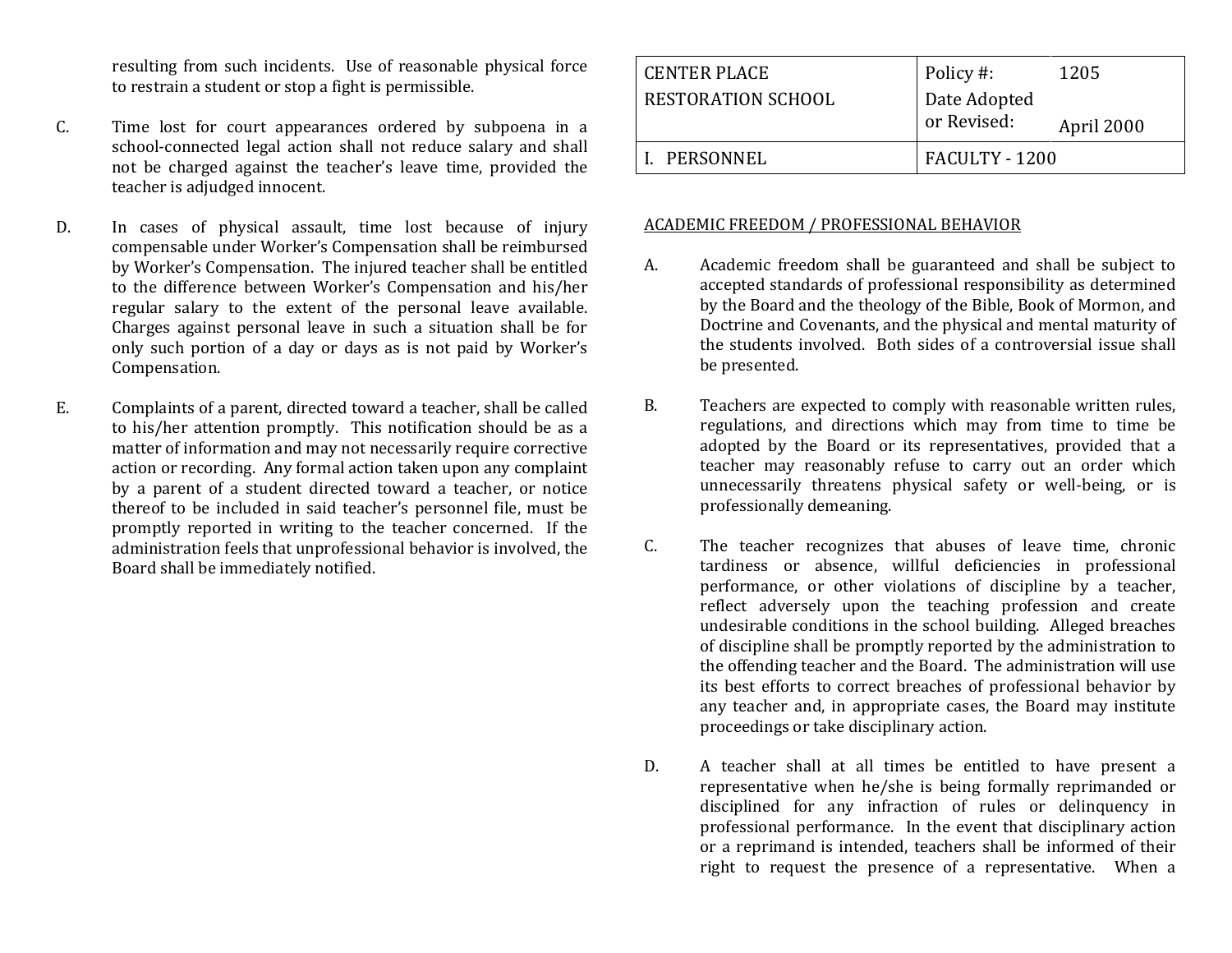request for such representation is made, no action shall be taken with respect to the teacher until such representative is present.

E. No teacher shall be disciplined, reprimanded, reduced in compensation, demeaned professionally, or deprived of any contractual right without just cause. Discharge or demotion shall be subject to the review of the Board. All information forming the basis for disciplinary action will be made available to the teacher and the Board.

| l CENTER PLACE            | Policy #:                   | 1206       |
|---------------------------|-----------------------------|------------|
| <b>RESTORATION SCHOOL</b> | Date Adopted<br>or Revised: | April 2000 |
| I. PERSONNEL              | FACULTY - 1200              |            |

#### RECOGNITION OF FACULTY ASSISTANCE

The faculty is seen as a valuable resource in determining school policies relating to instruction and curriculum. From time to time, the faculty may be asked to assist the Board in its studies through participation in Ad Hoc Committees. Findings and recommendations from the Ad Hoc Committees will be considered by the Board.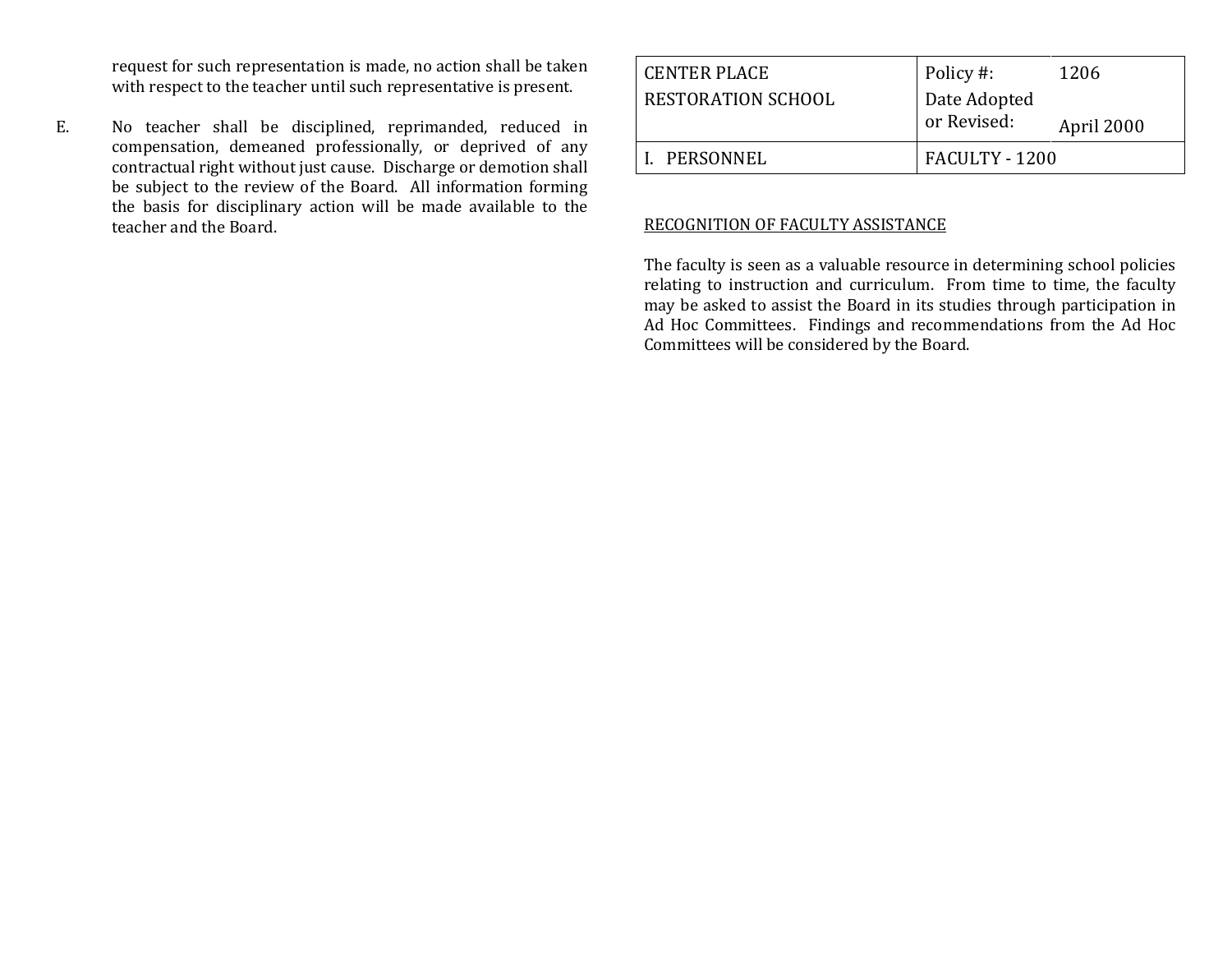| <b>CENTER PLACE</b>       | Policy #:      | 1301         |
|---------------------------|----------------|--------------|
| <b>RESTORATION SCHOOL</b> | Date Adopted   | April 2000   |
|                           | or Revised:    | January 2021 |
| PERSONNEL                 | GENERAL - 1300 |              |

### EMPLOYMENT

- A. The school shall engage in fair and sound personnel practices. The School Administrator shall be responsible for establishing recruitment, selection, and appointment procedures. There shall be no discrimination against any applicant or employee of the school because of race, color, national origin, sex, age, or marital status, in respect to employment, assignment, transfer, promotion, demotion, or termination.
- B. The School Administrator and others having direct or supervisory responsibility shall be consulted in the assignment of personnel to maximize use of the employees' talents and abilities.
- C. All employees of the school are subject to all applicable laws and to the policies of the Board.

| <b>CENTER PLACE</b> | Policy #:                   | 1302       |
|---------------------|-----------------------------|------------|
| RESTORATION SCHOOL  | Date Adopted<br>or Revised: | April 2000 |
| PERSONNEL           | GENERAL - 1300              |            |

## TUITION REMISSION

Full tuition remission may be provided for the children of all full-time faculty and paid staff.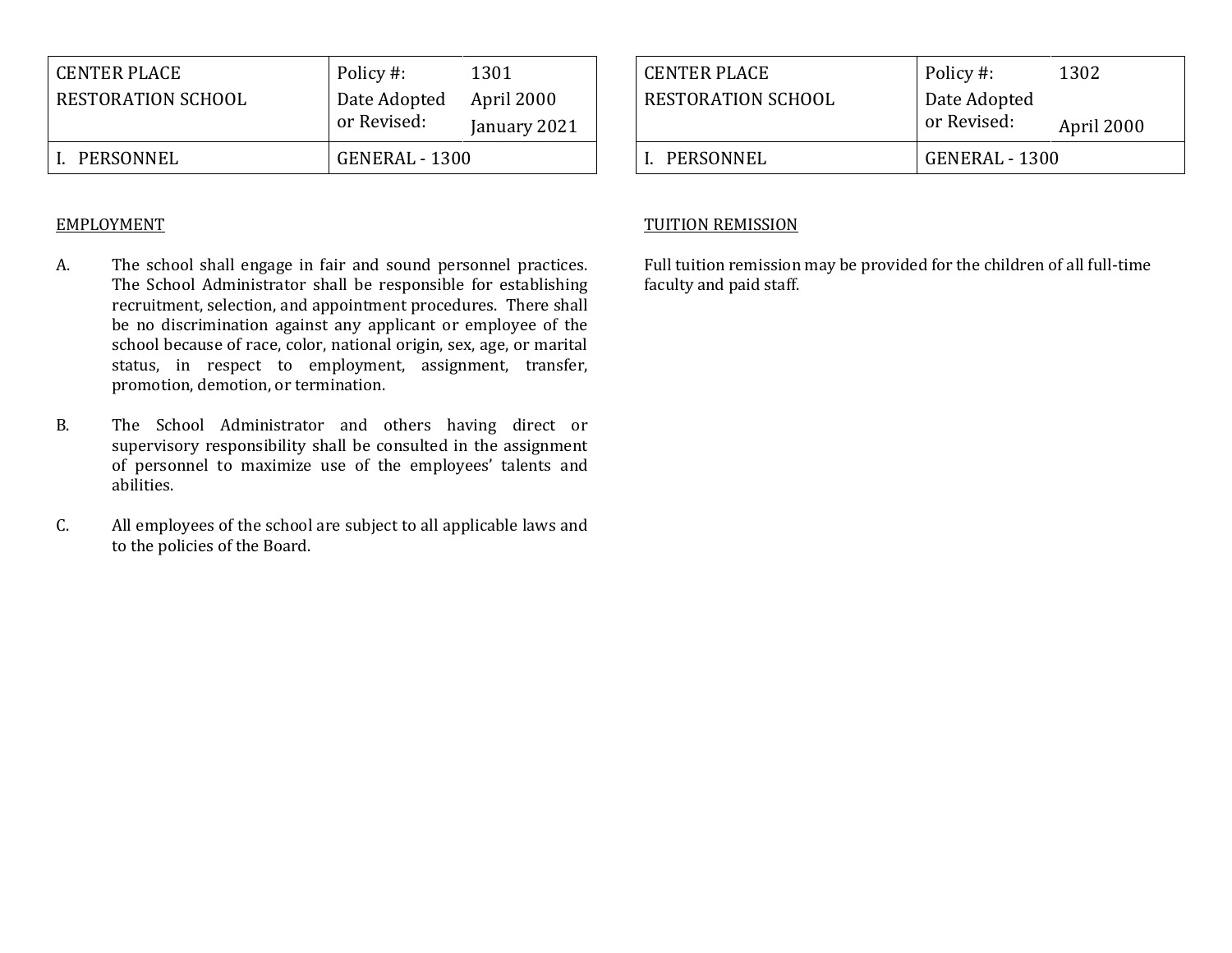| PERSONNEL                                 | or Revised:<br>GENERAL - 1300 | April 2000 |
|-------------------------------------------|-------------------------------|------------|
| <b>CENTER PLACE</b><br>RESTORATION SCHOOL | Policy #:<br>Date Adopted     | 1303       |

### PERSONNEL RECORDS

- A. A personnel record shall be kept for each employee of the school. Except for confidential reference documents, an employee shall have access to items in his/her own personnel file.
- B. Provisions shall be made to assure privacy of personnel files and to protect the files from unauthorized examination. Members of the Board shall not have access to an employee's personnel record except as required for action of the Board.
- C. A record of employment and termination shall be maintained for all resigned, separated, and retired employees, including such essential information as shall seem appropriate to the administration.

| <b>CENTER PLACE</b>       | Policy #:                   | 1304       |
|---------------------------|-----------------------------|------------|
| <b>RESTORATION SCHOOL</b> | Date Adopted<br>or Revised: | April 2000 |
| PERSONNEL                 | GENERAL - 1300              |            |

# HEALTH

- A. The school shall consider health of employees in relation to job requirements and its obligation to protect the health, safety, and welfare of students and staff.
- B. Employees of the school shall be subject to and comply with all state and other laws in respect to health examinations as required for their particular job assignment.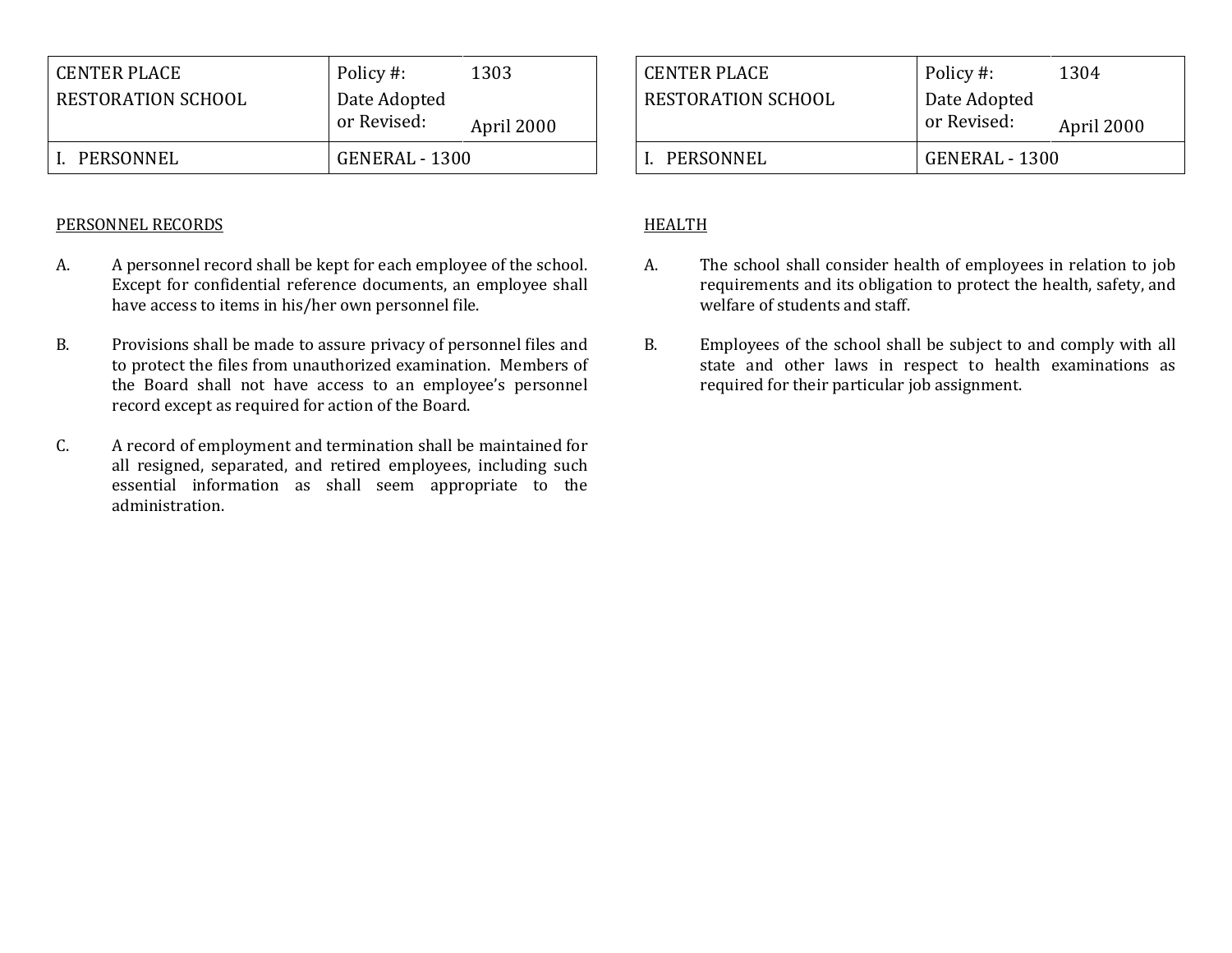| <b>CENTER PLACE</b>       | Policy #:                   | 1305         |
|---------------------------|-----------------------------|--------------|
| <b>RESTORATION SCHOOL</b> | Date Adopted<br>or Revised: | April 2000   |
|                           |                             | January 2021 |
| PERSONNEL                 | GENERAL - 1300              |              |

#### PAID TIME OFF

Paid time off (PTO) may be used for a variety of needs, including vacation, holidays, illness, personal business, ministerial business, and family illness or death. These days off must comply with the requirements of the individual's department. All salaried employees are eligible, and are entitled to time off with pay.

- A. All employees receive an average of 25 days off during the school year (i.e., holidays, no school days, spring break, etc.) with pay, according to the Board of Trustees' annual calendar. In addition, all employees contracted for the school year are not employed during the summer months. Salaries, however, will be prorated over a 12-month period. Employees contracted for 12-month cycles receive four (4) weeks off during the summer, with pay to be scheduled over a 12-month period as well.
- B. Annual accruement of PTO will be as shown on the following table. (Part-time employees will have their PTO adjusted according to time worked.)

| LENGTH OF SERVICE            | <b>SCHOOL YEAR</b><br><b>EMPLOYEES</b> | 12-MONTH<br><b>EMPLOYEES</b> |
|------------------------------|----------------------------------------|------------------------------|
| Through 4 years of service   | 7 days                                 | 9 days                       |
| 5 through 9 years of service | 9 days                                 | 11 days                      |
| 10 or more years of service  | 11 days                                | 13 days                      |

- C. Jury Duty: Employees will receive full pay during jury duty, without loss of PTO. A copy of the jury summons must be submitted to the School Administrator.
- D. Court Appearance: Employees appearing in court for CPRS business will receive full pay during their time in court without loss of PTO. Employees appearing in court for personal business will be paid according to PTO guidelines.
- E. Field Trips: Employees participating in field trips for which they are a school sponsor will receive full pay without loss of PTO. Employees attending only as a parental chaperone will be paid according to PTO guidelines.
- F. Stipulations: PTO stipulations are outlined below.
	- 1) All PTO days used must have approval from the School Administrator or Assistant Administrator. With the exception of emergencies, approval must be obtained at least two (2) days in advance.
	- 2) Any time off in excess of the amount accrued will be without pay.
	- 3) Accrual of PTO will not exceed a maximum of 50 days. The maximum annual PTO accrual will be the lesser of the following: five (5) days or the number of days left at year-end.
	- 4) If an employee leaves CPRS after completing the annual contract, unused PTO may be paid to the employee at 50% of the current pay scale.
	- 5) If an employee leaves CPRS after completing the annual contract, unused PTO will be paid, at the employee's request, at 50% of his/her current pay scale.
	- 6) If an employee leaves CPRS and returns at a later time, past years of service will be considered for PTO days allowed. Past accrued PTO, if not paid at 50% of his/her pay scale at the conclusion of employment, will be renewed with his/her re-employment.
	- 7) All employees who had accrued "sick days" under the old plan (prior to 2000) will carry those as PTO days.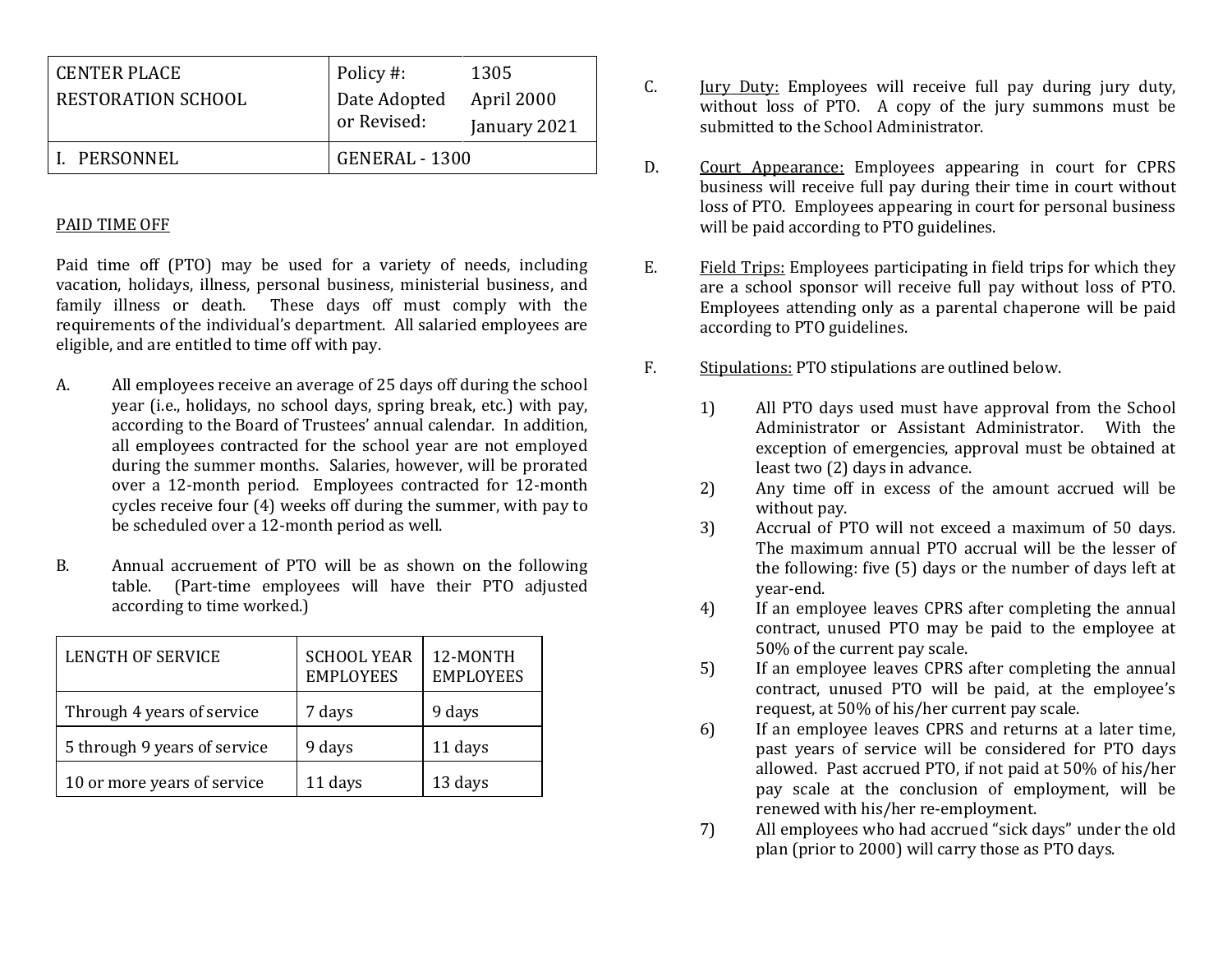| RESTORATION SCHOOL | Date Adopted<br>or Revised: | April 2000 |
|--------------------|-----------------------------|------------|
| PERSONNEL          | GENERAL - 1300              |            |

#### FREEDOM OF SPEECH / GRIEVANCES

- A. It is expected that the employees of the school will express their opinions and concerns through administration, or through the grievance or complaint procedure as follows:
	- 1) contact the appropriate person (faculty or staff member) depending on the situation; if there is a problem with a volunteer worker, contact the School Administrator;
	- 2) contact the School Administrator;
	- 3) contact the Board of Trustees Committee.
- B. No employee shall be disciplined, reprimanded, or reduced in rank without just cause and due process being followed. Any such action on the part of the Board or administration shall be subject to the grievance procedure, and shall not be made public until formal action is taken by the Board, unless a hearing is requested by the employee.

| CENTER PLACE              | Policy #:                   | 1307                       |
|---------------------------|-----------------------------|----------------------------|
| <b>RESTORATION SCHOOL</b> | Date Adopted<br>or Revised: | April 2000<br>January 2002 |
|                           |                             |                            |
| L. PERSONNEL              | GENERAL - 1300              |                            |

## PUBLIC RELATIONS

The status given to school employees by the public imposes a serious responsibility for exercising good judgment when discussing school matters with the public. Because school employees represent the school in the eyes of the community, opinions casually or carelessly expressed are often accepted as factual by the public. Therefore, the Board encourages all school employees to be well-informed concerning the goals, policies, regulations, educational programs, and the operational and financial status of the school. Straightforward and informative answers will be one of the best services the staff can render.

- A. When differences of opinion arise concerning goals or operations of the school, the Board's goals are to:
	- 1) protect and guarantee each employee's First Amendment rights;
	- 2) set guidelines for assisting teachers in distinguishing between their professional employee responsibilities and their responsibilities as citizens;
	- 3) provide for channels of communication within the school to enable employees to have access to policies and decision of the Board, regulations of the administration, and prompt notification of events and pertinent facts.

#### CONFIDENTIALITY STATEMENT:

Note: "Employee" refers to all paid and unpaid workers including faculty, staff, volunteers, and Board members.

A. All employees are to respect and hold secret any information spoken or written in confidence. This includes, but is not limited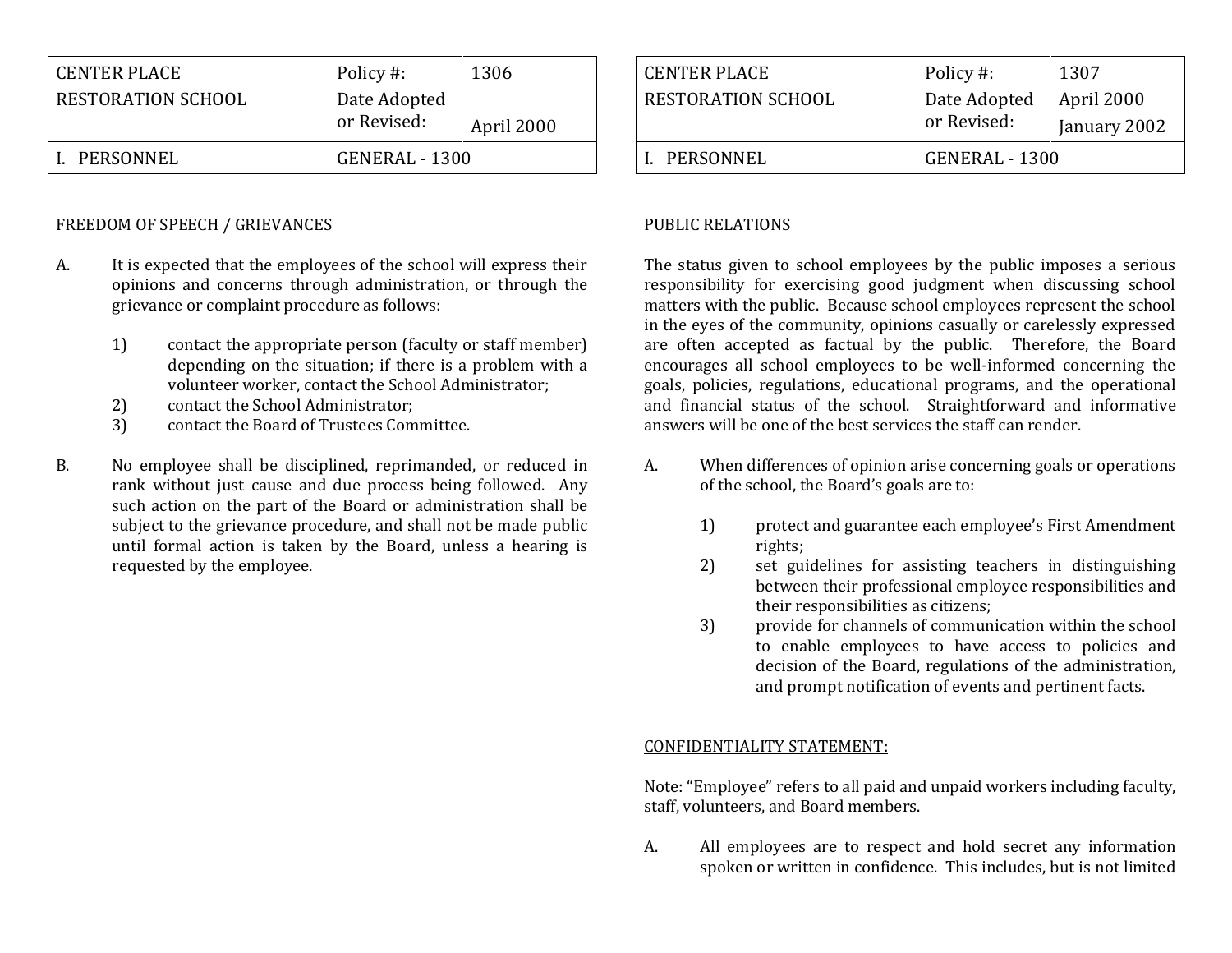to, personal compensation, financial information, personnel / member / attendee / patron **/** student information, and any crisis or counseling information.

- B. Information designated as confidential is not to be discussed with anyone, including other employees, relatives, friends, or acquaintances. Confidential information may be discussed within the "need to know" boundary only. Any breach of confidentiality may be grounds for disciplinary action up to and including dismissal. Employees are strictly prohibited from attempting to obtain confidential information which they have not received permission to access.
- C. Information concerning a student must be held in strict confidence by all employees. This obligation of professional confidentiality must be carefully fulfilled not only in regards to the information on the student's records, but also in matters learned of in the exercise of professional duties. Discussions regarding students must be only for the educational benefit of the student, and permission to discuss must be obtained from the School Administrator.
- D. Employees are not to comment or discuss with media or press any events pertaining to or surrounding CPRS. All media and press inquiries are to be directed to the School Administrator or his/her designee.
- E. Use discretion whenever speaking about people, circumstances, or events. Even though certain information may not be labeled confidential, there is no benefit in disclosing any sensitive or discretionary information to other people. Any employee who actively repeats or discloses information to other employees, church attendees, school patrons, students, etc., could face discipline or termination. Information disclosure is very serious and the use of caution and wisdom when conversing about CPRS is recommended.

| <b>CENTER PLACE</b> | Policy #:                   | 1308       |
|---------------------|-----------------------------|------------|
| RESTORATION SCHOOL  | Date Adopted<br>or Revised: | April 2000 |
| I. PERSONNEL        | GENERAL - 1300              |            |

### **SOLICITATION**

Employees shall not use school time or school facilities in connection with any personal activity for financial profit, except from employment approved by the Board. Any violation of this provision will be held to be willful insubordination.

Except as may be expressly authorized by the School Administrator, no employee shall:

- 1) permit any commercial advertising to be announced, distributed, or otherwise promoted in or through the school;
- 2) permit the solicitation or collection of subscriptions or contributions from pupils or their parents, in or through the school;
- 3) promote student travel or tours unless specifically approved by the Board.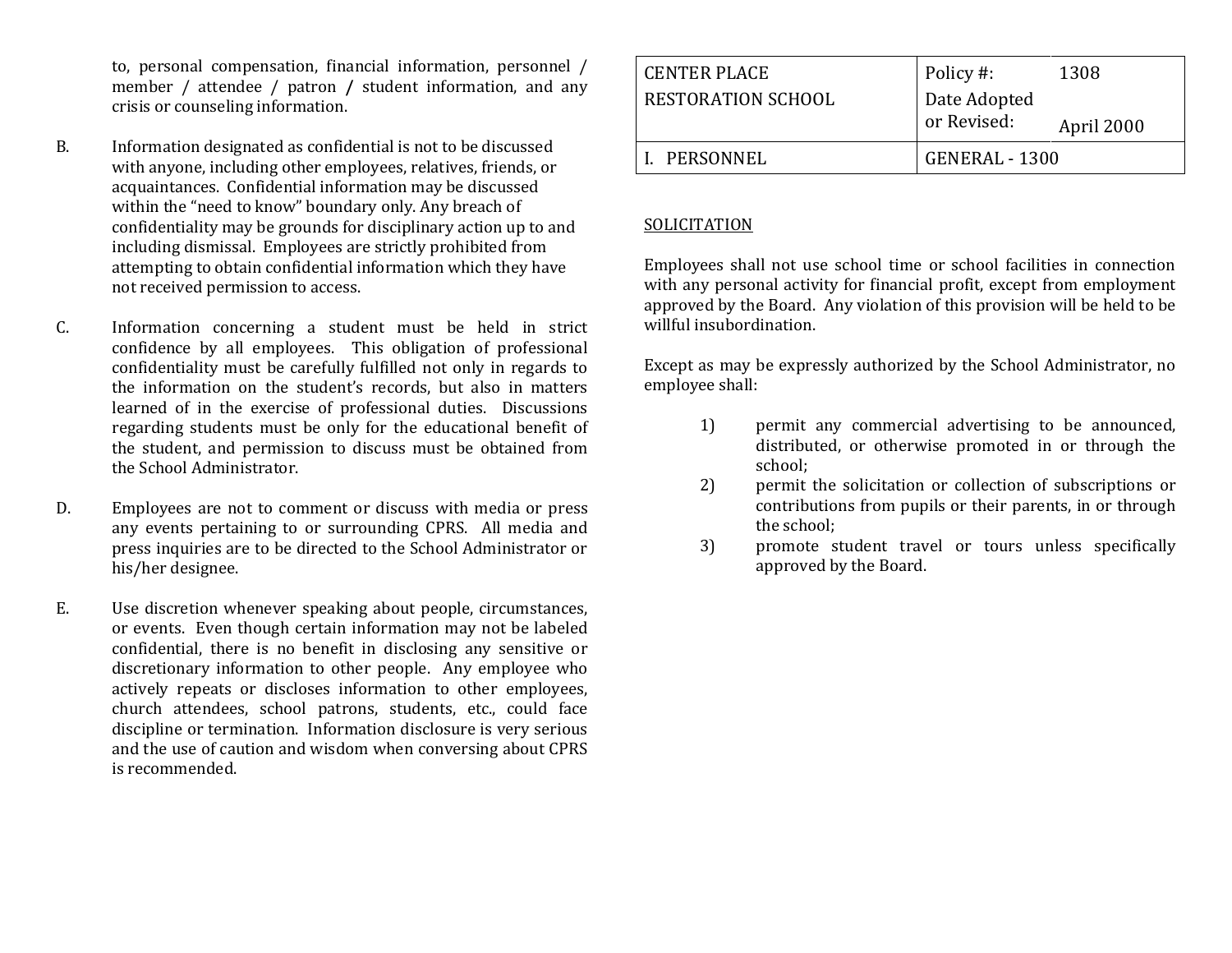| <b>CENTER PLACE</b> | Policy #:      | 1309             |
|---------------------|----------------|------------------|
| RESTORATION SCHOOL  | Date Adopted   | April 2000       |
|                     | or Revised:    | <b>July 2003</b> |
| PERSONNEL           | GENERAL - 1300 |                  |

### EVALUATION / APPRAISAL (STAFF)

- A. Evaluation of employee service should serve four purposes:
	- 1) to raise the duality of educational and other staff services to the children;
	- 2) to raise the standards of performance by the staff as a whole;
	- 3) to aid the individual to grow in competence, productivity, and personal satisfaction;
	- 4) to assure retention of qualified, productive employees.
- B. The Board considers the evaluation of employee performance to be of extreme importance, and directs the School Administrator to maintain an effective program for continuous improvement in all phases of school activity.
- C. It is the Board's responsibility to evaluate the School Administrator. The written evaluation report shall be prepared jointly by the Personnel Committee and the officers of the Board of Trustees.
- D. It is the responsibility of the School Administrator to evaluate the Assistant Administrators in writing, and provide the evaluation to the Personnel Committee for review at the January meeting.

| CENTER PLACE              | Policy #:                   | 1310       |
|---------------------------|-----------------------------|------------|
| <b>RESTORATION SCHOOL</b> | Date Adopted<br>or Revised: | April 2000 |
|                           |                             |            |
| L. PERSONNEL              | GENERAL - 1300              |            |

### EMPLOYMENT RESIGNATION

A. An employee shall notify the Board in writing of a planned resignation of employment not less than thirty (30) days prior to the employee's anticipated last day on duty. The reason for resignation shall be included in the notification.

> All pay and benefits shall cease as of the last day of on-the-job employment.

Any exceptions require Board approval.

B. Action to dismiss an employee is to be taken after reasonable efforts have been taken in assisting the employee to achieve satisfactory performance.

Grounds for dismissal of employees shall include, but are not limited to the following:

- 1) physical or mental condition causing the employee to be unfit to associate with children, or to perform assignments considered to be a regular part of the employee's duties;
- 2) immoral conduct;
- 3) incompetency, inefficiency, or insubordination in the line of duty;
- 4) willful or persistent violation of, or failure to obey, the school policies or the published regulations of the Board of Trustees;
- 5) excessive or unreasonable absence from performance of duties;
- 6) conviction of a felony or a crime involving moral turpitude.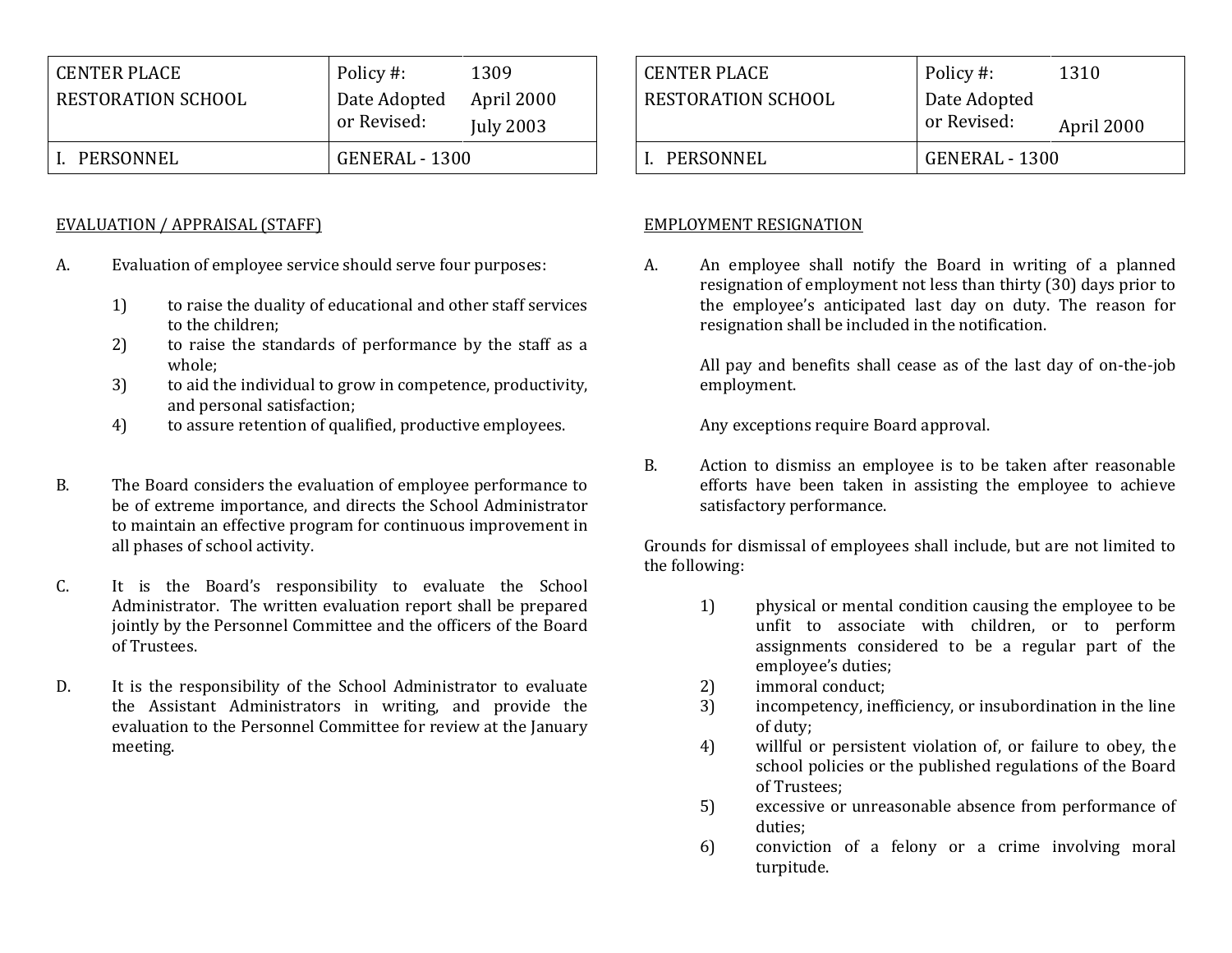| <b>CENTER PLACE</b> | Policy #:         | 2001         |
|---------------------|-------------------|--------------|
| RESTORATION SCHOOL  | Date Adopted      | April 2000   |
|                     | or Revised:       | January 2021 |
| II. EDUCATION       | ENROLLMENT - 2000 |              |

#### ENTRANCE REQUIREMENTS

- A. Preschool / Kindergarten / 1st Grade: Pupils shall be eligible for kindergarten enrollment upon reaching their fifth birthday before July 31. Admission to kindergarten will be based upon the following factors:
	- 1) age of prospective student;
	- 2) maturity level of prospective student;
	- 3) stanine scores from Kindergarten Inventory Development Skills (KIDS) test;
	- 4) interview with the Assistant Administrator, tester, and teacher.

Pupils shall be eligible for preschool enrollment upon reaching their fourth birthday by July 31.

Pupils shall be eligible for first grade enrollment upon reaching their sixth birthday by July 31.

B. General Entrance Requirements: All new students and their families are required to have an interview with the administration prior to acceptance to Center Place Restoration School. If previous school records are not available at the time of the interview, acceptance will not be final until the records are received, reviewed by administration, and approved.

| CENTER PLACE       | Policy #:                   | 2002       |
|--------------------|-----------------------------|------------|
| RESTORATION SCHOOL | Date Adopted<br>or Revised: | April 2000 |
| II. EDUCATION      | ENROLLMENT - 2000           |            |

### TRANSFER

F. Students transferring to Center Place Restoration School from another school, public or private, must provide academic, discipline, and attendance records.

G. Academic grades transferred from private or public schools will be accepted as shown on the incoming transcript. For high school students, such grades will be converted to a 4.0 scale, if not already reported on that basis.

H. Home school grades will be recorded on a pass/fail basis, so they will not be calculated as a part of the GPA at Center Place Restoration School. Home school credits will be awarded on the same basis as if earned at Center Place Restoration School.

#### WEIGHTED CLASSES

A. Incoming home school students will be allowed to take weighted classes on a pro rata basis:

| sophomores | may take up to 9 weighted classes          |
|------------|--------------------------------------------|
| juniors    | may take up to 6 weighted classes          |
| seniors    | (incoming seniors receive a certificate    |
|            | instead of a diploma, and would not be     |
|            | ranked with the class; therefore, weighted |
|            | classes would not affect the student)      |

B. Students transferring from public or private schools will have previous weighted classes counted toward their GPA; however, they will be allowed a maximum of 10 weighted classes (from the previous school as well as classes taken at CPRS) to count toward class rank.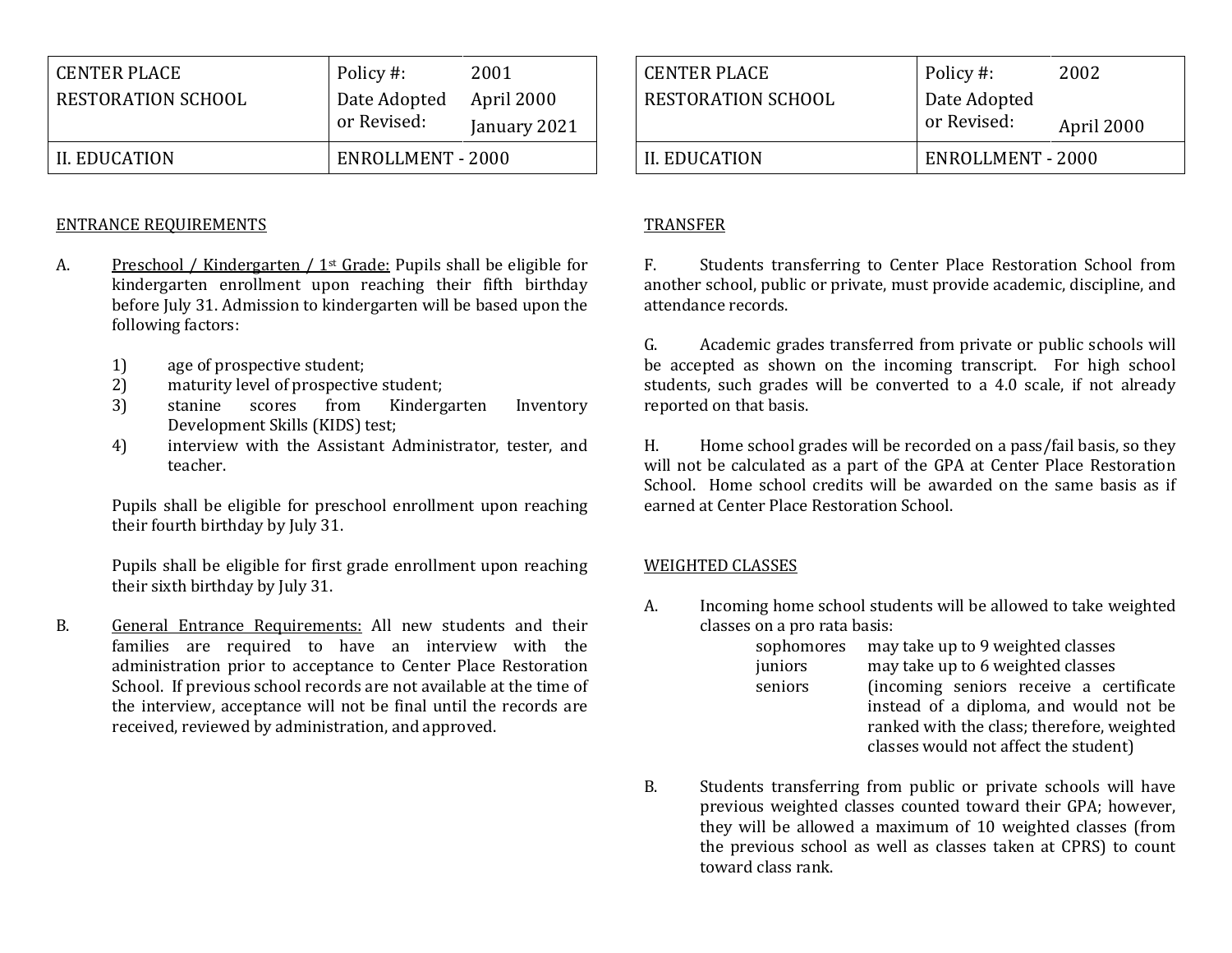| II. EDUCATION       | ENROLLMENT - 2000           |                          |
|---------------------|-----------------------------|--------------------------|
| RESTORATION SCHOOL  | Date Adopted<br>or Revised: | May 2016<br>January 2021 |
| <b>CENTER PLACE</b> | Policy #:                   | 2003                     |

#### NON-DISCRIMINATORY POLICY

Center Place Restoration School admits students of any race, color, national, or ethnic origin to all the rights, privileges, programs, and activities generally accorded or made available to students at the school. It does not discriminate on the basis of race, color, national or ethnic origin in administration of its educational policies, admission policies, scholarship and loan programs, and athletic and other schooladministered programs.

| <b>CENTER PLACE</b>       | Policy #:                | 2101         |
|---------------------------|--------------------------|--------------|
| <b>RESTORATION SCHOOL</b> | Date Adopted             | August 1993  |
|                           | or Revised:              | April 2000   |
|                           |                          | January 2021 |
| <b>II. EDUCATION</b>      | <b>ENROLLMENT - 2000</b> |              |

#### SPECIAL NEEDS STUDENTS:

The Board recognizes the need for a facility to provide for students with special needs; however, Center Place Restoration School is not equipped with faculty or facility at this time, with the exception of those students who can be served through the Title 1 reading program. The Board continues to look for opportunities to provide these services. Efforts will continue to seek funding and other support for such services.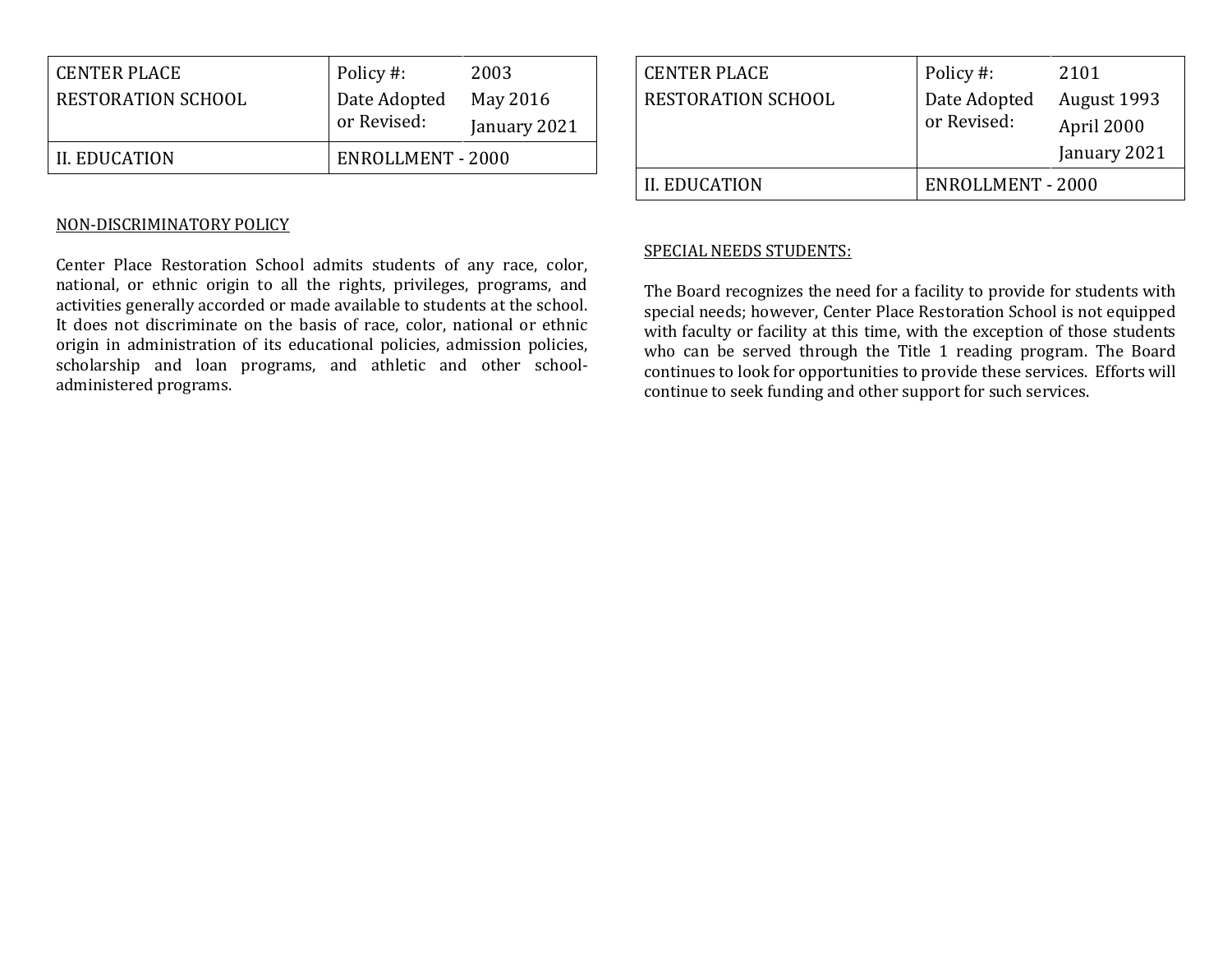| <b>CENTER PLACE</b> | Policy #:                   | 2201                      |
|---------------------|-----------------------------|---------------------------|
| RESTORATION SCHOOL  | Date Adopted<br>or Revised: | August 1997<br>April 2000 |
| II. EDUCATION       | CURRICULUM - 2200           |                           |

#### TEXTBOOK ADOPTION

To enable the Board of Trustees and the educational staff of Center Place Restoration School to adequately plan for curriculum which is relevant to both the needs of students and school philosophy, and to budget properly for expenditures, the following is presented:

- A. Textbook adoption for all curriculum materials will be on a fiveyear cycle with review, evaluation, and recommendation being completed during the fourth year of the cycle.
- B. The textbook review and adoption committee will include the School Administrator, a teacher from each grade level or subject matter, and a member of the Curriculum Committee of the Board. On the secondary level, an additional 'teacher-at-large' will serve on the committee.
- C. Textbook adoptions will be considered if funds are available.
- D. Elementary Adoption Cycle: Language Arts (includes spelling), Science, Math, Reading, Social Studies.
- E. Secondary Adoption Cycle: Language Arts, Science, Math, Computer, Social Studies, Religion.

| <b>CENTER PLACE</b>       | Policy #:                   | 2301       |
|---------------------------|-----------------------------|------------|
| <b>RESTORATION SCHOOL</b> | Date Adopted<br>or Revised: | April 2000 |
| II. EDUCATION             | HOMEWORK - 2300             |            |

#### HOMEWORK

Homework is to be used as an avenue to achieve the goals and objectives of our educational program. It is also an aid in teaching students to discipline their time and resources. With this understanding, the following recommendations are made:

- A. Homework is not to be given on Wednesdays. This will make it possible for the family to attend church services together.
- B. Homework assigned to various grades, for all subjects, should not exceed the following:
	- 1) third through fifth grade students 30 minutes per day;
	- 2) sixth through eighth grade students 60 minutes per day;
	- 3) ninth through twelfth grade students 120 minutes per day.
- C. Teachers should allow for at least 10 minutes per class for homework assignments to be started, so questions can be answered if they arise.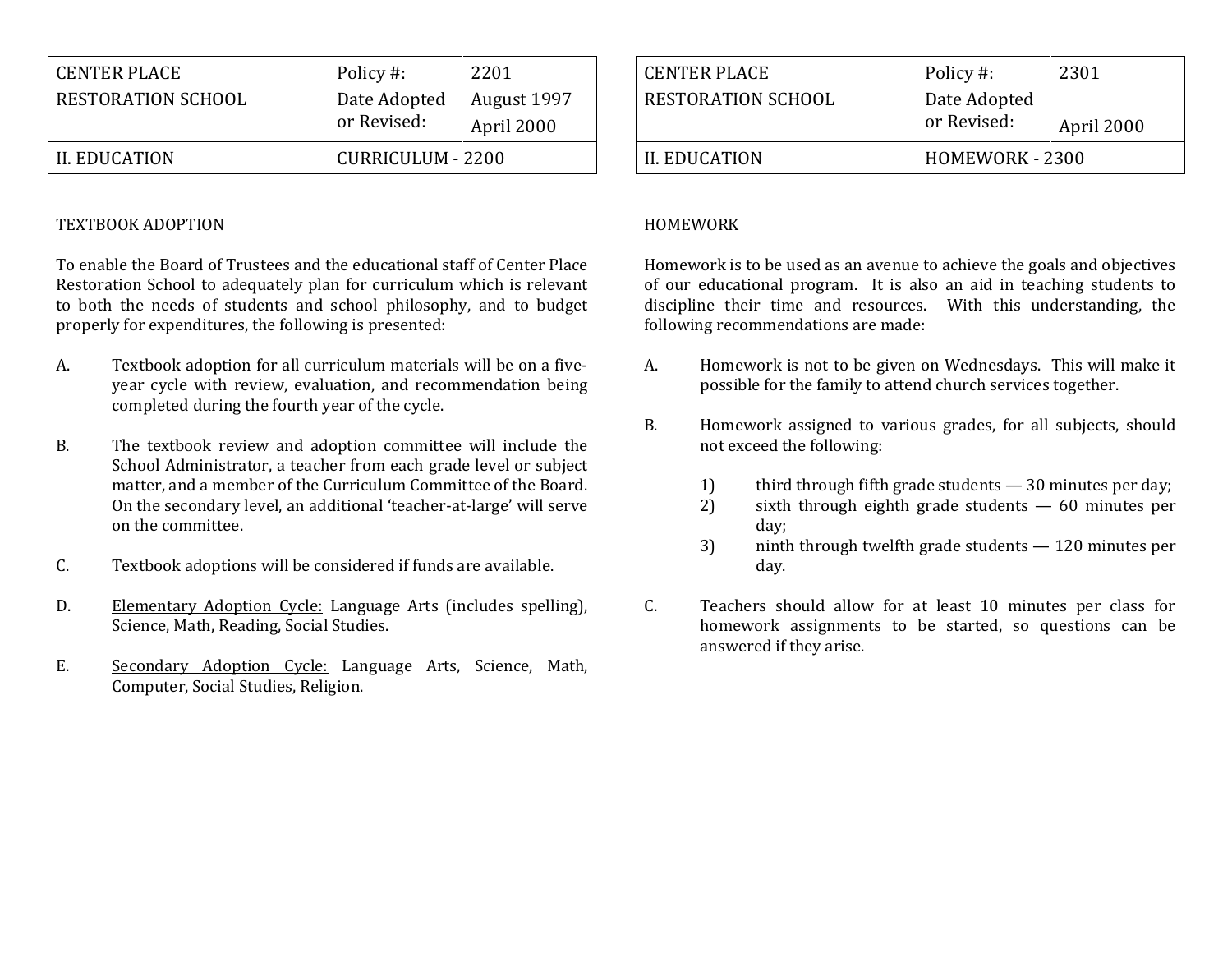| <b>CENTER PLACE</b> | Policy #:      | 2401       |
|---------------------|----------------|------------|
| RESTORATION SCHOOL  | Date Adopted   |            |
|                     | or Revised:    | April 2000 |
| II. EDUCATION       | COURSES - 2400 |            |

### REQUIRED COURSES

- A. High school students are required to enroll in a religion class each year while attending Center Place Restoration School.
- B. Students entering CPRS after their freshman year must meet the graduation requirements for their current grade.

| <b>CENTER PLACE</b> | Policy #:      | 2402         |
|---------------------|----------------|--------------|
| RESTORATION SCHOOL  | Date Adopted   | March 2009   |
|                     | or Revised:    | January 2021 |
| II. EDUCATION       | COURSES - 2400 |              |

## OFF CAMPUS COURSEWORK

Seniors who desire to take coursework at a college or university during the school year will either take the class online during their own time, or during non-school hours. Special permission will be granted to a student who desires to take a college or university class or other off campus CPRS approved/affiliated classes provided the following items are met:

- 1) the student must take morning classes and return to the CPRS campus by 10:45 AM;
- 2) the student must complete and submit all forms to the Counselor who, along with the School Administrator, will review the forms and approve or deny the request;
- 3) the student will need to provide written documentation for the class, if not provided by a partnering institution, including attendance and final grades; failure to do so may result in no high school credit being issued for the class.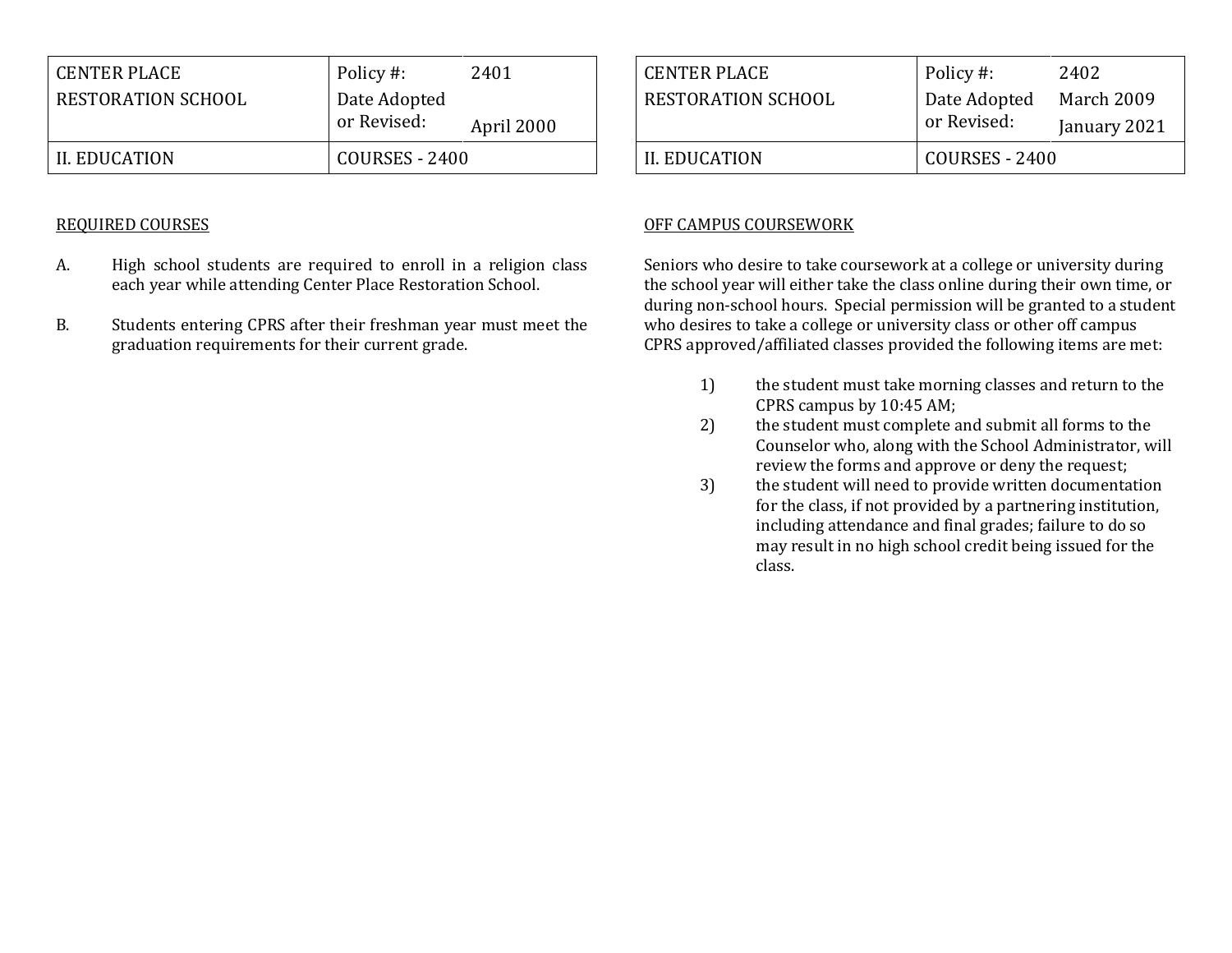| <b>CENTER PLACE</b>       | Policy #:       | 3001          |
|---------------------------|-----------------|---------------|
| <b>RESTORATION SCHOOL</b> | Date Adopted    | December 2009 |
|                           | or Revised:     | January 2021  |
| III. SCHOOL               | STUDENTS - 3000 |               |

### SEXUAL PROMISCUITY

- A. Abstinence will be taught, as contained in the scriptures, as the ongoing guiding principle of Center Place Restoration School.
- B. Any student who becomes pregnant or causes another to become pregnant will automatically be suspended from school for at least one full year. After one year, the School Administrator will be empowered to review the case, if requested, and would react in a favorable fashion only when convinced of deep and sincere repentance and a commitment to abstinence. A positive administrative recommendation must be presented to the Board for final approval.
- C. Any student who persists in discussing improprieties of sexuality in and around school is to be severely reprimanded, and if such conduct does not cease and desist, will be suspended from the school with no opportunity to ask for readmission for one full semester.
- D. Any student found to be guilty of an abortion will not be admitted to the school, or will be suspended indefinitely.
- E. Any student found to be in possession of or responsible for sending, receiving, or viewing sexually suggestive text messages, picture messages, or video messages containing suggestive material or nude or semi-nude images while on school property or during school sanctioned activities shall be subject to disciplinary action by the school administration up to and including expulsion. The student may also be turned over to local law enforcement authorities given the potentially illegal nature of possessing such material.

| <b>CENTER PLACE</b> | Policy #:                | 3101         |
|---------------------|--------------------------|--------------|
| RESTORATION SCHOOL  | Date Adopted             | April 2000   |
|                     | or Revised:              | January 2021 |
| III. SCHOOL         | <b>ACTIVITIES - 3100</b> |              |

### RECOGNITION

- A. Center Place Restoration School will allow "spirit jackets" to be worn by students, when purchased through the approved supplier. All logos and letters must be the pieces approved by the school.
- B. Pins may be awarded by the school for recognition of participation in various activities — drama, music, athletics, honor roll, spelling bee, etc.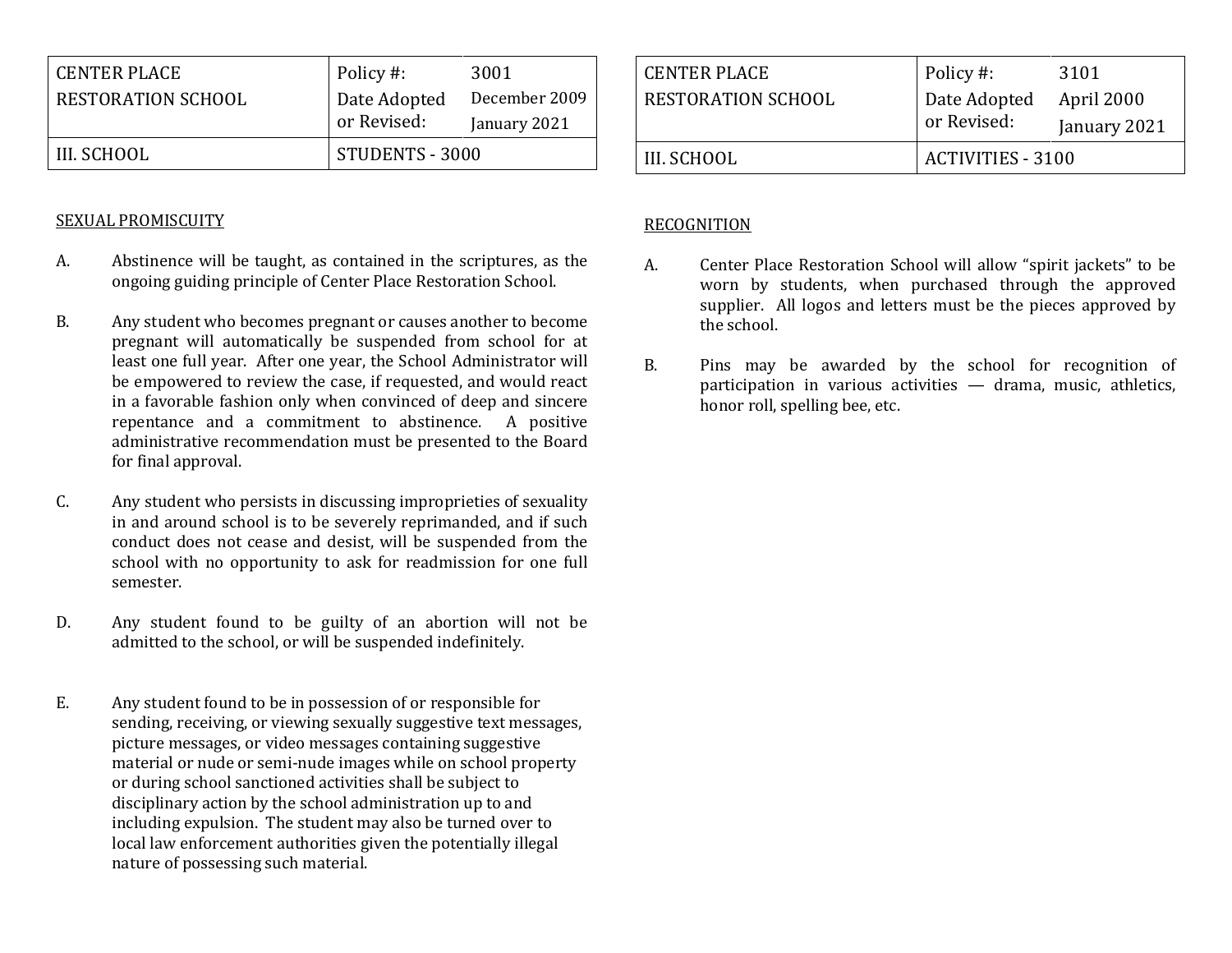| <b>CENTER PLACE</b> | Policy #:                | 3102         |
|---------------------|--------------------------|--------------|
| RESTORATION SCHOOL  | Date Adopted             | April 2000   |
|                     | or Revised:              | January 2021 |
| III. SCHOOL         | <b>ACTIVITIES - 3100</b> |              |

### SCHOOL SPIRIT

- A. Mascot: The school mascot is the Golden Eagle.
- B. Colors: The school colors are blue and gold.

## NON-CPRS STUDENT EXTRACURRICULAR ACTIVITY PARTICIPATION

Non-CPRS students can participate in CPRS non-sport activities as space is available. Priority placement will be given to CPRS students. A participation fee of \$125 per school year, plus any additional fees for the activity, will be charged. All policies regarding student conduct and apparel will be followed by visiting students, including but not limited to appearance codes. The CPRS Parent/Student Handbook must be fully followed.

| <b>CENTER PLACE</b>       | Policy #:      | 3201         |
|---------------------------|----------------|--------------|
| <b>RESTORATION SCHOOL</b> | Date Adopted   | April 2000   |
|                           | or Revised:    | January 2021 |
| III. SCHOOL               | GENERAL - 3200 |              |

- A. FUNDRAISERS: Any and all groups directly connected to Center Place Restoration School shall submit all proposed fundraisers to the administration for consideration. All fundraisers must have Board approval to be implemented in or throughout the school, its clubs, or organizations.
- B. SCHOOL TELEPHONES: School telephones are intended for use by personnel regarding school business. Students may use only the office telephone, and only with permission from their teacher and office personnel. Parents are urged not to call students unless it is an emergency. Students using the telephone must obey the posted rules for telephone use.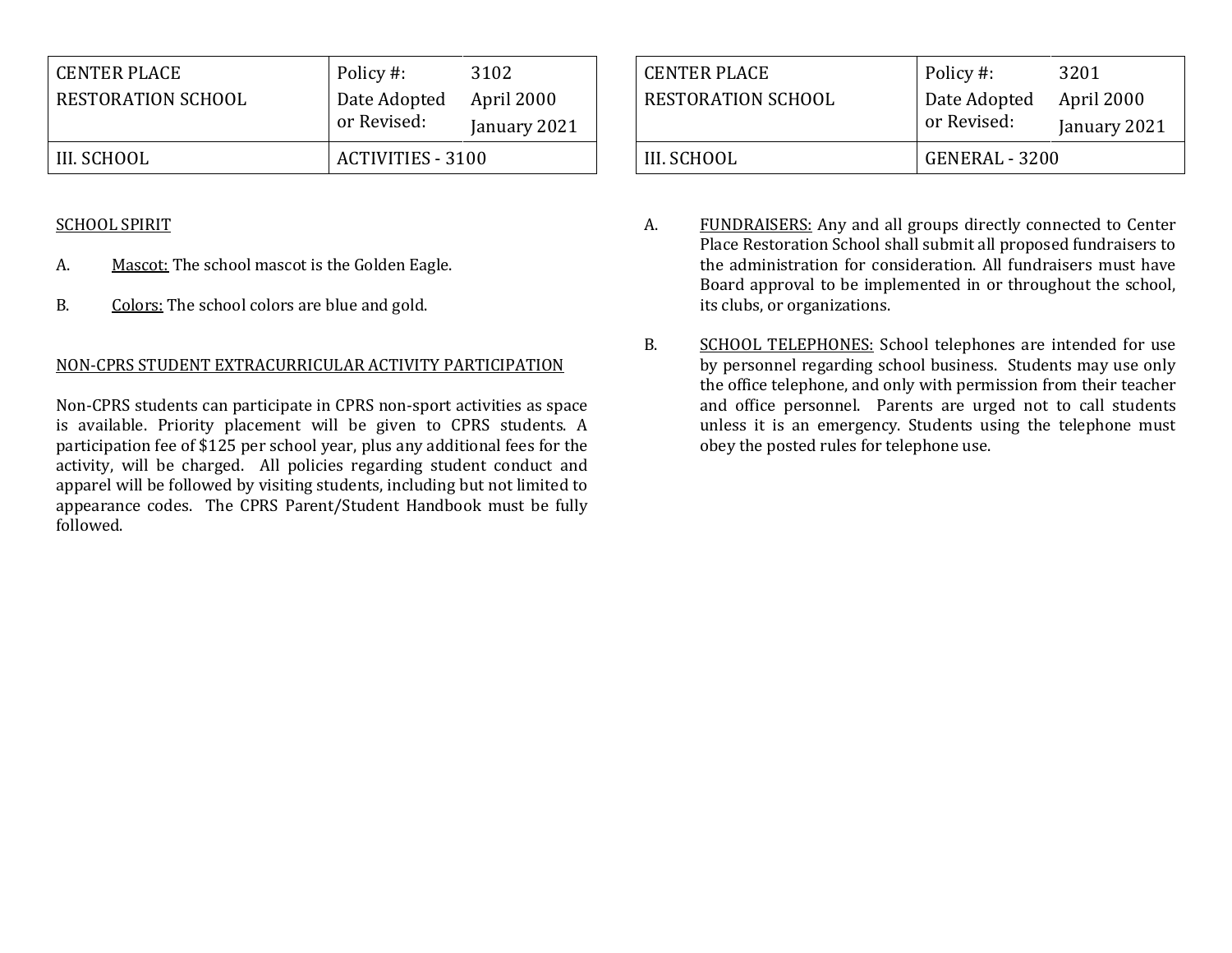| <b>CENTER PLACE</b> | Policy #:                     | 4001       |
|---------------------|-------------------------------|------------|
| RESTORATION SCHOOL  | Date Adopted                  |            |
|                     | or Revised:                   | April 2000 |
| IV. PROGRAMS        | <b>CREDIT PROGRAMS - 4000</b> |            |

#### VOLUNTEER FOR CREDIT

- A. A parent may receive tuition credit for designated volunteer work assignments and hours at Center Place Restoration School.
- B. Tuition credit applied only toward tuition charges.
- C. Parents who are interested in participating in this program must complete the current Volunteer For Credit application and be approved by the School Administrator for a designated work assignment.
- D. The Board will determine the rate of credit.

| <b>CENTER PLACE</b>       | Policy #:                     | 4002         |
|---------------------------|-------------------------------|--------------|
| <b>RESTORATION SCHOOL</b> | Date Adopted                  | April 2000   |
|                           | or Revised:                   | January 2021 |
| IV. PROGRAMS              | <b>CREDIT PROGRAMS - 4000</b> |              |

#### TUITION ASSISTANCE

- A. Tuition Assistance will be based on the total gross income as shown on the personal income tax return, and will not exceed 50% of tuition due. The following assumptions are used as guidelines:
	- 1) families with more than three children will be given additional deduction from their gross income based on standard exemption rate allowed by the Internal Revenue Service;
	- 2) family discounts are deducted prior to calculating the amount of Tuition Assistance for which a family is eligible;
	- 3) all enrollment fees must be paid before Tuition Assistance can be considered;
	- 4) all delinquent accounts at Center Place Restoration School must be paid in full before Tuition Assistance will be given;
	- 5) failure to comply with Center Place Restoration School student rules of conduct and academic grade requirements disqualify the student for Tuition Assistance;
	- 6) Volunteers for Credit may not receive Tuition Assistance without prior administrative approval.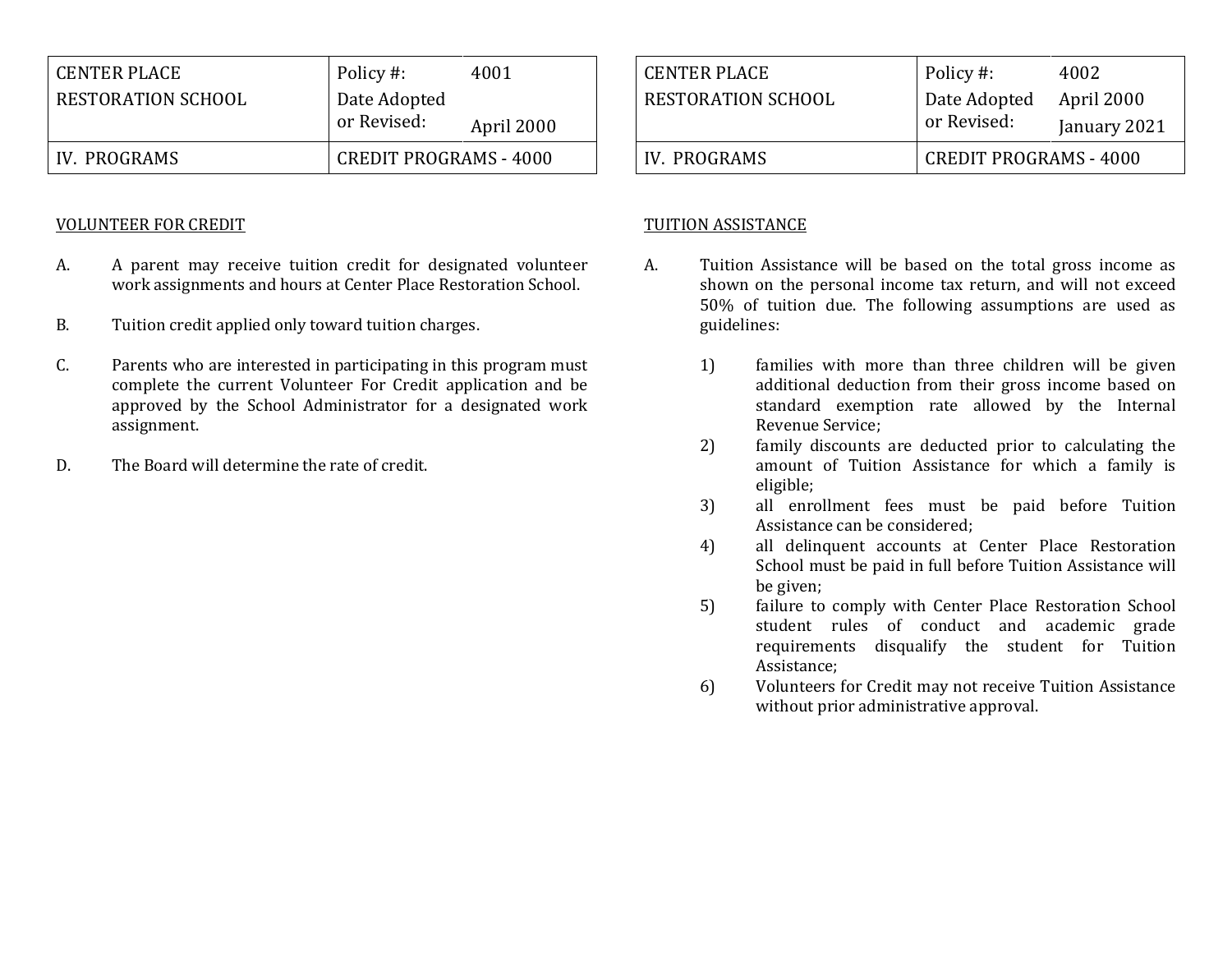| <b>CENTER PLACE</b> | Policy #:                     | 4003       |
|---------------------|-------------------------------|------------|
| RESTORATION SCHOOL  | Date Adopted                  |            |
|                     | or Revised:                   | April 2000 |
| IV. PROGRAMS        | <b>CREDIT PROGRAMS - 4000</b> |            |

#### ADOPT A STUDENT

- A. The Adopt A Student program is open to those who are willing to assist a student by contributing to the tuition cost. This is considered a tax-deductible donation, unless a particular recipient is specified who is a relative of the donor.
- B. Unspecified Adopt A Student funds are distributed at the discretion of the School Administrator to those families deemed to be in need.

| <b>CENTER PLACE</b>       | Policy #:                   | 5001       |
|---------------------------|-----------------------------|------------|
| <b>RESTORATION SCHOOL</b> | Date Adopted<br>or Revised: | April 2000 |
| V. FACILITY               | BRANCH - 5000               |            |

#### RENTAL CONTRACT

In response to the request from the branch for a rental contract between the branch and the school, a letter was sent to the branch on November 15, 1993, a copy of which is included in this book.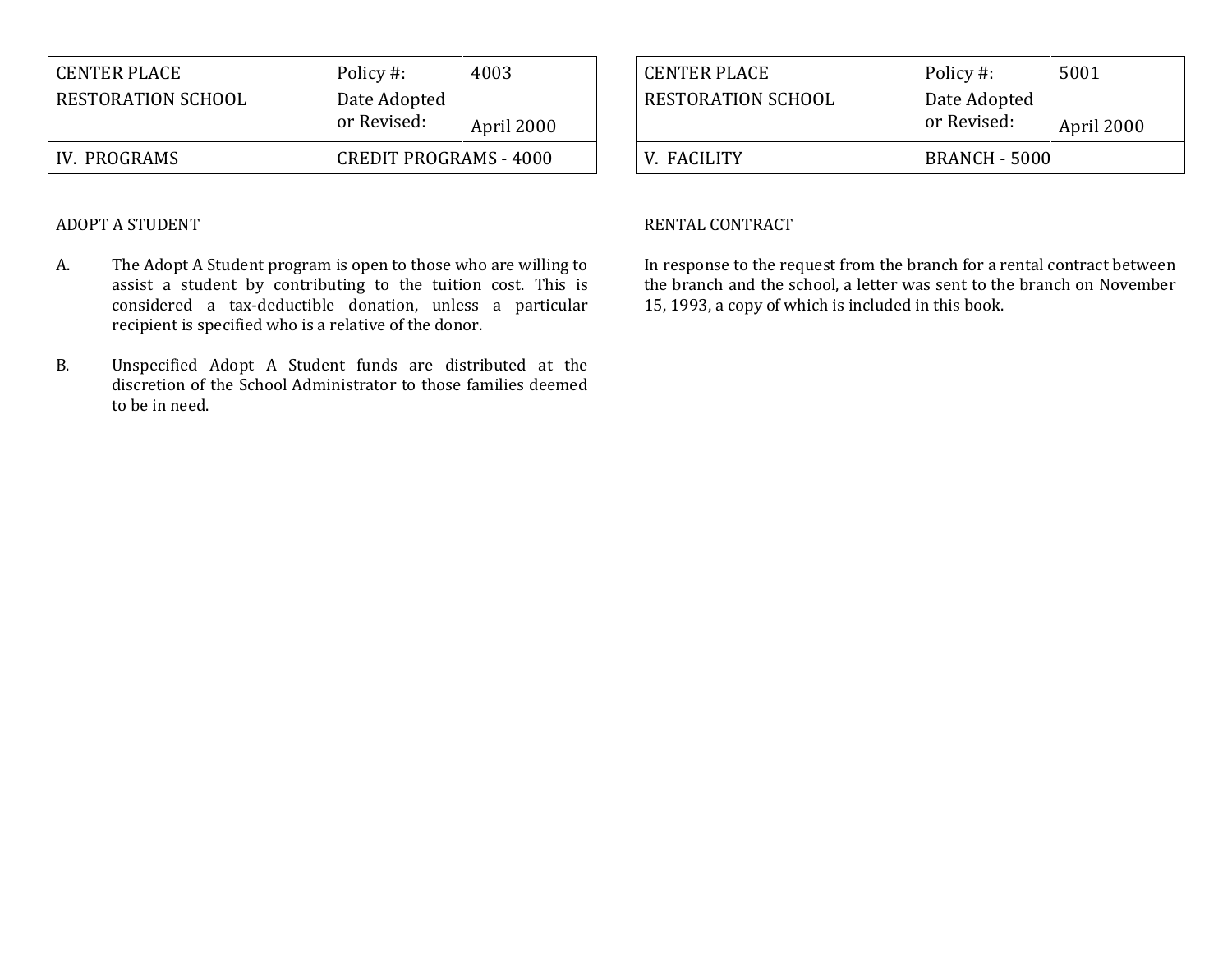#### CENTER PLACE RESTORATION SCHOOL 819 West Waldo Avenue Independence, Missouri 64050

November 15, 1993

Waldo Avenue Restoration Branch 819 West Waldo Avenue Independence, MO 64050

Dear Members: Re: Rental Contract

We, the Board of Trustees of the Center Place Restoration School, write in response to a request made by the Branch President of the Waldo Avenue Restoration Branch regarding the use of a rental contract between the above two organizations.

First of all — the city code requires a "church congregation" to be active within the CPRS facilities. This is the only means by which we can have a school in the facilities. By city code, no church congregation — no school.

By action of the Board of Trustees on October 12, 1992 (CPRS Board minutes): "The School Administrator will schedule all building activities Monday through Saturday — and the Waldo Avenue Restoration Branch Pastor will schedule for Sundays as well as Wednesday evenings from 6:00 p.m.

Center Place Restoration School Scheduling Procedure for Use of the Building

- a. All school, branch, other Restoration organizations, and community groups must schedule and make arrangements for use of the facility through the School Administrator or his/her designee. Any group or organization failing to properly schedule activities or events on the office calendar will need to step aside for any group or organization who has complied with this regulation.
- b. The facility will be schedule on the following priority basis:
	- 1. Center Place Restoration School
	- 2. The Church of Jesus Christ, Waldo Avenue Restoration Branch<br>3. Independent Restoration branches and groups
	- 3. Independent Restoration branches and groups
	- 4. Community groups
- c. Rental charges will be established based upon the fee schedule as adopted by the Board of Trustees.
- d. Any group utilizing space within the facility is restricted to the immediate area and room(s) that they have scheduled for their use. It is not permissible for children of members of any group to be allowed to roam free throughout the building. Children and young people coming with adults to meetings are to remain under their personal supervision at all times. They do not have the freedom to roam throughout the building. This policy includes school and branch members who have keys to the facility.
- e. No one, by virtue of the fact that they may have a key, school or branch, should utilize any portion of the facility without scheduling the building. Personal family use of the facility would be inappropriate if not scheduled ahead of time.

The Branch President is an automatic member of the Board of Trustees with voice and vote. In this position he is able to coordinate activities and expenses in a desirable and viable manner.

| <b>CENTER PLACE</b> | Policy #:                   | 5002       |
|---------------------|-----------------------------|------------|
| RESTORATION SCHOOL  | Date Adopted<br>or Revised: | April 2000 |
| V FACILITY          | <b>BRANCH - 5000</b>        |            |

#### BRANCH RESTRICTIONS

A. Only one (1) branch at a time may operate in the Center Place Restoration School facility.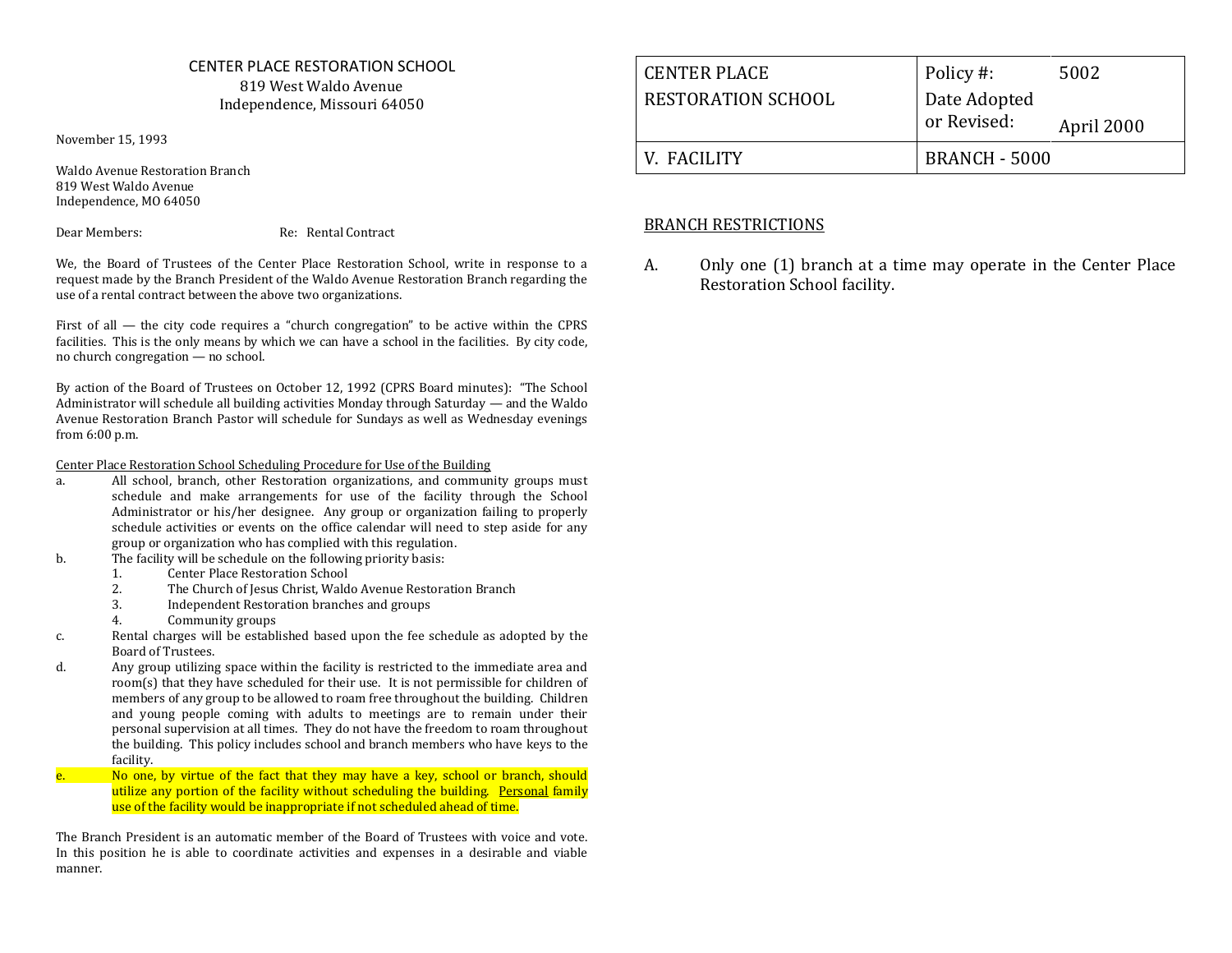| <b>CENTER PLACE</b>       | Policy #:           | 5101         |
|---------------------------|---------------------|--------------|
| <b>RESTORATION SCHOOL</b> | Date Adopted        | January 2012 |
|                           | or Revised:         | January 2021 |
| V. FACILITY               | BUILDING USE - 5100 |              |

### BUILDING USE

- A. Any person or group who desire to use any area of the building or grounds must contact the school office in advance to request a reservation of the area desired. Scheduling of any portion of the facility must follow the below guidelines under the "Scheduling" section.
- B. Facility use will be allowed for the Waldo Avenue Restoration Branch (according to our rental agreement) and its members, and to any Restoration movement affiliated groups or individual. No other groups or individuals may reserve or use the facility without prior Board approval.
- C. Priority of facility use will be as follows: First priority will go to the school or school affiliated activities, second priority will be given to the Waldo Avenue Restoration Branch, and third priority will be given to other Restoration affiliated groups.
- D. Facility usage is allowed for activities such as: general meetings of Restoration groups, fund raisers which benefit Restoration groups, etc.
- E. Facility usage is not allowed for the following activities: activities designed for personal gain (tutoring for pay, sales demonstrations, etc.), birthday parties, family reunions, or other personal use. Overnight activities, without Board approval, are limited to CPRS activities only.
- F. Facility usage for weddings is allowed for any current member, relative, or past member of Waldo Avenue Restoration Branch, or to any CPRS graduate or current personnel.
- G. Responsibilities of non-CPRS or Waldo related groups or individuals who use the facility include:
	- 1) It is the responsibility of the renter to obtain the necessary key(s) prior to the rental date. The keys must be picked up from the office during regular school hours and must be returned when the activity is over.
	- 2) For those not affiliated with the school or Waldo Avenue Restoration Branch, a list of requirements must be obtained from the school office. This covers items such as building security, clean up, turning off of lights, and general rental responsibilities. Insurance coverage may be needed. These requirements must be met.
	- 3) After the first infraction where a rental does not fully adhere to the facility use requirements, CPRS administration may determine not to allow that group or individual to use any portion of the facility again. If a second use by that group or individual is granted, that group or individual must secure the services of a school custodian or Waldo deacon to validate their adherence to the facility use guidelines at the end of their activity, per the fee structure below.
- H. The CPRS administration reserves the right to deny, for any reason, any building reservation requests from any individual or group that is not affiliated with the school or Waldo Avenue Restoration Branch. Appeals may be made to the Board of Trustees.

#### SCHEDULING

- A. The school office will schedule all building activities on Monday through Saturday, and the Waldo Avenue Restoration Branch pastor will schedule activities for Sunday, as well as Wednesday evenings from 6:00 p.m.
- B. All school, branch, and other Restoration organization must schedule and make arrangements for use of the facility through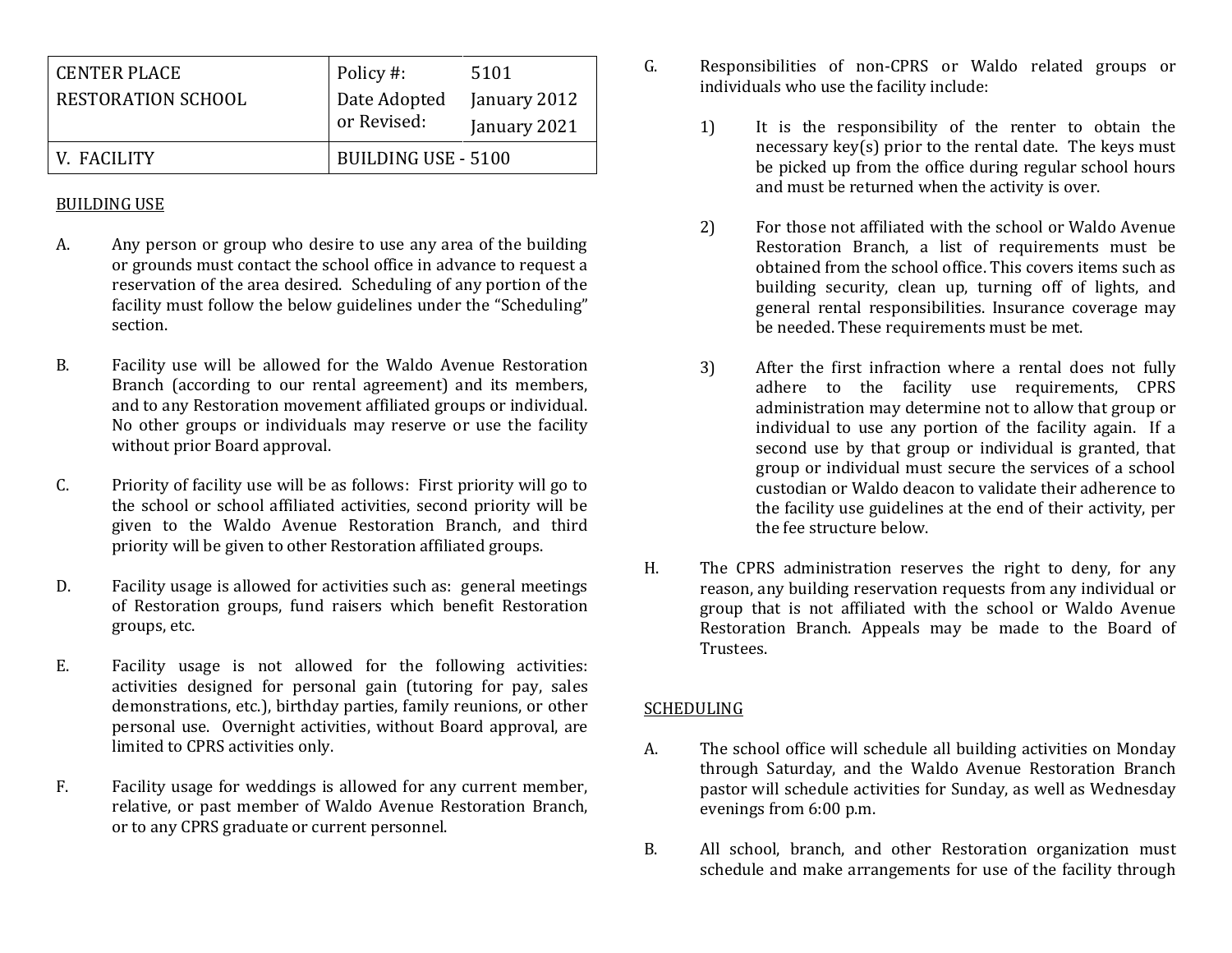the School Administrator or a designee. Any group or organization failing to properly schedule activities or events on the office calendar will need to step aside for any group or organization who has complied with this regulation.

- C. Because the school has many "last minute" activities, in general, no outside group may request a reservation more than one month in advance.
- D. Rental charges will be established based upon the fee schedule as adopted by the Board of Trustees and included in this policy.
- E. Any group utilizing space within the facility is restricted to the immediate area and room(s) which they have scheduled. It is not permissible for children to be allowed to roam freely throughout the building – they should remain under personal supervision at all times. This group or individual may not give entrance/access to other portions of the building to others who have not previously reserved that space through the school office. This policy includes school and branch members who have keys to the building.
- F. All elementary and secondary school groups must have adult sponsorship, and must remain under their direct supervision at all times.
- G. No one, by virtue of the fact that they may have a key, should utilize any portion of the facility without scheduling the building. Personal family use of the facility is inappropriate.
- H. Extracurricular school activities (excluding plays and ZAC club) will not be scheduled on Wednesday nights. If special circumstances arise, then approval from the School Administrator must be obtained. Also, there must be no conflicting uses by the current Restoration branch using the facility. Any special practices or events must be completed by 5:45 PM at the latest. All such activities are to be voluntary, with no penalty for those who cannot or do not wish to participate.

#### RENTAL FEE STRUCTURE

- A. Usage fees for portions of the facility are required as follows.
	- 1) CPRS related usage / Waldo Avenue Restoration Branch related usage for general purposes: no charge.
	- 2) Weddings: \$500 for use of the sanctuary; additional charges for other rooms as noted below. (No charge for CPRS/Waldo members as outlined in "Building Use – Item F.")
	- 3) Classrooms: \$10 per hour, with a 2 hour minimum.
	- 4) Sanctuary: \$100 for recitals or similar activities; \$200 for fund raisers; donation for baptisms.
	- 5) Gym: \$125 for a full day.
	- 6) Cafeteria: \$20 per hour, with a 2 hour minimum.
	- 7) Custodial or Deacon services: \$20 per hour, with a 2 hour minimum.
	- 8) If approved by the CPRS School Administrator, for extended rental times for Restoration activities the sponsoring group may give, in lieu of a rental fee, the offerings remaining after their expenses have been met.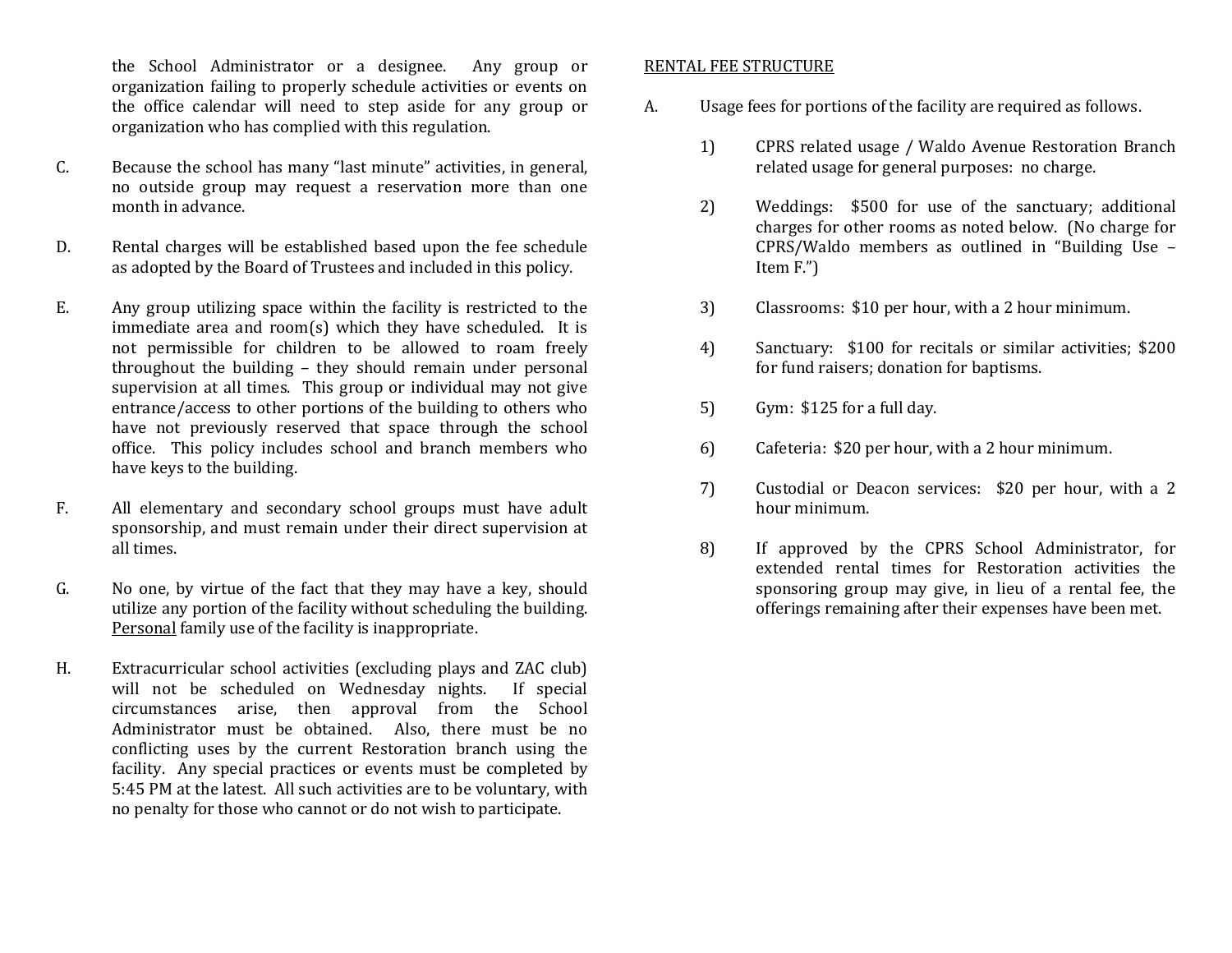| <b>CENTER PLACE</b> | Policy #:           | 5102         |
|---------------------|---------------------|--------------|
| RESTORATION SCHOOL  | Date Adopted        | April 2000   |
|                     | or Revised:         | January 2021 |
| V. FACILITY         | BUILDING USE - 5100 |              |

# SECURITY DEPOSIT

A. Those who rent the building are responsible for any damage which occurs. A security deposit shall be collected for major activities, and a \$250 clean-up fee may be enforced.

| <b>CENTER PLACE</b> | Policy #:                   | 5201       |
|---------------------|-----------------------------|------------|
| RESTORATION SCHOOL  | Date Adopted<br>or Revised: | April 2000 |
| V. FACILITY         | <b>RESTRICTIONS - 5200</b>  |            |

### CAFFEINATED DRINKS

No caffeinated drinks (hot or cold) will be served or sold in the building.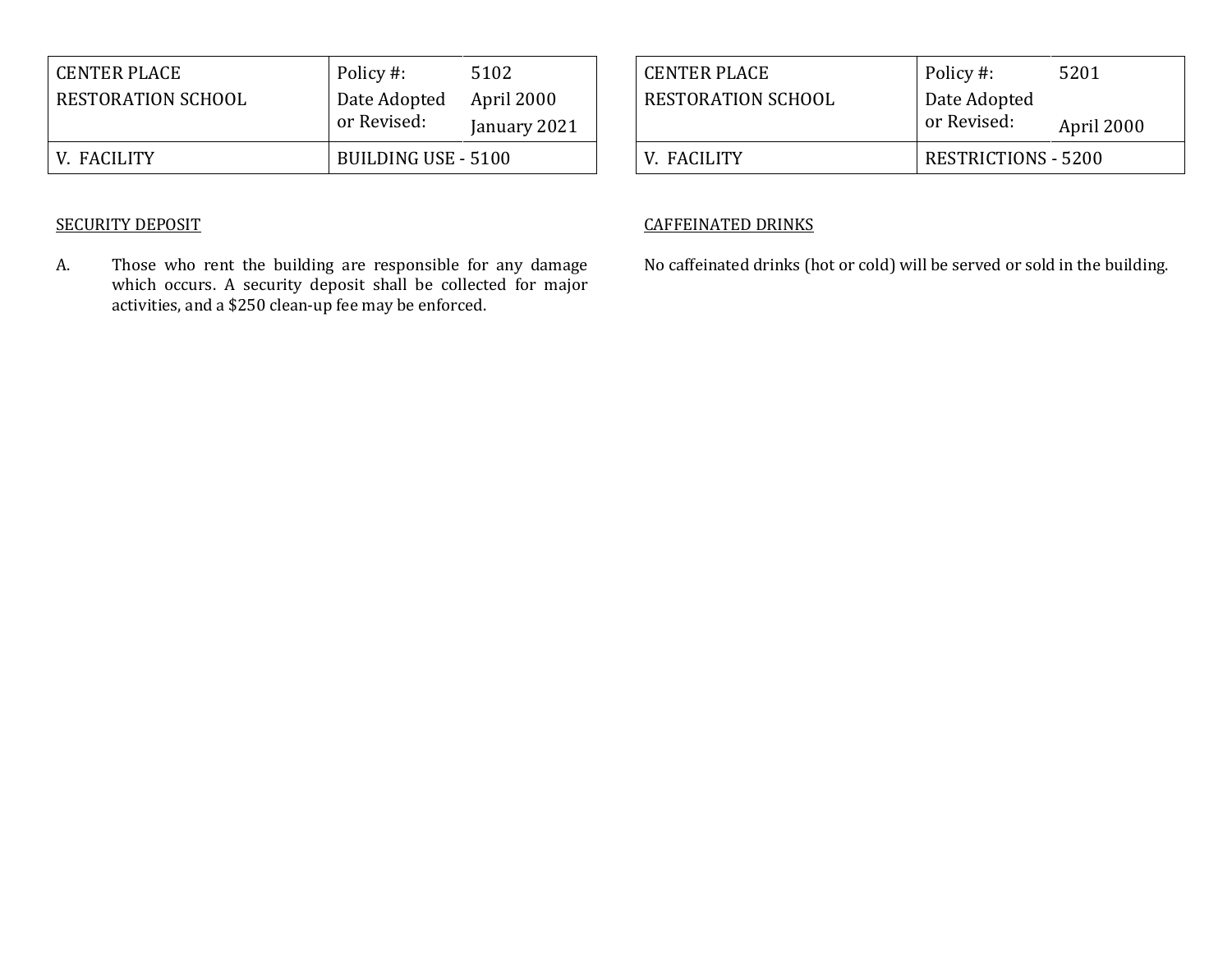| <b>CENTER PLACE</b>       | Policy #:        | 5301       |
|---------------------------|------------------|------------|
| <b>RESTORATION SCHOOL</b> | Date Adopted     |            |
|                           | or Revised:      | April 2000 |
| V. FACILITY               | EQUIPMENT - 5300 |            |

#### SOUND SYSTEM

- A. A number of personnel will be trained to run the sound system. Only someone knowledgeable with the sound equipment will be allowed to operate it.
- B. The door to the sound room should be locked when the room is not in use with the sound technician in attendance.

| <b>CENTER PLACE</b> | Policy #:         | 6001      |
|---------------------|-------------------|-----------|
| RESTORATION SCHOOL  | Date Adopted      |           |
|                     | or Revised:       | June 2001 |
| VI. FINANCIAL       | PURCHASEES - 6000 |           |

#### PURCHASING

- A. Expenditures may be approved by the School Administrator within budgetary limits. Any checks written for more than \$10,000 must have two signatures, one of which must be a Board member.
- B. Any request for a purchase must first be approved by submitting at least two (2) days in advance a Purchase Requisition to the Financial Secretary. The Financial Secretary will submit requests for elementary to the Assistant Administrator and School Administrator for approval; all other requests will be submitted to the School Administrator for approval.
- C. Personnel will be notified of the outcome of their request.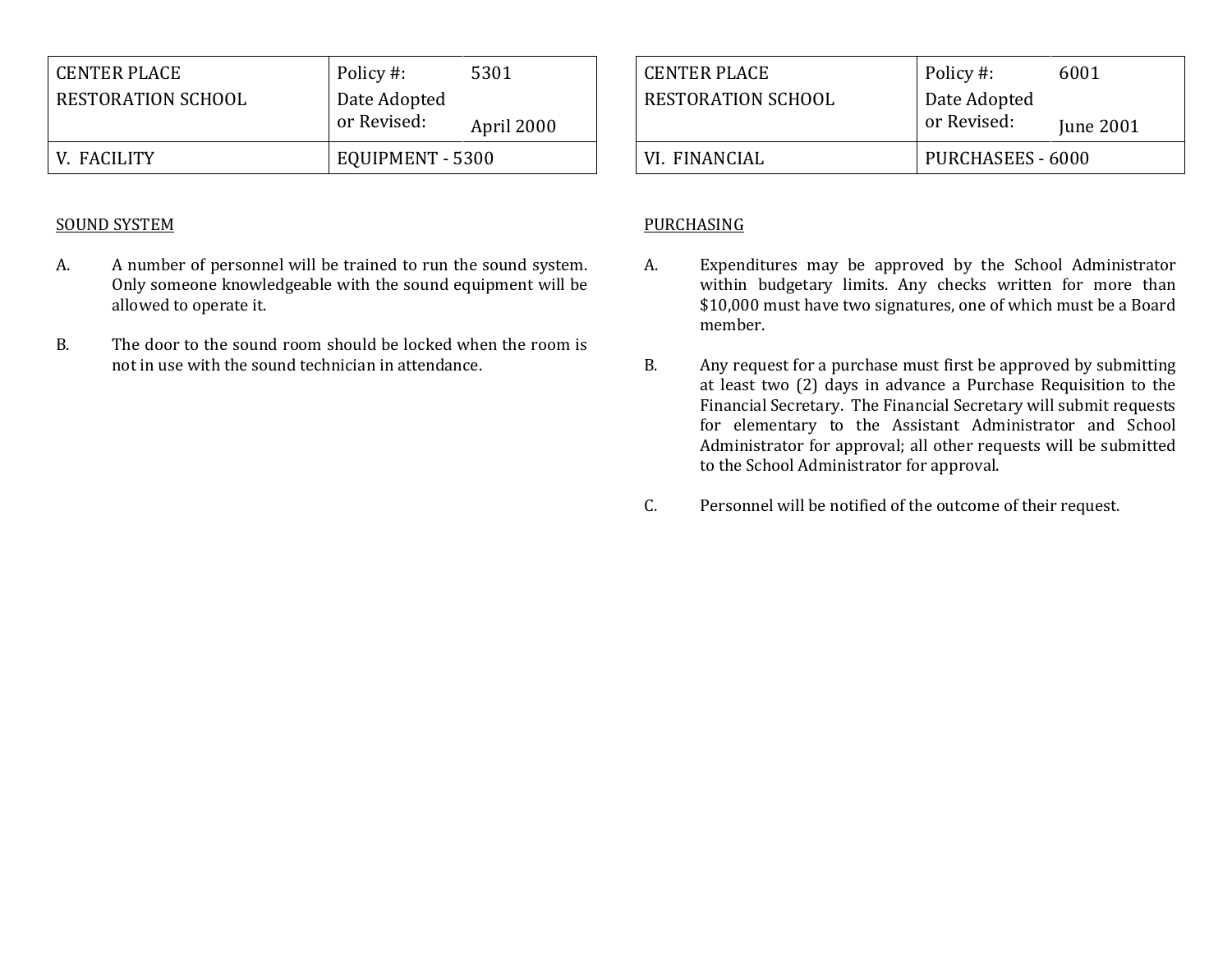| <b>CENTER PLACE</b> | Policy #:                   | 6101                      |
|---------------------|-----------------------------|---------------------------|
| RESTORATION SCHOOL  | Date Adopted<br>or Revised: | August 1997<br>April 2000 |
| VI. FINANCIAL       | CASH - 6100                 |                           |

### PETTY CASH

An imprest petty cash fund of \$500 is to be maintained for the use of the administrative office. Petty cash vouchers will be completed prior to expenditures, and must include the signature of the person requesting funds. The reimbursement vouchers must be approved prior to the expenditure, per the guidelines of the School Administrator. The fund will be reimbursed monthly to maintain the \$500 cash level.

| <b>CENTER PLACE</b>       | Policy #:                   | 6201       |
|---------------------------|-----------------------------|------------|
| <b>RESTORATION SCHOOL</b> | Date Adopted<br>or Revised: | April 2000 |
| VI. FINANCIAL             | TREASURER - 6200            |            |

#### ALTERNATE SUCCESSOR TRUSTEE

The Board of Trustees agrees by consensus to allow the Center Place Restoration School Treasurer to be named as "alternate successor trustee" as long as it is legal.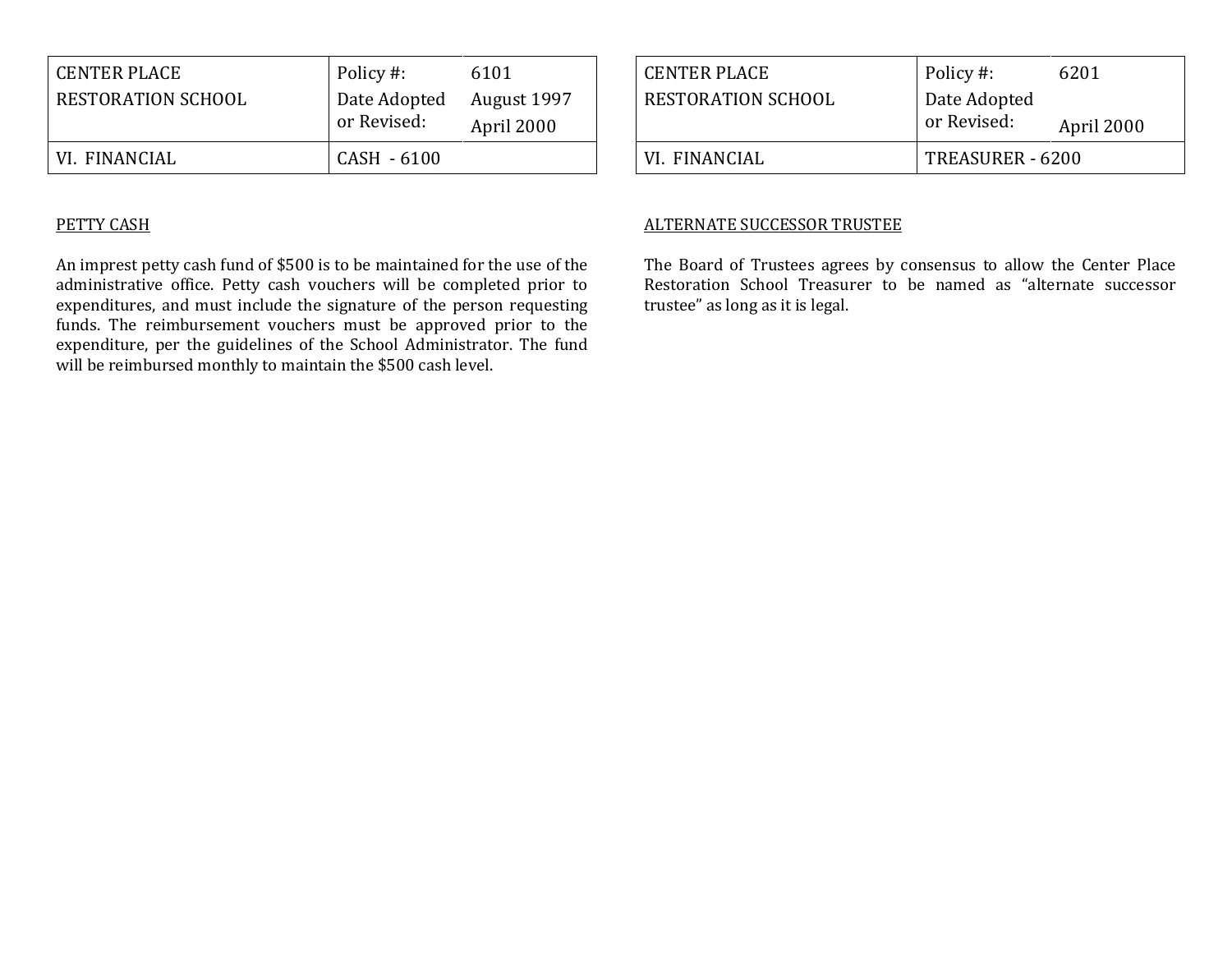| <b>CENTER PLACE</b>       | Policy #:       | 7001         |
|---------------------------|-----------------|--------------|
| <b>RESTORATION SCHOOL</b> | Date Adopted    | April 2000   |
|                           | or Revised:     | January 2021 |
| VII. INTERNAL             | MEETINGS - 7000 |              |

### REGULAR BOARD MEETINGS

- A. The Board, as a representative body of the school and the Restoration branches, shall provide an avenue for any person to express his/her interest in and concerns for the school. Accordingly, the public is cordially invited to attend all regular meetings of the Board.
- B. Meetings of the Board are conducted for the purpose of carrying on the business of the school, and therefore, are not meetings of the public and the Board, but are Board meetings held in public.
- C. All Board meetings shall be consistent with the Open Meeting Act.
- D. In order that the Board may fairly and adequately discharge its overall responsibilities, persons who wish to address the Board are encouraged to contact the School Administrator, who will make arrangements with them according to rules adopted by the Board. Whenever possible, the School Administrator and his/her staff will attempt to settle problems raised in such requests in a mutually satisfactory manner. If resolution cannot be accomplished, an appearance at a meeting with the designated committee of the Board should be scheduled. The Board President will decide whether the issue should be on the regular Board agenda or a special Board meeting.

E. The agenda of the Board of Trustees regular meetings will provide a time for public inquiry and comment. Any person may comment on subjects pertaining to school business as long as the proper form is filled out and turned in to the office at least one week prior to the Board meeting.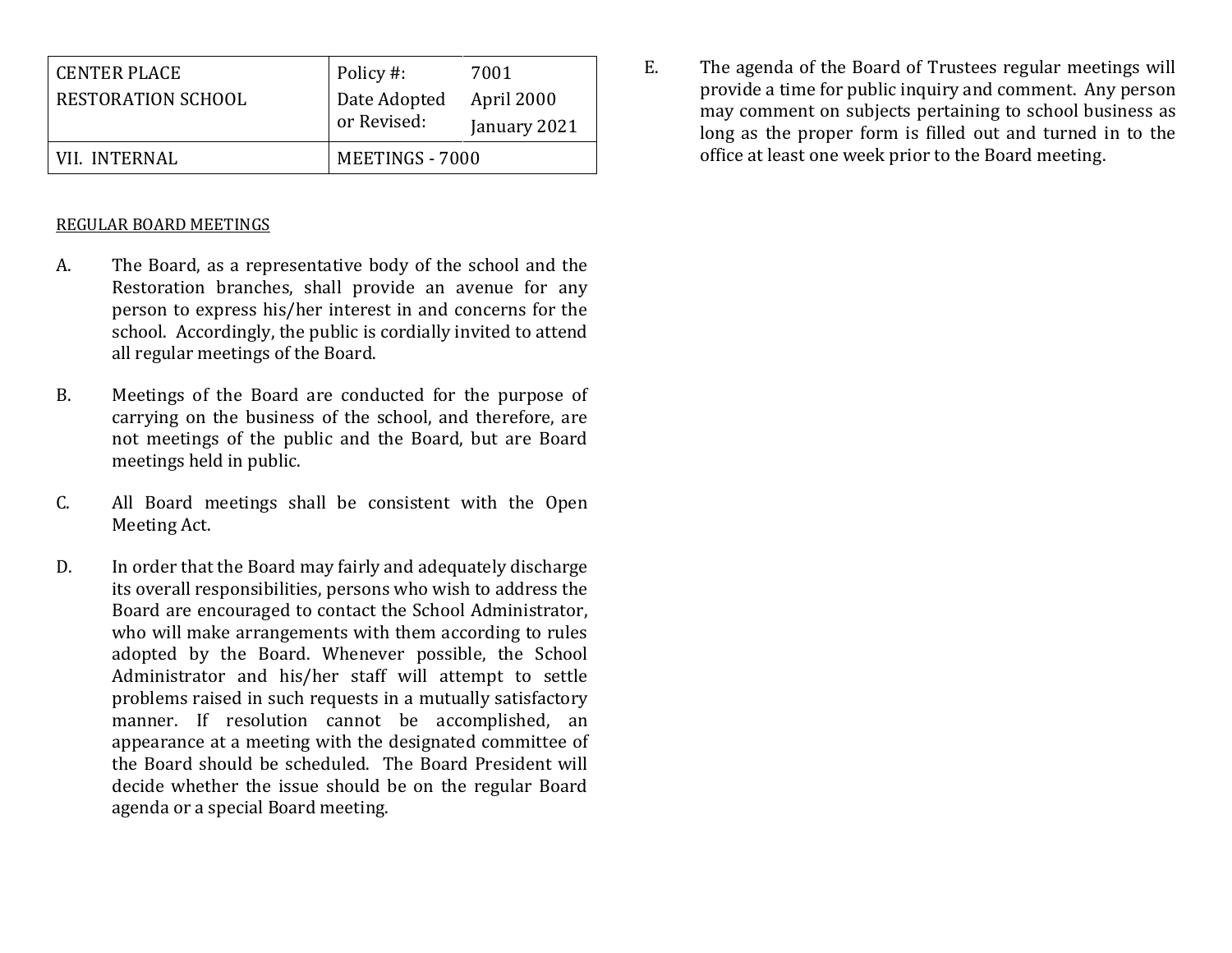| <b>CENTER PLACE</b>       | Policy #:            | 7101       |
|---------------------------|----------------------|------------|
| <b>RESTORATION SCHOOL</b> | Date Adopted         |            |
|                           | or Revised:          | April 2000 |
| VII. INTERNAL             | <b>RIGHTS - 7100</b> |            |

#### RIGHTS OF THE BOARD

The Board, on its own behalf and on behalf of the electors of the Independent Restoration Branches, hereby retains and reserves unto itself, all powers, rights, authority, duties, and responsibilities conferred upon and vested in it by the laws and Constitution of the State of Missouri and of the United States. The exercise of such powers, rights, authority, duties, and responsibilities by the Board, the adoption of policies, rules, regulations, and practices in furtherance thereof, and the use of judgment and discretion in connection therewith shall be limited only by the specific and express terms of the laws and Constitution of the State of Missouri and the United States.

| <b>CENTER PLACE</b> | Policy #:       | 7201      |
|---------------------|-----------------|-----------|
| RESTORATION SCHOOL  | Date Adopted    |           |
|                     | or Revised:     | June 2003 |
| VII. INTERNAL       | POLICIES - 7200 |           |

### FORMULATION OF POLICIES

- A. It shall be the responsibility of the School Administrator and the Policy Committee to review the Policy Book at least once every three (3) years, and recommend to the Board such revisions and updates as may be necessary.
- B. The Center Place Restoration School Board of Trustees, representing the members of the Restoration Branches, has the responsibility of formulating the policies to be employed in the operation of the school. It is understood that suggestions for policies and input into the policy formulation is encouraged from all sources within the staff and branches.
- C. No change to Board policy may be introduced at the May Board meetings.

#### FORMULATION OF ADMINISTRATIVE REGULATIONS

- A. The School Administrator shall establish such administrative procedures as deemed necessary for the implementation of policies of the Board of Trustees, and will present from time to time those procedures for Board approval.
- B. In the absence of applicable policy, the School Administrator is authorized to establish needed regulations, subject to later Board approval, if necessary.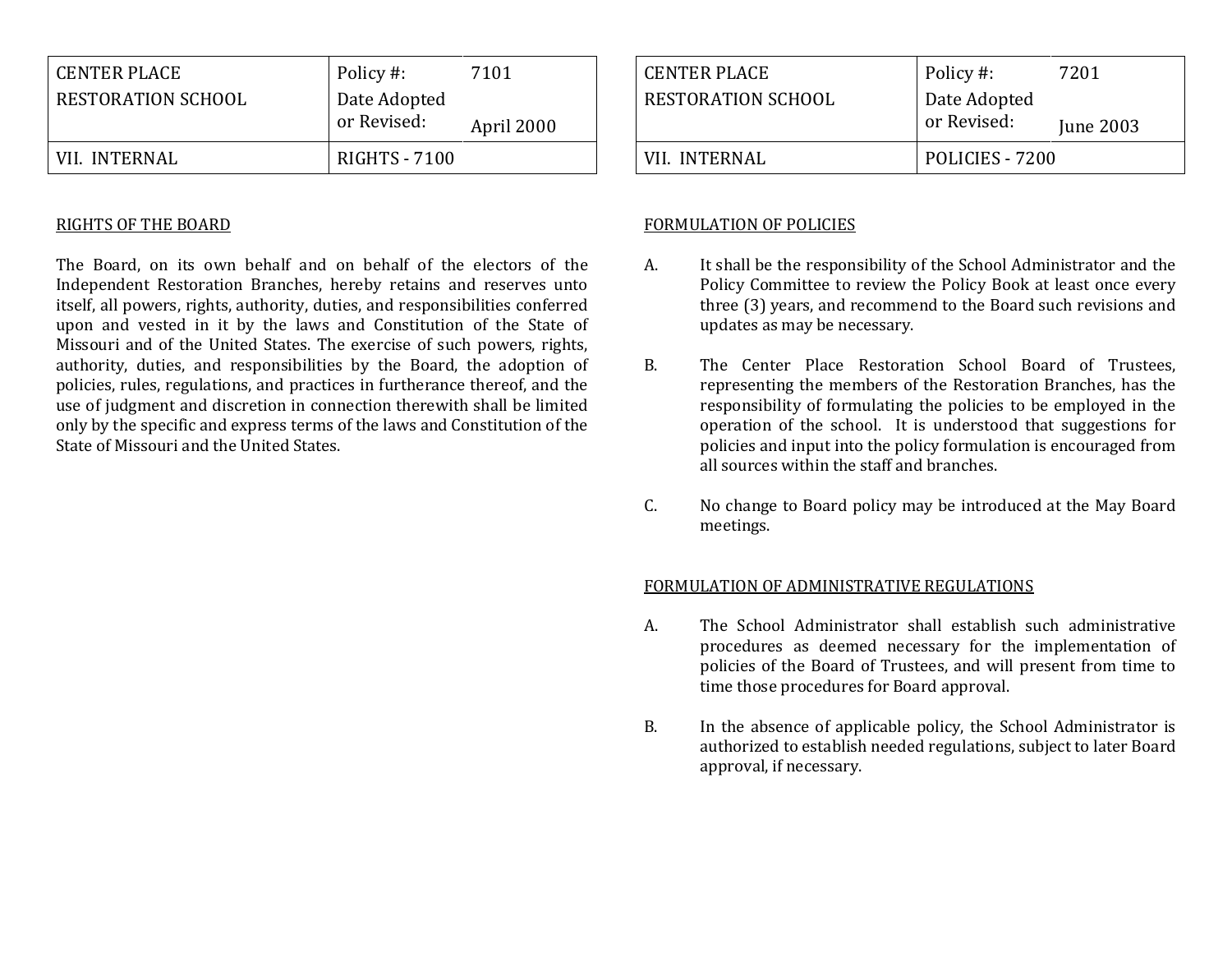| RESTORATION SCHOOL | Date Adopted<br>or Revised: | April 2000 |
|--------------------|-----------------------------|------------|
| VII. INTERNAL      | POLICIES - 7200             |            |

#### ADOPTION OF POLICY

A. All proposed policies must be considered at two (2) Board meetings prior to acceptance. Written recommendations for revision of policy sections will be introduced by the Policy Committee. They will be considered as a "first reading" at a regular Board meeting (listed under 'Reports'), and as a "second reading/adoption" at the next regular Board meeting (listed under 'Old Business').

| <b>CENTER PLACE</b> | Policy #:                   | 7203         |
|---------------------|-----------------------------|--------------|
| RESTORATION SCHOOL  | Date Adopted<br>or Revised: | January 2016 |
|                     |                             |              |
| VII. INTERNAL       | POLICIES - 7200             |              |

### CONFLICT OF INTEREST

The Board of Trustees affirms that the trustees, officers, administrators, faculty and other employees of the School have an obligation to exercise their authority and to carry out the duties of their respective positions for the sole benefit of the School. They should avoid placing themselves in positions in which their personal interests are, or may be, in conflict with the interests of the School. Where a potential conflict of interest exists, it shall be the responsibility of the person involved or any other person with knowledge to notify the Board of Trustees of the circumstances resulting in the potential conflict so that the Board of Trustees can provide such guidance and take such action as it shall deem appropriate. Areas of potential conflict of interest are:

1. Financial Interest

(A) Ownership by the individual directly or indirectly of a material financial interest in any business or firm (i) from which the School obtains goods or services, or (ii) which is a competitor of the School.

(B) Competition by the individual, directly or indirectly, with the School in the purchase or sale of property or any property right or interest.

(C) Representation of the School by the individual in any transaction or activity in which the individual, directly or indirectly, has a material financial interest.

(D) Any other circumstance in which the individual may profit, directly or indirectly, from any action or decision by the School in which he or she participates, or which he or she has knowledge.

2. Inside Information

Disclosure or use by the individual of confidential information about the School, its activities or intentions, for the personal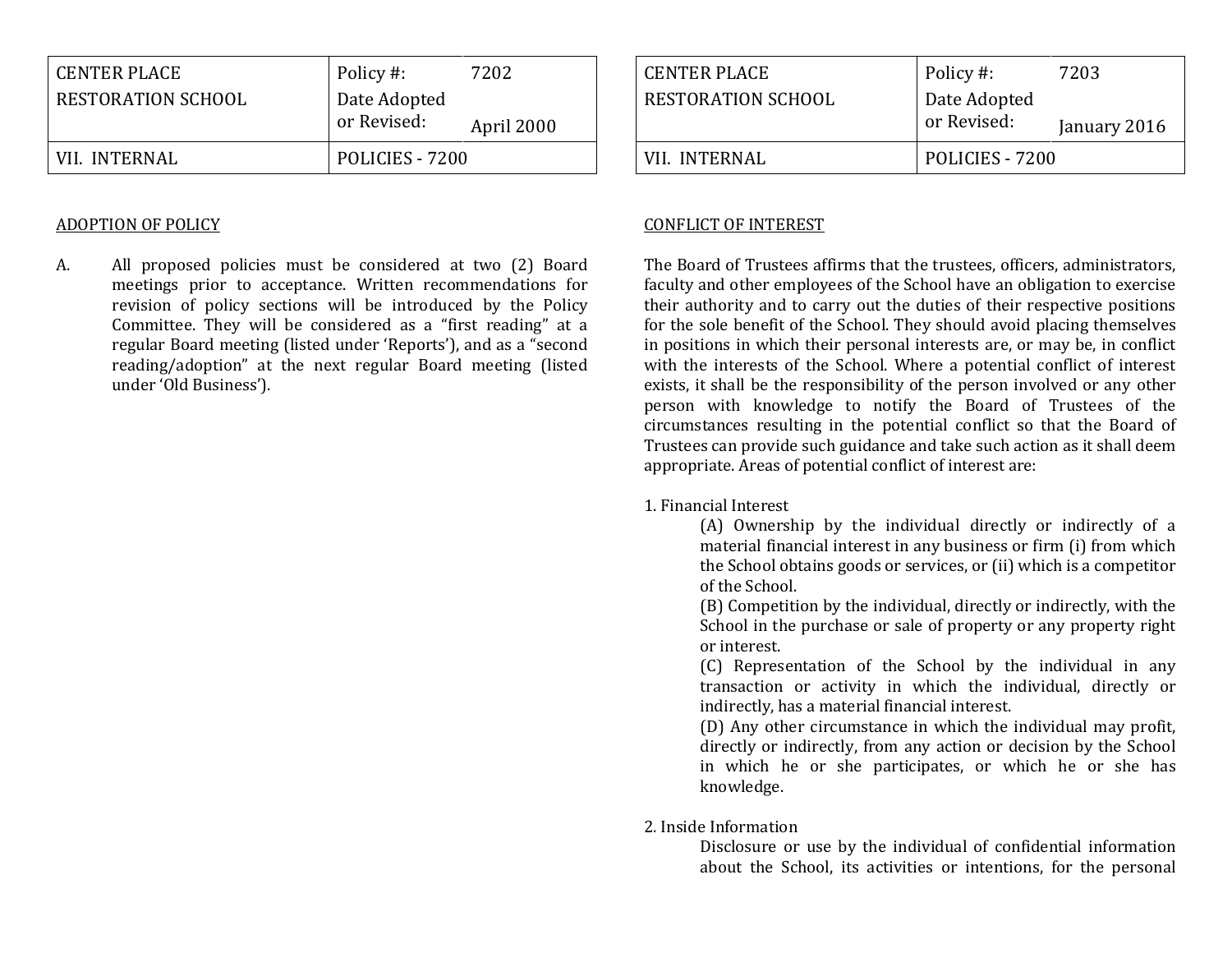profit or advantage of the individual or any person.

# 3. Conflicting Interests other than Financial

Representation as director, officer, agent or fiduciary of another company, institution, agency or person in any transaction or activity which involves this school as an adverse party or with adverse interests.

### 4. Gifts and Favors

Acceptance of gifts or favors from any firm or individual which does or seeks to do business with, or is a competitor of, the School under circumstances which imply reasonably that such action is intended to influence the individual in the performance of his or her duties.

No Trustee who directly or indirectly is involved in a potential conflict of interest shall be counted in determining the existence of quorum at any meeting of the Board where the potential conflict is considered, nor shall the trustee vote on any action of the Board regarding that potential conflict.

| <b>CENTER PLACE</b><br>RESTORATION SCHOOL | Policy #:<br>Date Adopted<br>or Revised: | 7204<br>January 2016 |
|-------------------------------------------|------------------------------------------|----------------------|
| VII. INTERNAL                             | POLICIES - 7200                          |                      |

# WHISTLEBLOWER POLICY

### General

The School's Code of Ethics and Conduct ("Code") requires Board members, officers and employees to observe high standards of business and personal ethics in the conduct of their duties and responsibilities. As employees and representatives of the School, we must practice honesty and integrity in fulfilling our responsibilities and comply with all applicable laws and regulations.

## Reporting Responsibility

It is the responsibility of all Board members, officers and employees to comply with the Code and to report violations or suspected violations in accordance with this Whistleblower Policy.

## No Retaliation

No Board member, officer or employee who in good faith reports a violation of the Code shall suffer harassment, retaliation or adverse employment consequence. An employee who retaliates against someone who has reported a violation in good faith is subject to discipline up to and including termination of employment. This Whistleblower Policy is intended to encourage and enable employees and others to raise serious concerns within CPRS prior to seeking resolution outside the School.

## Reporting Violations

The Code addresses the School's open door policy and encourages that employees share their questions, concerns, suggestions or complaints with someone who can address an area of concern. However, if an employee or other person is not comfortable speaking with the administrator or if he or she is not satisfied with the administrator's response, the person is encouraged to speak with a member of the Board of Trustees whom the person is comfortable approaching. Board members are required to report suspected violations of the Code of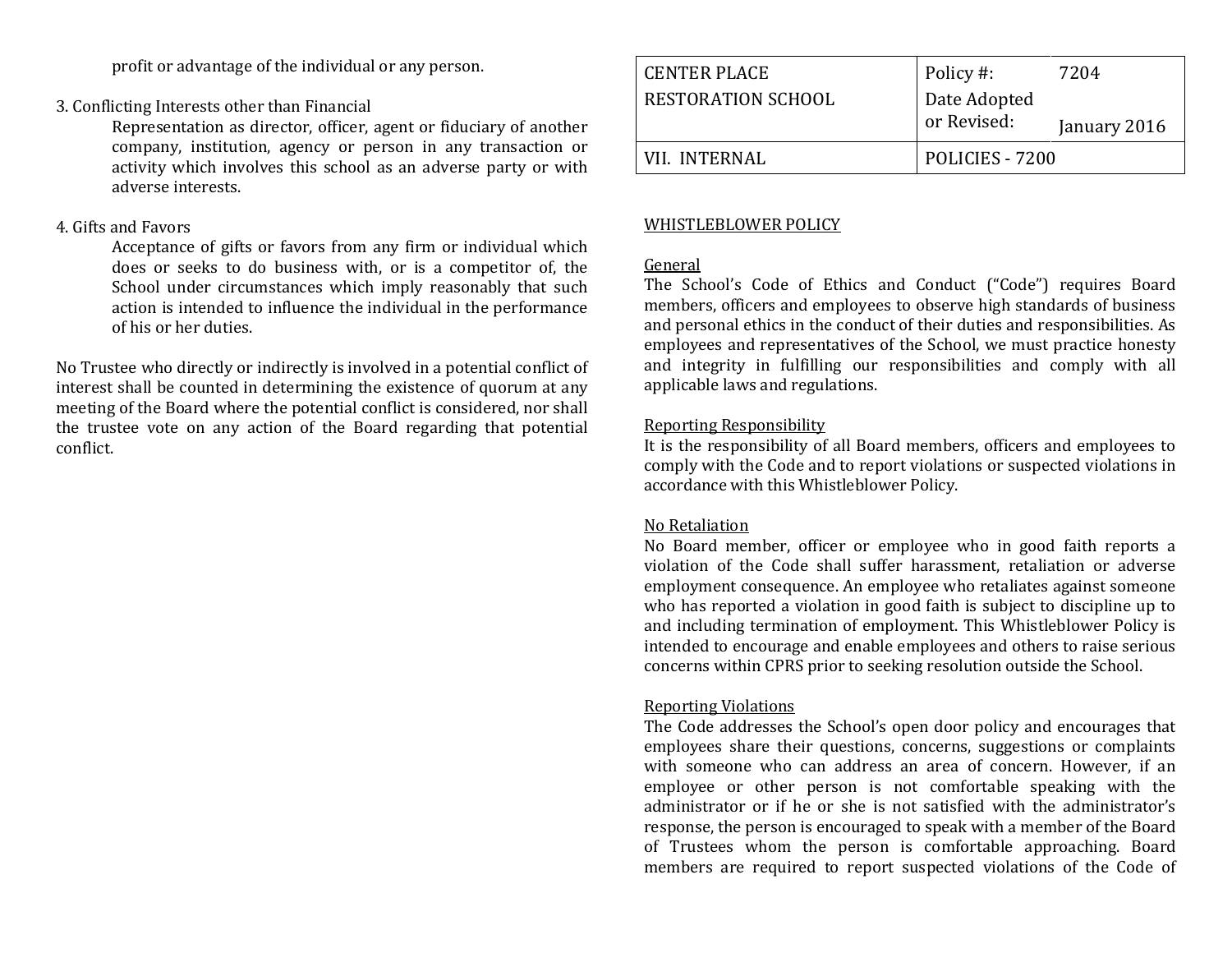Conduct to the Board President, the Chair of the Personnel Committee, and the School Administrator, who has specific and exclusive responsibility to investigate all reported violations, unless the complaint is raised regarding the Administrator.

#### Administrator Responsibility

The School's Administrator is responsible for investigating and resolving all reported complaints and allegations concerning violations of the Code and, at his or her discretion, shall advise the Board President and Chair of the Personnel Committee.

#### Accounting and Auditing Matters

The Finance Committee of the Board of Trustees shall address all reported concerns or complaints regarding corporate accounting practices, internal controls, or auditing. The Administrator shall immediately notify the Finance Committee of any such complaint and work with the committee until the matter is resolved.

#### Acting in Good Faith

Anyone filing a complaint concerning a violation or suspected violation of the Code must be acting in good faith and have reasonable grounds for believing the information disclosed indicates a violation of the Code. Any allegations that prove not to be substantiated and which prove to have been made maliciously or knowingly to be false will be viewed as a serious disciplinary offense.

#### Confidentiality

Violation or suspected violations may be submitted on a confidential basis by the complainant or may be submitted anonymously. Reports of violations or suspected violations will be kept confidential to the extent possible, consistent with the need to conduct an adequate investigation.

#### Handling of Reported Violations

The Administrator will notify the sender and acknowledge receipt of the reported violation or suspected violation within five business days. All reports will be promptly investigated and appropriate corrective action will be taken if warranted by the investigation.

| <b>CENTER PLACE</b><br>RESTORATION SCHOOL | Policy #:<br>Date Adopted<br>or Revised: | 7205<br>January 2016<br>January 2021 |
|-------------------------------------------|------------------------------------------|--------------------------------------|
| VIL INTERNAL                              | POLICIES - 7200                          |                                      |

## DOCUMENT RETENTION AND DESTRUCTION POLICY

The School takes seriously its obligations to preserve information relating to litigation, audits, and investigations as well as the general operations of the Organization. It is the intent of the School to establish an ongoing, coordinated administrative effort to systematically manage documents and records. The purpose of this policy is to ensure that documents are secure, accessible, maintained and destroyed according to business practices that are practical, while still meeting the legal requirement applicable to the organization. In addition, the policy provides administrative personnel information about the recommended minimum requirements for document retention. These guidelines are indeed to apply to both electronic and paper copy documents.

The School's staff is responsible for preserving the safety and confidentiality of documents in the School's possession. Documents should be maintained at the School's offices or easily accessible by the School's administration so as to provide for the security and preservation of the documents, as well as their usefulness to the School.

Without specific authority to the contrary, no documents should be retained in the personal possession of a Board member, officer, staff member, or volunteer including being stored at a personal residence, on a personal computer, or as part of a personal email account. Documents stored off premises or outside the control of the organization will not be considered as becoming a part of the School's documents until properly secured by the School Security. Measures should be employed to ensure appropriate disclosure when confidential or private information is given to board members or others.

Documents should be maintained until the end of the identified retention period, and should then be destroyed in an appropriate manner. Sensitive documents such as those containing financial, account,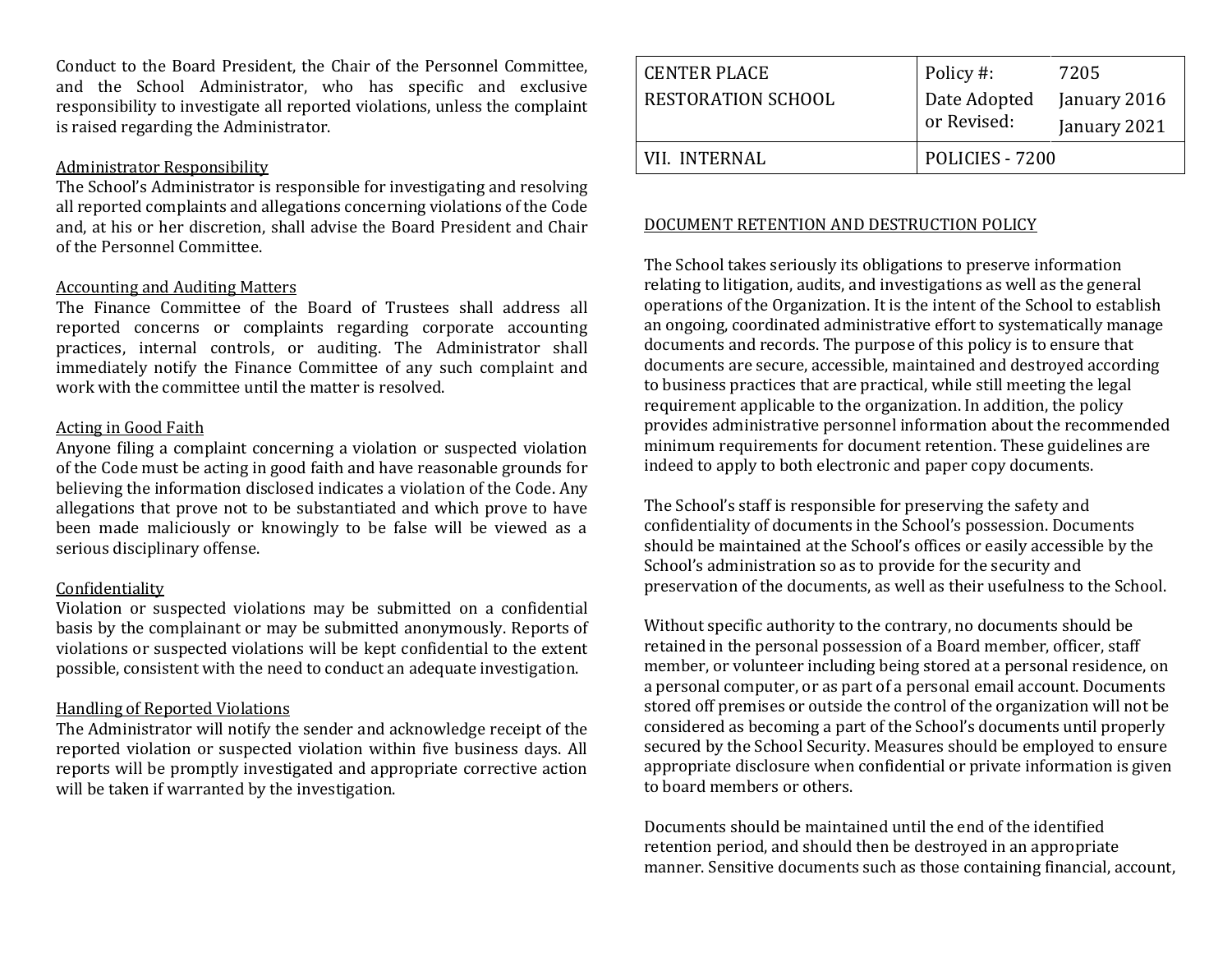or personnel information should be destroyed with no reasonable risk of the information being recovered. It is the responsibility of the School's Controller to oversee the implementation of this policy including the selection of the appropriate means of document destruction.

Electronic documents are to be retained in the same manner as paper documents. Electronic documents created from paper documents may be retained rather than the paper copies as long as the documents are true and correct copies of the actual documents and are saved using the School's software and other electronic equipment. Due to security issues, all hard drives located in computers, printers, scanners, and copiers are to be separately purged prior to the School disposing of any machine.

Failure on the part of employees to follow this policy can result in possible civil and criminal sanctions against the School and its employees. Therefore, failure to comply may result in disciplinary action against responsible individuals. Compliance concerns regarding this policy should be directed to the School Administrator. All permitted document destruction shall halt if the School is being investigated or learns of a possible investigation by a governmental law enforcement agency, and routine destruction shall not resume without the written approval of legal counsel.

The information listed in the retention schedule below is intended as a guideline and may not contain direction regarding all the records of the School. Questions regarding documents not included on this list or actions that are not addressed as a part of this policy should be addressed to the School's administrator.

| <b>File Category</b>                        | <b>Item</b>                                            | <b>Retention Period</b> |  |
|---------------------------------------------|--------------------------------------------------------|-------------------------|--|
| <b>Corporate Records</b>                    | <b>Bylaws</b>                                          | Permanent               |  |
|                                             | <b>Board of Trustees</b><br>Policy                     | Permanent               |  |
|                                             | Board and committee<br>meeting agendas and<br>minutes  | Permanent               |  |
| <b>Finance and</b><br><b>Administration</b> | <b>Financial Statements</b><br>and Reports             | 7 years                 |  |
|                                             | Payroll records                                        | 7 years                 |  |
|                                             | Check register and<br>checks                           | 7 years                 |  |
|                                             | <b>Bank statements and</b><br>records                  | 7 years                 |  |
|                                             | Accounts payable and<br>receivable ledgers             | 7 years                 |  |
|                                             | Equipment files and                                    | 7 years after           |  |
|                                             | maintenance records                                    | disposition             |  |
|                                             | Contacts and<br>agreements                             | 7 years                 |  |
|                                             | Donation records                                       | 10 years                |  |
|                                             | Internal reports                                       | 3 years                 |  |
| <b>Insurance Records</b>                    | Policies                                               | Permanent               |  |
|                                             | Accident reports                                       | Permanent               |  |
|                                             | Claims after<br>settlement                             | 7 years                 |  |
| <b>Real Estate</b>                          | Deeds                                                  | Permanent               |  |
|                                             | <b>Building and Site</b><br>Drawings                   | Permanent               |  |
| <b>Tax</b>                                  | IRS exemption<br>determination and<br>correspondence   | Permanent               |  |
|                                             | IRS Forms and Filings                                  | Permanent               |  |
|                                             | <b>State of Missouri</b><br>correspondence or<br>forms | Permanent               |  |
| <b>Human Resources</b>                      | <b>Employee Personnel</b><br>Files                     | Permanent               |  |
|                                             | Employee Handbook                                      | Most recent edition     |  |
|                                             | <b>Employee applications</b>                           | 3 years                 |  |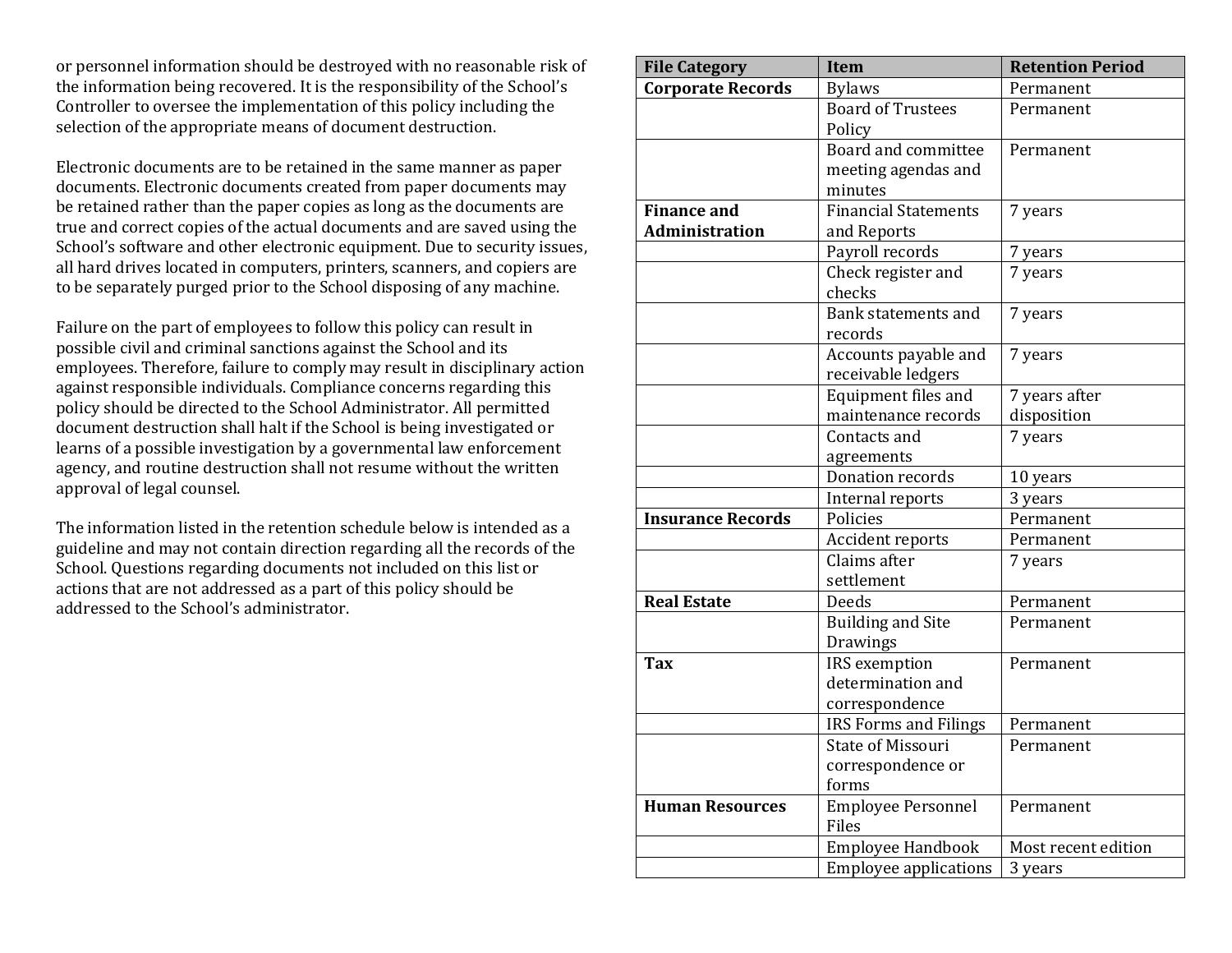| <b>File Category</b> | Item                                       | <b>Retention Period</b>                                                                                                                                                                                                                                                                                |  |
|----------------------|--------------------------------------------|--------------------------------------------------------------------------------------------------------------------------------------------------------------------------------------------------------------------------------------------------------------------------------------------------------|--|
|                      | Volunteer records                          | 3 years                                                                                                                                                                                                                                                                                                |  |
| <b>Technology</b>    | Software licenses or<br>support agreements | 7 years                                                                                                                                                                                                                                                                                                |  |
|                      | Electronic documents                       | Depends upon the<br>subject matter                                                                                                                                                                                                                                                                     |  |
| Student-related      | Student academic<br>records                | Alums: Permanent<br>Non-Alums: Until<br>graduation year if<br>exited during<br>elementary;<br>7 years from exit date<br>if occurred during<br>middle school;<br>7 years past expected<br>graduation date if<br>exited during high<br>school<br>Denied Applicants:<br>Until expected<br>graduation date |  |
|                      | Student medical<br>records                 | 7 years from the<br>students exit from the<br>school                                                                                                                                                                                                                                                   |  |

| CENTER PLACE       | Policy #:                   | 7301       |
|--------------------|-----------------------------|------------|
| RESTORATION SCHOOL | Date Adopted                |            |
|                    | or Revised:                 | April 2000 |
| VII. INTERNAL      | <b>COMMUNICATION - 7300</b> |            |

#### WRITTEN COMMUNICATION WITH THE BOARD

- A. All signed communications addressed to the Board or an individual member on behalf of the Board shall be called to the attention of the Board at a meeting, either by reading in full or summarizing its contents.
- B. All signed communications to the Board which require a reply shall be answered by direction of the Board, as well as being referred where appropriate to the proper administrative unit and/or Board committee.

Where delay is required to check points in the communication, an acknowledgment letter shall be sent immediately by the administration, with an indication as to when a definitive answer will be forthcoming, and indicating the individual or committee to whom or which it has been referred.

#### C. Board intentions are to:

- 1) allow everyone who wishes it, a fair and adequate opportunity to be heard;
- 2) allow the School Administrator to take direct action, or to recommend action to the Board, when policies have already been established by the Board;
- 3) see that the time so devoted does not interfere with the scheduled business of the Board and/or the school.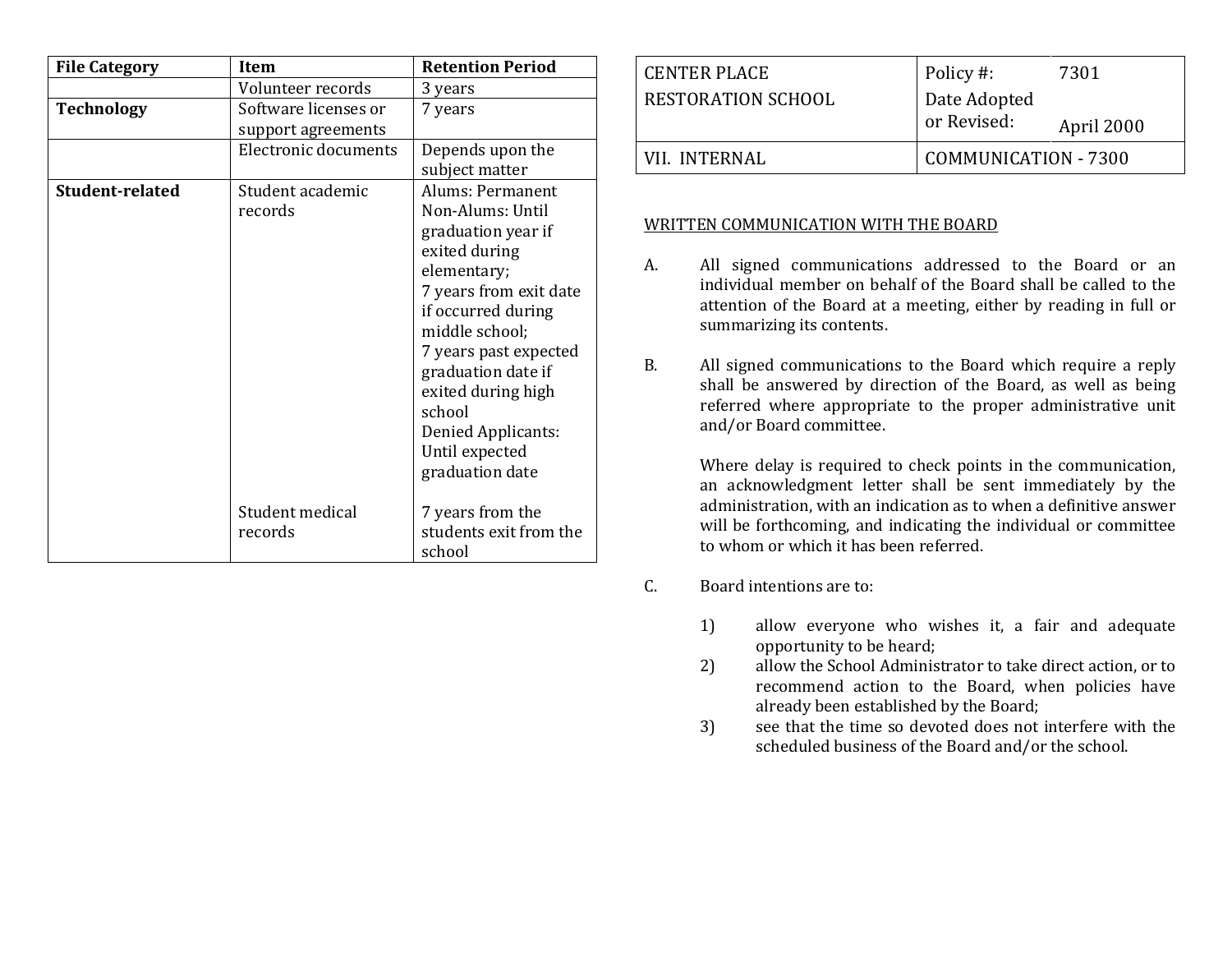# **BYLAWS OF CENTER PLACE RESTORATION CHURCH BOARD OF TRUSTEES**

## **GENERAL PURPOSE**

This organization is organized exclusively for charitable, religious, educational and scientific purposes including for such purposes as the making of distributions to organizations that qualify as exempt organizations under Section 501 (c) (3) of the Internal Revenue Code or corresponding section of any future federal tax code.

No part of the net earnings of the organization shall inure to the benefit of or be distributable to its Trustees, Officers, or other private persons except that the organization shall be authorized and empowered to pay distributions in furtherance of its aforementioned purposes. It is further understood that no substantial part of the activities of the organization shall be the carrying on of propaganda or otherwise attempting to influence legislation, and the organization shall not participate or intervene in (including the publishing or distribution of statements for) any political campaign on behalf of any candidate for public office. Notwithstanding any other provision of the Bylaws, the organization shall not carry on any other activities not permitted to be carried on (a) by an organization exempt from federal income tax under 501 (c) (3) of the Internal Revenue Code or corresponding section of any future federal tax code, (b) by an organization, contributions to which are deductible under Section 170 (c) (2) of the Internal Revenue Code or corresponding section of any future federal tax code.

#### **SPECIFIC PURPOSE**

The purpose of Center Place Restoration Church is to act as an extension of the home, assisting parents to bring up their children in light and truth. "Train up a child in the way he should go;" (Proverbs 22:6) and teach them to walk upright before the Lord. "...bring them up in the nurture and admonition of the Lord." (Ephesians 6:4).

Center Place Restoration Church seeks to provide the best education possible by addressing the needs of the whole child: spiritual and moral growth; academic and intellectual achievement; and physical and social development. We seek to help each student understand that God loves him as an individual and has a purpose and plan for his life; and that each student is accountable to God, for developing spiritually, mentally, emotionally, and physically to his highest potential.

It is our desire that our young people will see the Zionic lifestyle as something to be desired and will learn to base their daily lives and relationships on God's principles. We seek to help each child come to a personal knowledge of Christ in his own life. We feel this cannot be accomplished apart from a "Christian education," i.e., every subject taught according to the principles of and within the framework of the Word of God. "The fear of the Lord is the beginning of knowledge" (Proverbs 1:7).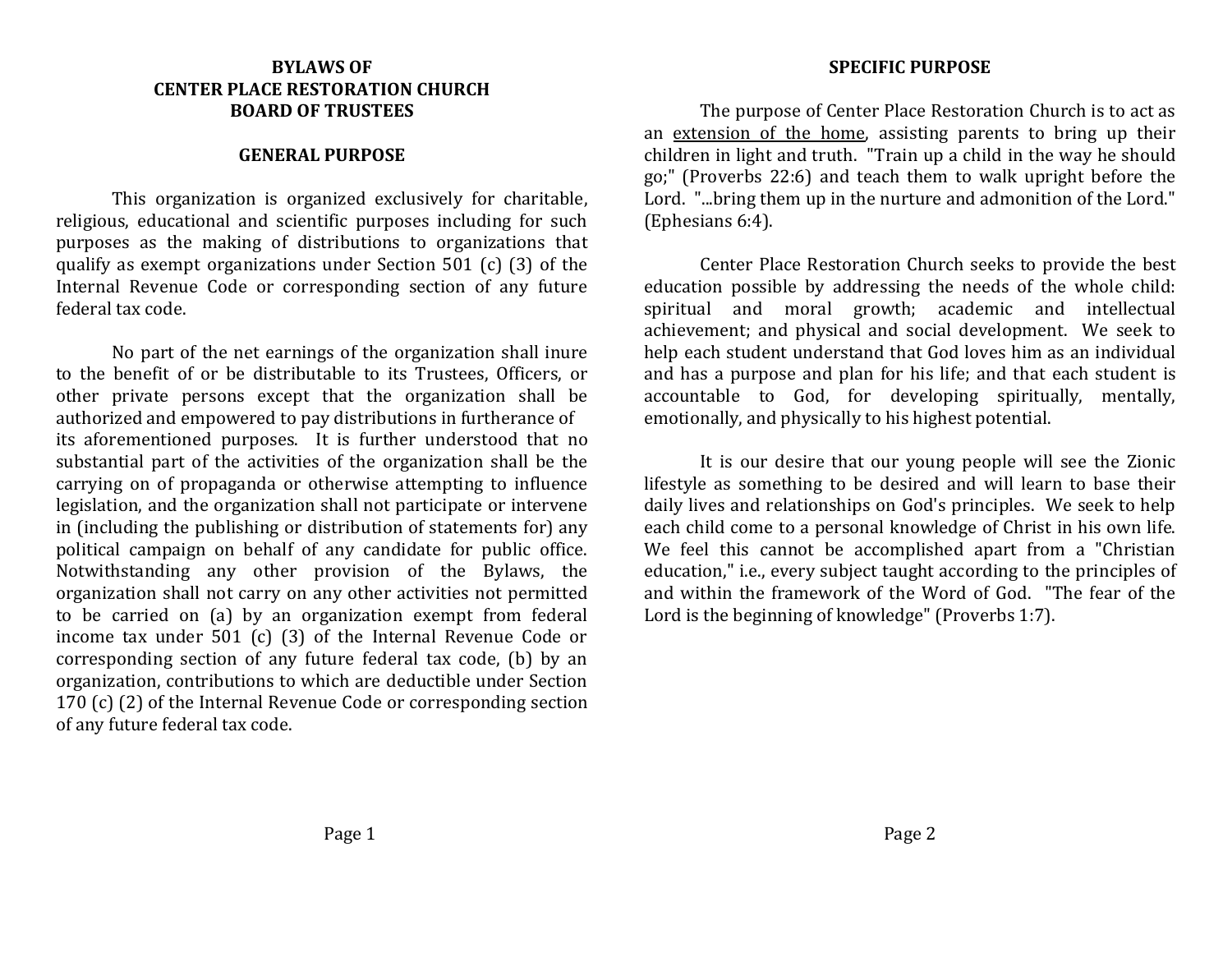#### **ARTICLE ONE**

### **OFFICE. RECORDS. SEAL.**

Section 1. The name of the corporation shall be CENTER PLACE RESTORATION CHURCH, DBA Center Place Restoration School or CPRS.

Section 2. Registered Office and Registered Agent. The corporation shall have and continuously maintain a registered office and registered agent in the State of Missouri. The address of the registered office and the name of the registered agent of the corporation in the State of Missouri stated in the Articles of Incorporation may be changed from time to time by the Board of Trustees of the corporation in any manner permitted by law.

Section 3. Records. The corporation shall keep correct and complete books and records of account, shall keep minutes of the proceedings of its Board of Trustees, and shall keep at its registered office a record giving the name and address of the Board of Trustees. The minutes to the public sessions are available for inspection; however, no member has the right to inspect or copy any corporation record.

Section 4. Seal. The seal which is adopted as the corporate seal of Center Place Restoration church may be altered at pleasure, and shall have inscribed: "Corporate Seal – Missouri-Not-For-Profit Corporation." The corporate seal may be used by causing it, or a facsimile thereof, to be impressed upon the margin of a document.

# **ARTICLE TWO**

#### **MEMBERSHIP. MEETINGS.**

Section 1. Membership. The corporation may have one class of members as said members shall have no ownership rights to any property of the organization, and shall have no voting rights with respect to the organization (except for the purpose of the election of the Board of Trustees members), powers, or activities of the corporation, and shall in no manner be liable for the management, debts, or actions of the corporation. Members are those individuals who hold official membership in an Independent Restoration Branch. An Independent Restoration Branch is deemed to be one which is self-governed and is not subject to an outside governing body.

Section 2. Meetings. Meetings of the general membership shall be held at various times and places within and without the State of Missouri as determined by the Board of Trustees and as specified in Article Four.

#### **ARTICLE THREE**

### **TRUSTEES.**

Section 1. Number. The business affairs of the corporation shall be managed by a Board of Trustees consisting of seven (7) members, with no individual Branch holding a majority of the total Board membership.

Section 2. Branch President. The Branch President of the Waldo Avenue Restoration Branch or one member of the Branch Presidency appointed by the Branch President is a member of the Board, by virtue of his office, with full voice and voting privileges. This Board position is of necessity, due to the complete day-to-day,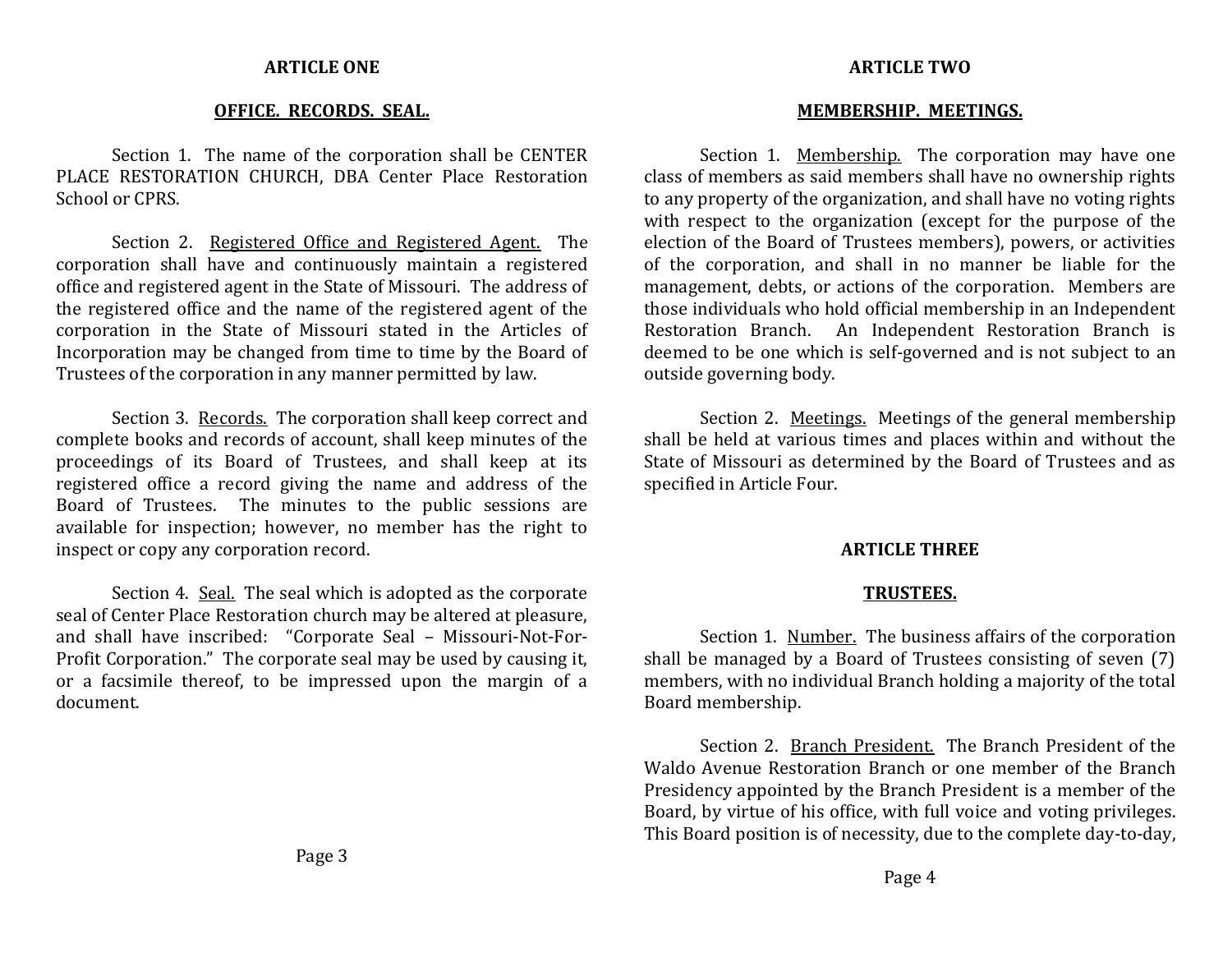interlocking involvement of the School and the Branch in their educational and worship activities. Because of this unique situation and position, the Branch President of Waldo Avenue Restoration Branch will not be eligible for a Board of Trustees position in the Annual Election. In the event that the Branch President is an employee of Center Place Restoration Church, another branch representative shall be appointed by the branch to serve on the Board in his stead.

Section 3. Election. Trustees shall be elected by those eight years and older, who are members of Independent Restoration Branches from across the country, or are parents or guardians of CPRS students.

Section 4. Annual Election. The Annual Election and the Annual meeting will be a combined meeting to be held in the month of April. Candidates will be listed on the election ballot in alphabetical order.

Section 5. Nominations. Nomination papers will be available from Center Place Restoration School, 819 W. Waldo Avenue, Independence, Missouri 64050. Voting members may request nomination papers in writing, or by calling (816) 252- 1715. All nomination papers must comply with those instructions printed on these documents to be valid.

Nominations will be accepted, in writing, from the membership as defined in this Article, Section 3, during the months of February and March. The candidate(s) receiving the highest number of votes will be declared the winner(s) and will take office at the first regular Board meeting in July. The candidate(s) must receive over 50% of the ballots cast to be declared the winner(s). If one or more Board positions are not filled on the first ballot, a second ballot will be taken between the top four candidates. The winner(s) will take office at the first regular Board meeting in July.

Nominees must be twenty-one years or older, and active members of an Independent Restoration Branch.

Members of the CPRS administration, faculty, and paid staff, excluding substitute faculty or staff, cannot hold a concurrent position on the Board of Trustees.

Nominees must be near enough to the Center Place to be able to attend regular and special Board Meetings on a regular basis.

Section 6. Vacancies. Any vacancy occurring on the Board may be filled by appointment of the remaining Trustees. The appointed Trustee must stand for election at the next election in order to complete the unexpired term.

Section 7. Term. Trustees shall be elected for a term of three years and may succeed themselves for no more than three terms. Terms of the Trustees shall be staggered so that one-third (1/3) or no more than two (2) Trustees will be elected each year. Terms will run from July 1 to June 30.

Section 8. Powers. The property and affairs of the Corporation shall be managed by the Board of Trustees of the Corporation. The Board shall have and is vested with all and unlimited powers and authorities, except as it may be expressly limited by law, the Articles of Incorporation of these Bylaws, to supervise, control, direct, and manage the property, affairs, and activities of the Corporation, to determine the policies of the Corporation, to do or cause to be done any and all lawful things for and on behalf of the corporation, to exercise or cause to be exercised any or all of its powers, privileges, or franchises, and to seek the effectuation of its objects and purposes; provided, however, that (1) the Board of Trustees shall not authorize or permit the Corporation to engage in any activity not permitted to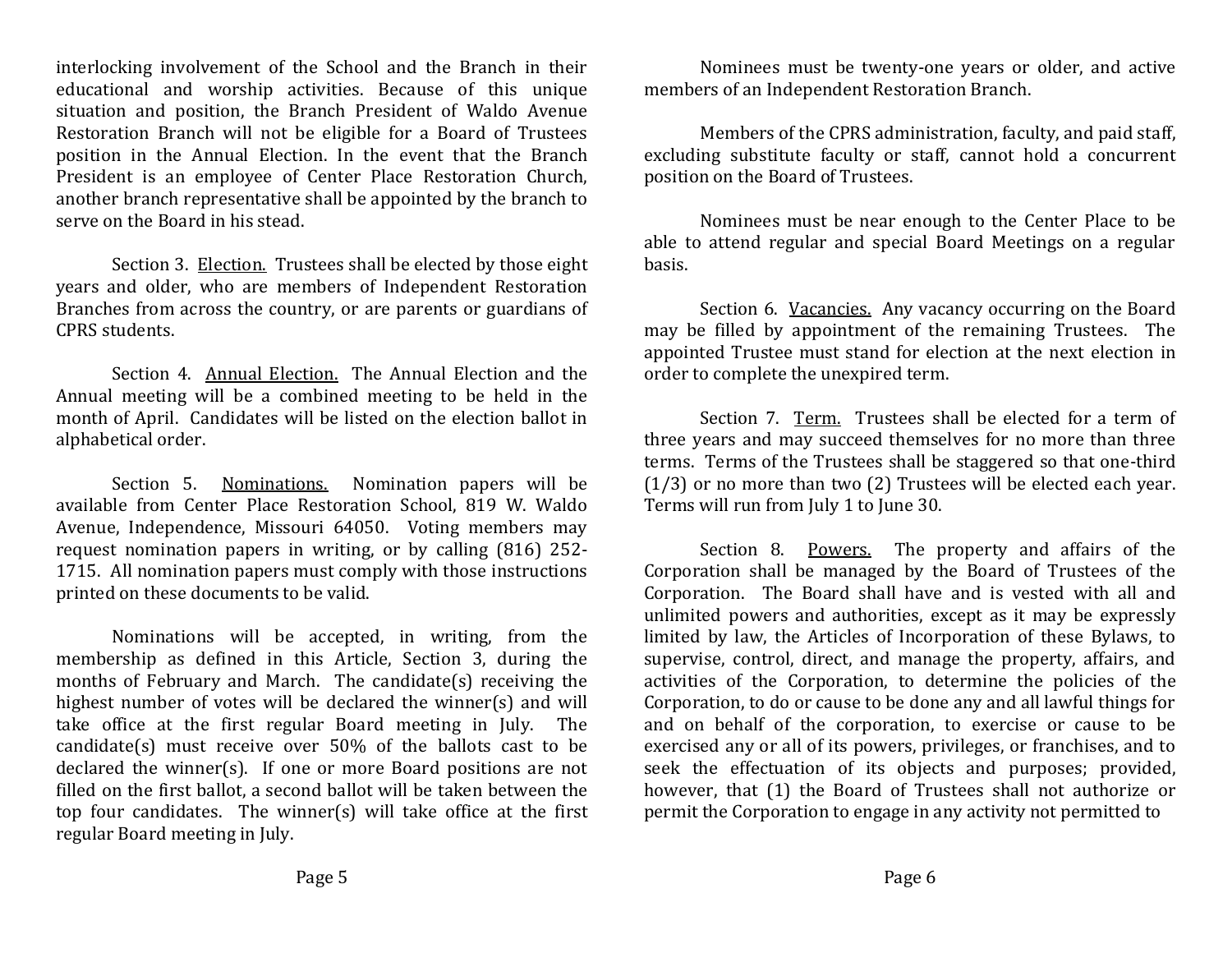be transacted by the Articles of Incorporation or by a Not-For-Profit Corporation under the laws of the State of Missouri, (2) none of the powers of the Corporation shall be exercised to carry on activities, otherwise than as an insubstantial part of its activities which are not in themselves in furtherance of the purposes of the Corporation, and (3) all income and property of the Corporation shall be applied exclusively for its Not-For-Profit purposes.

Section 9. Compensation. No Trustee shall receive compensation from the Corporation for any service he may render to it as a Trustee; however, a Trustee may be reimbursed for his actual expenses reasonably incurred in attending additional meetings – conferences, registration fees, mileage – upon approval of the Board.

Section 10. Removal. Any member of the Board of Trustees may be removed for cause, for poor attendance, or for conduct that reflects adversely upon the Church or School. This action may be taken by a majority vote of the Board of Trustees. A Board member may be removed for non-attendance after missing three (3) consecutive meetings. Health and other extenuating circumstances may be taken into consideration by the Board in such situations.

## **ARTICLE FOUR**

# **MEETINGS.**

Section 1. Place. Meetings of the Board of Trustees of the Corporation shall be held at least once per month (unless for reasons so stated at that time, the Board in regular meeting determines not to hold such a meeting) and may be held at any place within or without the State of Missouri as may be

determined from time to time by resolution of the Board or by the consent of a majority of the members of the Board; members of the Corporation may not have voice or vote on any Board action during any formal Board session.

Section 2. Conference-Call Meetings. Members of the Board of Trustees may participate in a Board meeting by means of conference communications equipment – by means of which all persons participating in the meeting can hear each other, and participation in a meeting pursuant to this section shall constitute presence in person at such meeting.

Section 3. Action Without Meetings. The Trustees shall have the right to take any action in the absence of a meeting (which they could take at a meeting) by obtaining the written or email approval of all the Trustees. Any action so approved shall have the same effect as though taken at a meeting of the Trustees.

Section 4. Annual Meeting. The Annual Meeting and the Annual Election shall be combined, and held the last Sunday in April. It will have a "business meeting format" with a minimum of thirty (30) minutes for open discussion. Notice shall be given to each appointed Trustee and to all members of the Not-For-Profit Corporation of an annual meeting by way of bulletin announcements and Board newsletters during the thirty (30) day period prior to the date thereof. In case of emergency, an Annual Meeting may be called with 30 days notice.

Section 5. Regular Board Meetings. In addition to the Annual Meeting, the Board of Trustees may hold regular Board meetings at such time and place as may be determined from time to time by resolution of the Board, said meetings to be held at least monthly (or as stated in Section 1). Notice of a regular meeting need not be given.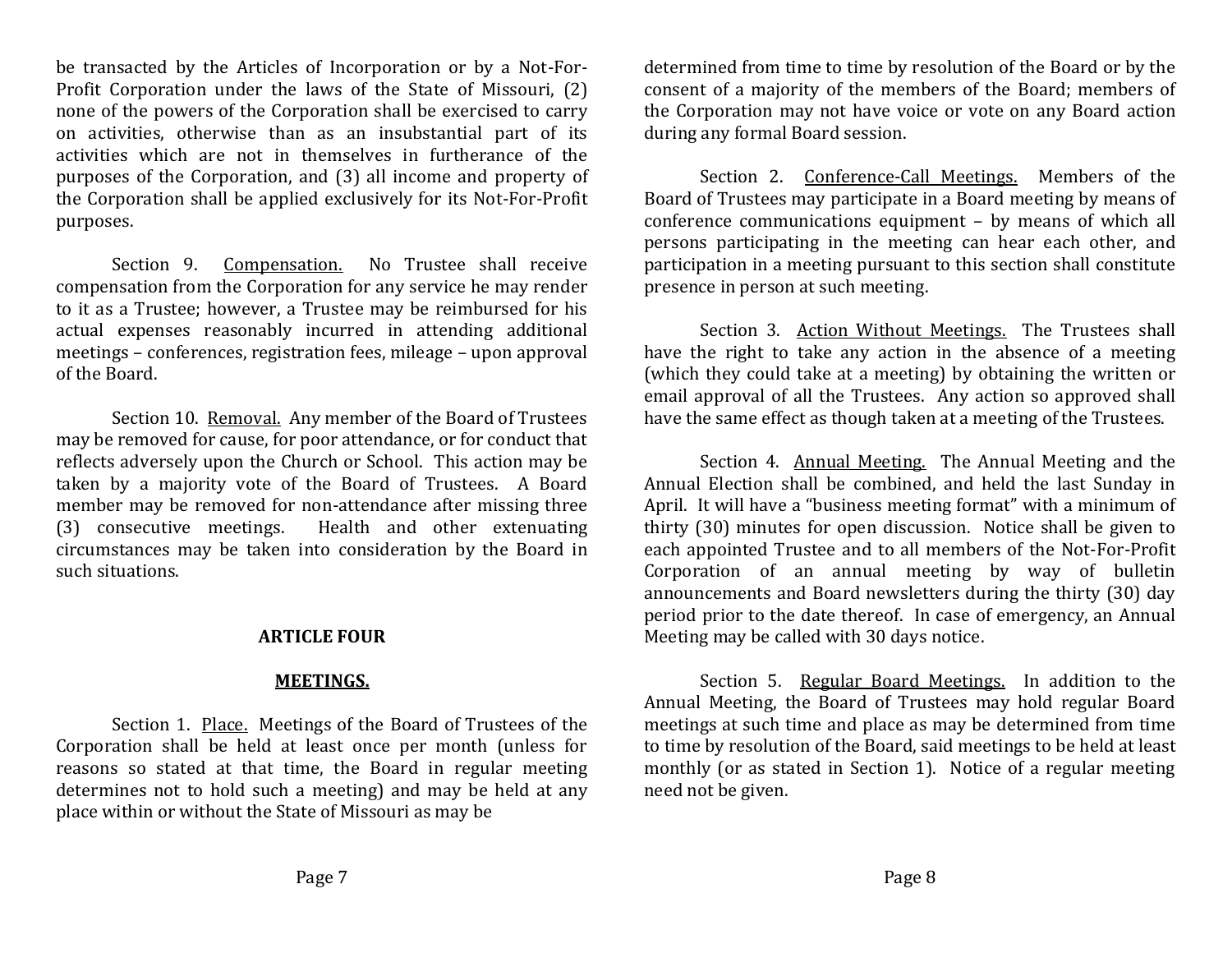Section 6. Special Meeting. Special meetings of the Board of Trustees may be held at any time and for any purpose(s). Special meetings may be called by the President or the Secretary or by a majority of the Board of Trustees or at the request of the School Administrator.

Section 7. Quorum. The presence of a majority of Board of Trustees shall be requisite for and shall constitute a quorum for the transaction of business at all meetings of the Trustees. Action of a majority of the Trustees present at a meeting at which a quorum is present shall be valid as the action of the Board of Trustees except in those specific instances in which a larger vote may be required by law, by the Articles of Incorporation, or by these Bylaws.

Section 8. Adjournment. If a quorum shall not be present at any such meeting, the Trustees present shall have power to adjourn the meeting, without notice other than by rescheduling of the meeting to a specified date.

Section 9. Voting. Each Trustee present at any meeting shall be entitled to cast one vote on each matter coming before such meeting for decision.

Section 10. Rules of Order. Robert's Rules of Order shall govern at all meetings.

# **ARTICLE FIVE**

## **OFFICERS.**

Section 1. General. The Officers of the Corporation shall be a President, a Vice-President, a Secretary, and a Treasurer. All Officers shall be members of the elected Board of Trustees.

The Officers shall be elected from the elected Board of Trustees named in the Articles of Incorporation at the first meeting of the Board, to serve at the pleasure of the Board until their successors are elected. All Officers shall take office in July of the new fiscal year. Election shall be held by secret ballot.

In the event that the Board year has begun without a Board President elected for that year, the senior-most Board member present at the next regular meeting of the Board will chair the election of Officers as the first item of business at that meeting. The newly elected President will then take the chair for the remainder of the meeting.

If pressing issues occur prior to the next regular meeting, the senior-most Board member will call a special Board meeting to elect Officers. The newly elected President will then chair the remainder of the special meeting to address the concern.

'Senior-most member' will be defined as one who has served the most consecutive recent terms including the current year. In case of a tie, the eldest (in terms of age) shall be selected as the senior-most member.

Section 2. Vacancies. Vacancies caused by the death, resignation, incapacity, removal, or disqualification of an Officer of the Corporation shall be filled by the Board of Trustees at any Annual Meeting or other meeting or at any special meeting called for that purpose, and such person or persons so elected to fill any such vacancy shall serve at the pleasure of the Board of Trustees until the next annual meeting and until his successor is duly elected.

Section 3. President. The President shall preside at all meetings of the Board of Trustees at which he is present.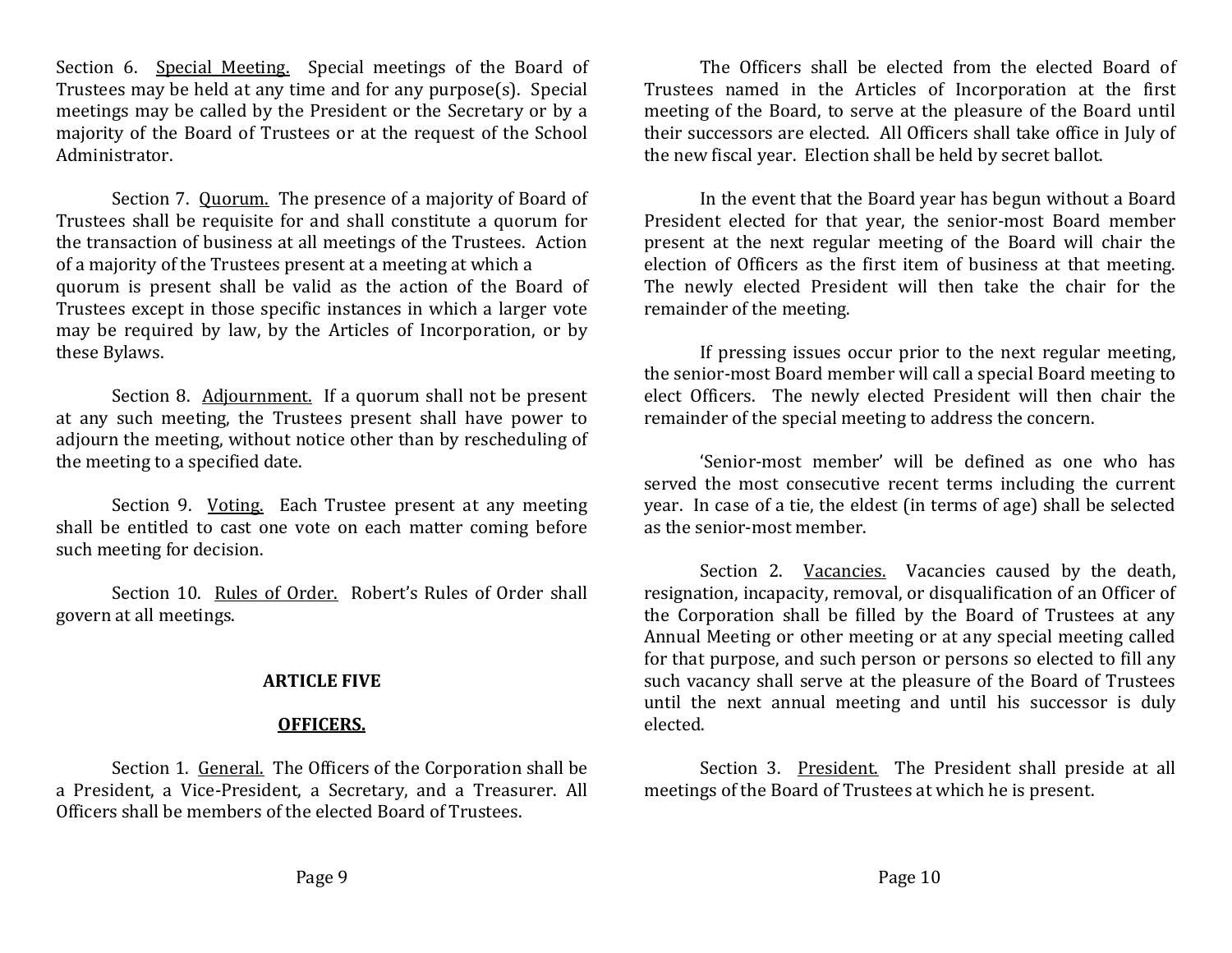The President may execute all bonds, notes, debentures, mortgages, and other contracts requiring a seal, under the seal of the Corporation, and may cause the seal to be affixed thereto, and all other instruments for and in the name of the Corporation.

The President shall have the right to attend any meeting of any committee of the Board of Trustees and to express his opinion and make reports at such meetings; provided, however, that in such event he shall not be considered to be a committee member or have the right to vote or be counted for the purpose of determining a quorum at any such meeting.

The President shall have such other duties, powers, and authority as may be prescribed elsewhere in these Bylaws or by the Board of Trustees. He shall be an elected member of the Board of Trustees.

Section 4. Vice-President. The Vice-President shall work in cooperation with the President and shall perform such duties as the Board of Trustees may assign him. In the event of the death, absence, incapacity, inability, or refusal to act of the President, the Vice-President shall be vested with all the powers and perform all the duties of the office of President. He shall have such other or further duties or authority as may be prescribed elsewhere in these Bylaws or from time to time by the Board of Trustees. He shall be an elected member of the Board of Trustees.

Section 5. Secretary. The Secretary shall attend the meetings of the Board of Trustees and shall record or cause to be recorded all votes taken and the minutes of all proceedings in the minute book of the Corporation to be kept for that purpose. He shall be an elected member of the Board of Trustees.

Section 6. Treasurer. The Treasurer shall have supervision and custody of all moneys, funds, and credits of the Corporation

and shall cause to be kept full and accurate accounts of the receipts and disbursements of the Corporation in books belonging to it. He shall keep or cause to be kept all other books of account and accounting records of the corporation as shall be necessary, and shall cause all moneys and credits to be deposited in the name and to the credit of the Corporation in such accounts and depositories as may be designated by the Board of Trustees. The Treasurer shall be relieved of all responsibility for any moneys or other valuable property of the disbursement thereof committed by the Board of Trustees to the custody of any other person or corporation, or the supervision of which is delegated by the Board to any other Officer, agent, or employee.

The Treasurer shall be an elected member of the Board of Trustees and shall have and perform such other duties, responsibilities, and authorities as may be prescribed from time to time by the Board of Trustees.

# **ARTICLE SIX**

# **GENERAL PROVISION.**

Section 1. Depositories and Checks. The moneys of the Corporation shall be deposited in such manner as the Trustees shall direct in such banks or trust companies as the Trustees may designate and shall be drawn out by checks signed in such manner as may be provided by resolution adopted by the Board of Trustees. No member of the Board of Trustees or administration may sign a check to himself or to his personal account.

Section 2. Bonds. In addition to the bond required of the Treasurer, any other Officer or employee handling money of the Corporation may be bonded at the Corporation's expense in such amounts as may be determined by the Board of Trustees.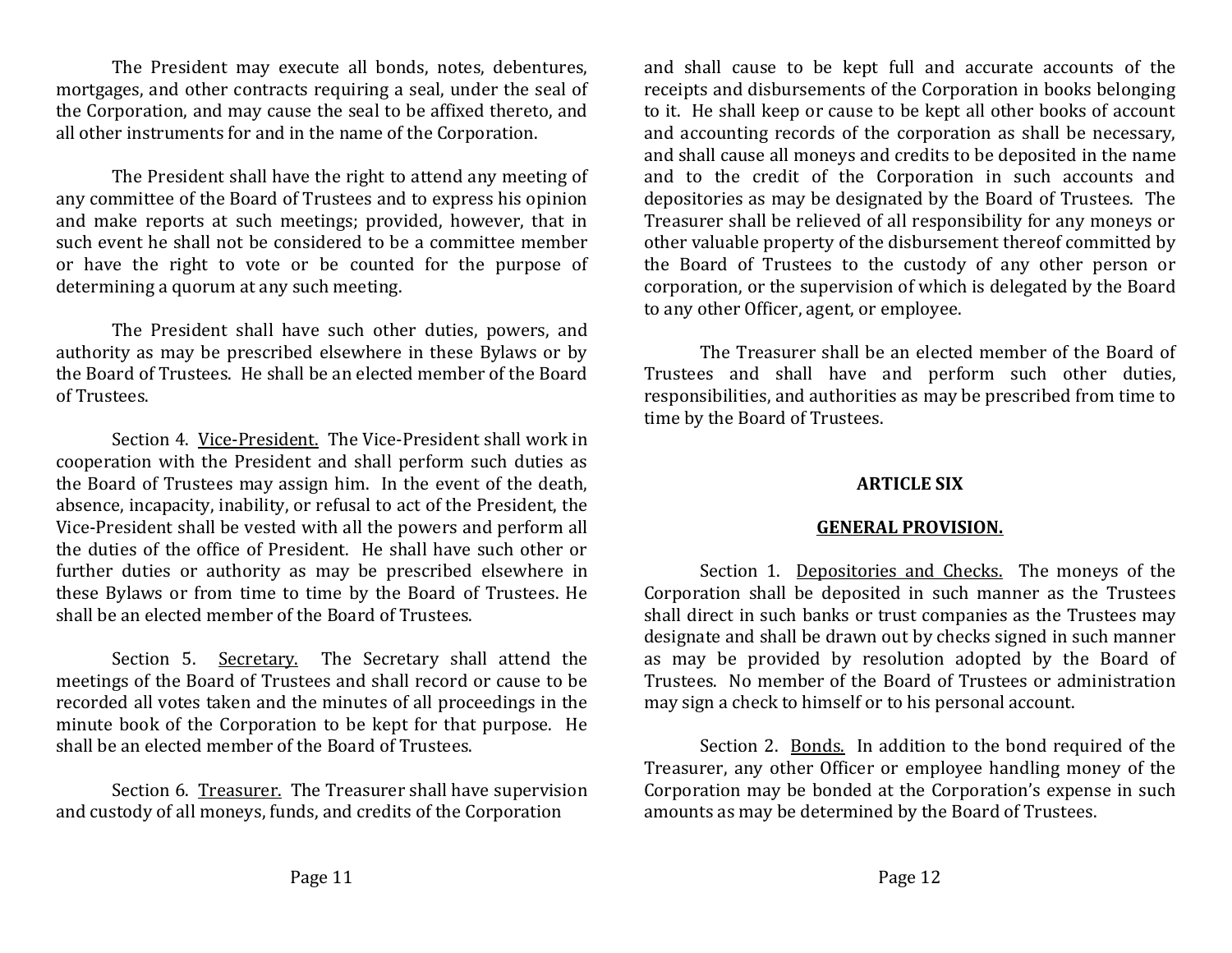Section 3. Custodian of Securities. The Board of Trustees may from time to time appoint one or more banks or trust companies to act for reasonable compensation as custodian of all securities and other valuables owned by the Corporation, and to exercise in respect thereof such powers as may be conferred by resolution of the Board of Trustees. The Board of Trustees may remove any such custodian at any time.

Section 4. Indemnification of Trustees and Officers. Each Trustee or Officer, or former Trustee or Officer of the Corporation, and his legal representatives, shall be indemnified by the Corporation against liabilities, expenses, counsel fees, and costs reasonably incurred by him or his estate in connection with, or arising out of, any action, suit, proceeding, or claim in which he is made a party by reason of his being, or having been, such Trustee or Officer; and any person who, at the request of the Corporation, served as Trustee or Officer of another corporation in which the Corporation owned corporate stock, and his legal representatives shall in like manner be indemnified by the Corporation; provided that in neither case shall the Corporation indemnify such Trustee or Officer with respect to any matters as to which he shall be finally adjudged in any such action, suit, or proceeding to have been liable for negligence or misconduct in the performance of his duties as such Trustee or Officer. The indemnification herein provided for, however, shall apply also in respect of any amount paid in compromise of any such action, suit, proceeding, or claim asserted against such Trustee or Officer (including expenses, counsel fees, and costs reasonably incurred in connection therewith) provided the Board of Trustees of the Corporation shall have first approved such proposed compromise settlement and determined that the Trustee or Officer involved was not guilty of negligence or misconduct; but in taking such action any Trustee involved shall be qualified to vote thereon.

In determining whether or not a Trustee or Officer was

guilty of negligence or misconduct in relation to any such matters, the Board of Trustees may rely conclusively upon an opinion of independent legal counsel selected by the Board of Trustees. Unless otherwise provided by law, any compromise settlement authorized herein shall be effective without the approval of any court. The right to indemnification herein provided shall not be exclusive of any other rights to which such Trustee or Officer may be lawfully entitled.

No Trustee or officer of the Corporation shall be liable to any other Trustee or Officer or other person for any action taken or refused to be taken by him as Trustee or Officer with respect to any matter within the scope of his official duties except such action or neglect or failure to act as shall constitute negligence or misconduct in the performance of his duties as Trustee or Officer.

### **ARTICLE SEVEN**

## **TITLE TO PROPERTY**

The title to all property of the Corporation shall be vested in the Corporation and the signature of the President and Secretary when authorized at any meeting of the Board of Trustees shall constitute proper authority for the purchase, encumbrance, or sale of property or for the investment or other disposal of trust funds which are subject to the control of the Corporation.

Any consideration for change in use, or sale of these facilities, shall be discussed at an Annual Meeting (per Article 4, Section 4). Final decision rests with the Board of Trustees. Any subsequent owner will incur responsibility for the debt and payment of any obligations.